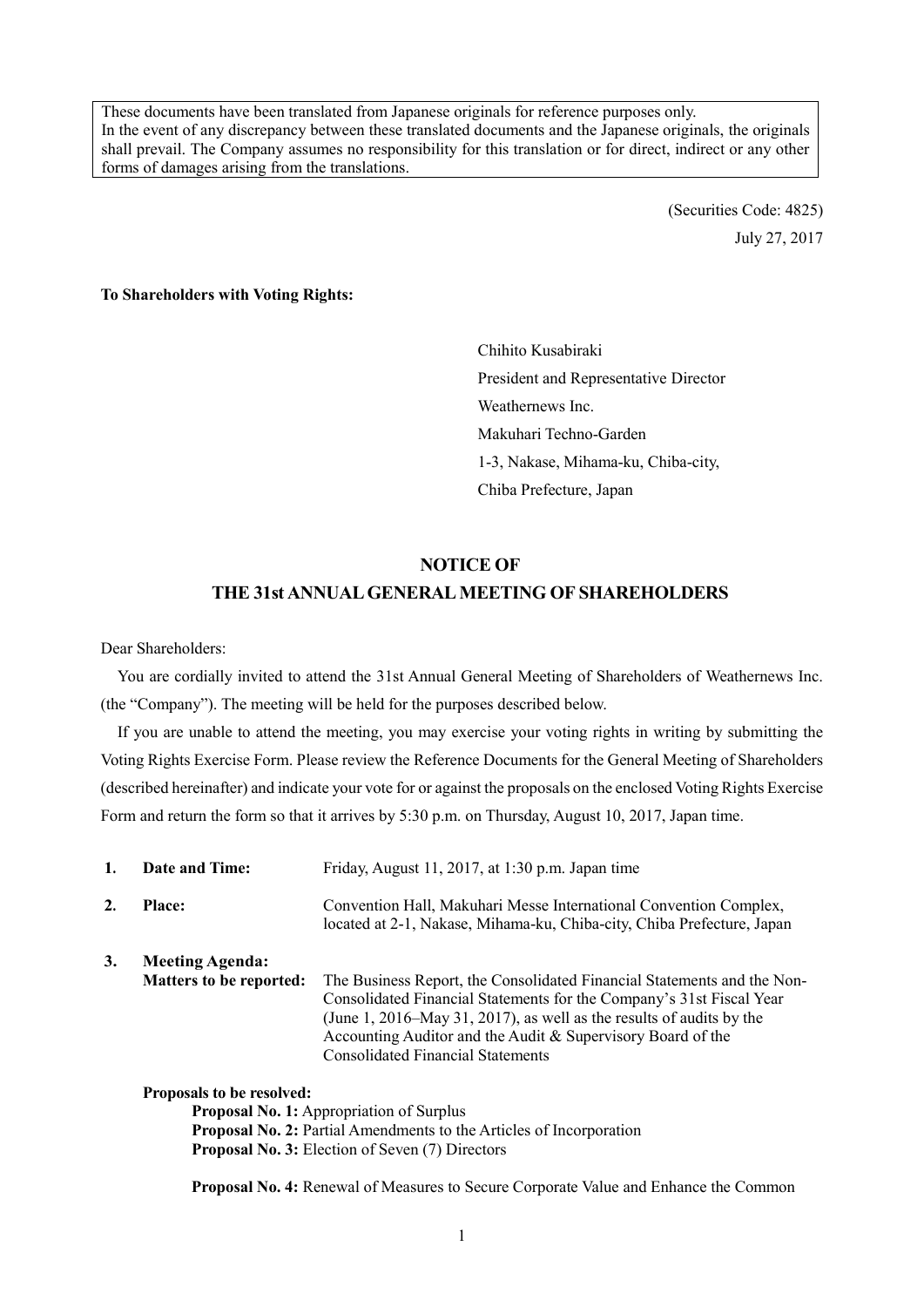Interest of Shareholders against a Large-scale Purchase, etc. of Share Certificates of the Company (Takeover Defense)

## **4. Other Matters Regarding This Notice:**

- (1) The following materials, which should be made available to shareholders when sending this notice of convocation, are posted on the Company's website at the following URL [\(http://jp.weathernews.com/\)](http://weathernews.com/), instead of being stated in this notice, in accordance with the provisions of the relevant laws and regulations and Article 16 of the Articles of Incorporation of the Company.
	- 1) "Basic Principles regarding the Control of the Company"
	- 2) "Notes to the Consolidated Financial Statements" of the consolidated financial statements (31st Fiscal Year)
	- 3) "Notes to the Non-Consolidated Financial Statements" of the non-consolidated financial statements (31st Fiscal Year)
- (2) Any amendments to the Reference Documents for the General Meeting of Shareholders and the Appendix will be posted on the aforementioned Company website.

# **Requests for Attending Shareholders**

〰〰〰〰〰〰〰〰〰〰〰〰〰〰〰〰〰〰〰〰〰〰〰〰〰〰〰〰〰〰〰〰〰〰〰〰〰〰〰〰〰〰

Shareholders who plan to attend the meeting in person are requested to respect the following items.

- (1) When attending the meeting, please submit the enclosed Voting Rights Exercise Form at the reception desk on the day of the meeting for confirmation. If you wish to exercise your voting rights by proxy, designate another shareholder who is entitled to exercise your voting rights as a proxy at the meeting. Such a shareholder acting as a proxy is kindly requested to attend in person and submit your Voting Rights Exercise Form and the power of attorney at the reception desk.
- (2) Note that only shareholders of the Company may enter the venue of the meeting.
- (3) Your early arrival would be appreciated as the reception desk is expected to be crowded just before the opening of the meeting (we will open for entry at 12:30 p.m.)
- (4) Note that electricity-saving measures will be taken at the venue for lighting and the adjustment of the air-conditioning temperature. It is recommended that you dress lightly.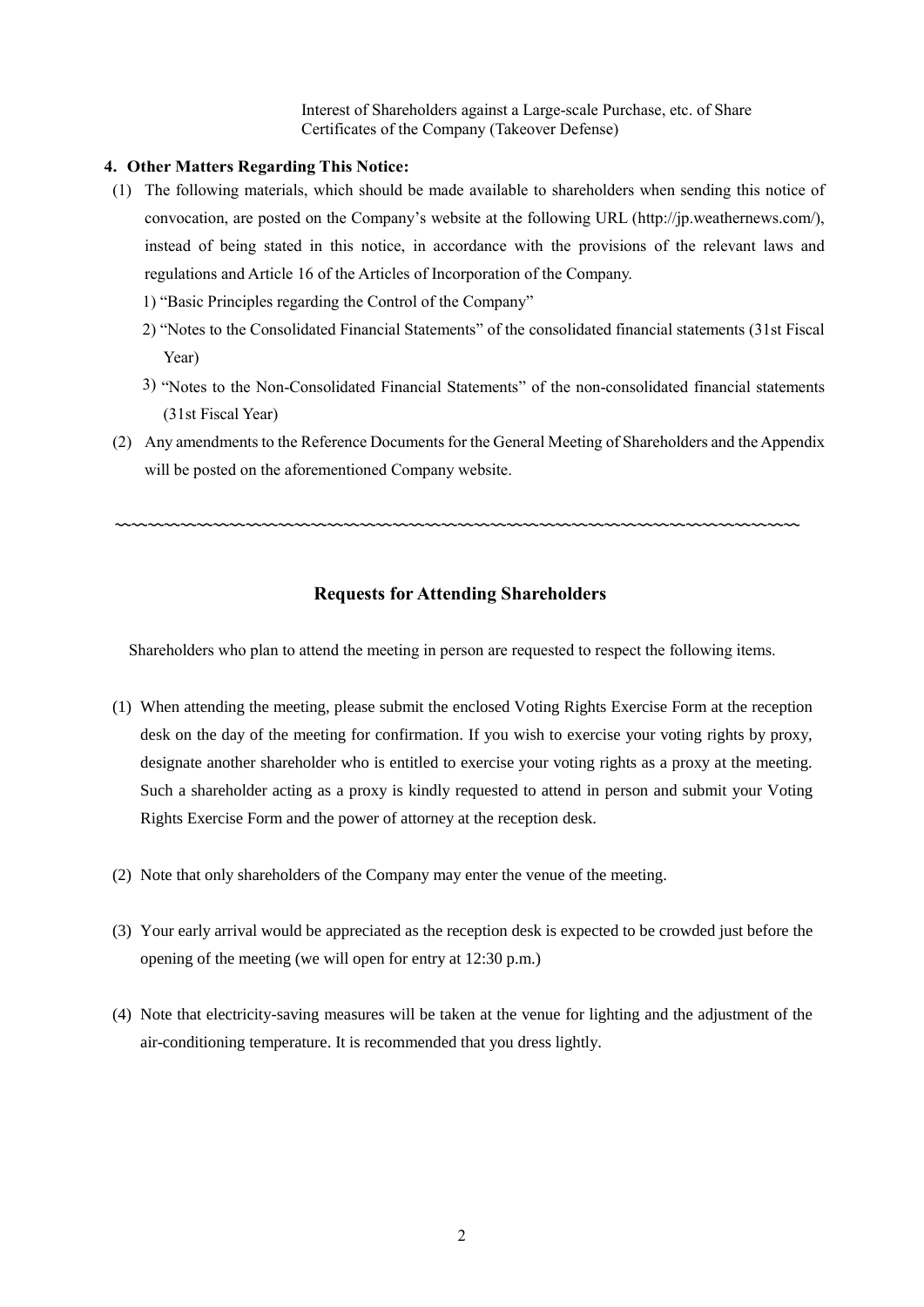# **Internet Stream for Shareholders**

The Company will stream the General Meeting of Shareholders live on the Internet so that shareholders unable to attend the meeting in person can view the meeting remotely. To protect the privacy of shareholders, the stream will only show the officers' seating area during the meeting. Also please note that shareholders viewing the stream will be unable to exercise their voting rights or ask questions via the Internet platform.

| Date and<br>streaming<br>schedule | Friday, August 11, 2017, from 1:30 p.m. Japan time to the<br>conclusion of the meeting                                        |
|-----------------------------------|-------------------------------------------------------------------------------------------------------------------------------|
| Accessing the<br>stream           | Please visit the live stream website for the meeting and enter your<br>"Shareholder ID" and "Password" from the login screen. |
|                                   |                                                                                                                               |

| Live stream website for the General Meeting of Shareholders |                             |                                                                             |  |  |  |
|-------------------------------------------------------------|-----------------------------|-----------------------------------------------------------------------------|--|--|--|
|                                                             | http://weathernews.jp/kabu/ |                                                                             |  |  |  |
| Shareholder ID                                              | (eight digits):             | Shareholder number shown on the<br>enclosed Voting Rights Exercise Form     |  |  |  |
| Password                                                    | (seven<br>digits):          | Zip code of the registered address<br>(enter the zip code without a hyphen) |  |  |  |

[Notes]

1. To view the live stream, you will require a broadband line and Flash Player 10.0 or higher (free of charge). If Flash Player is not installed on your computer, you can download it from the following URL (downloadable free of charge). Please install the software in advance of the meeting.

Download Flash Player (free of charge) from: http://get.adobe.com/jp/flashplayer/

2. Images and voices may lag or temporarily freeze during the stream, depending on your Internet environment (functions and performance), line conditions, heavy traffic from shareholders viewing the stream, and other factors. Note also that the stream may be un-viewable from some smartphone. Please be aware that technical problems of this type may occur.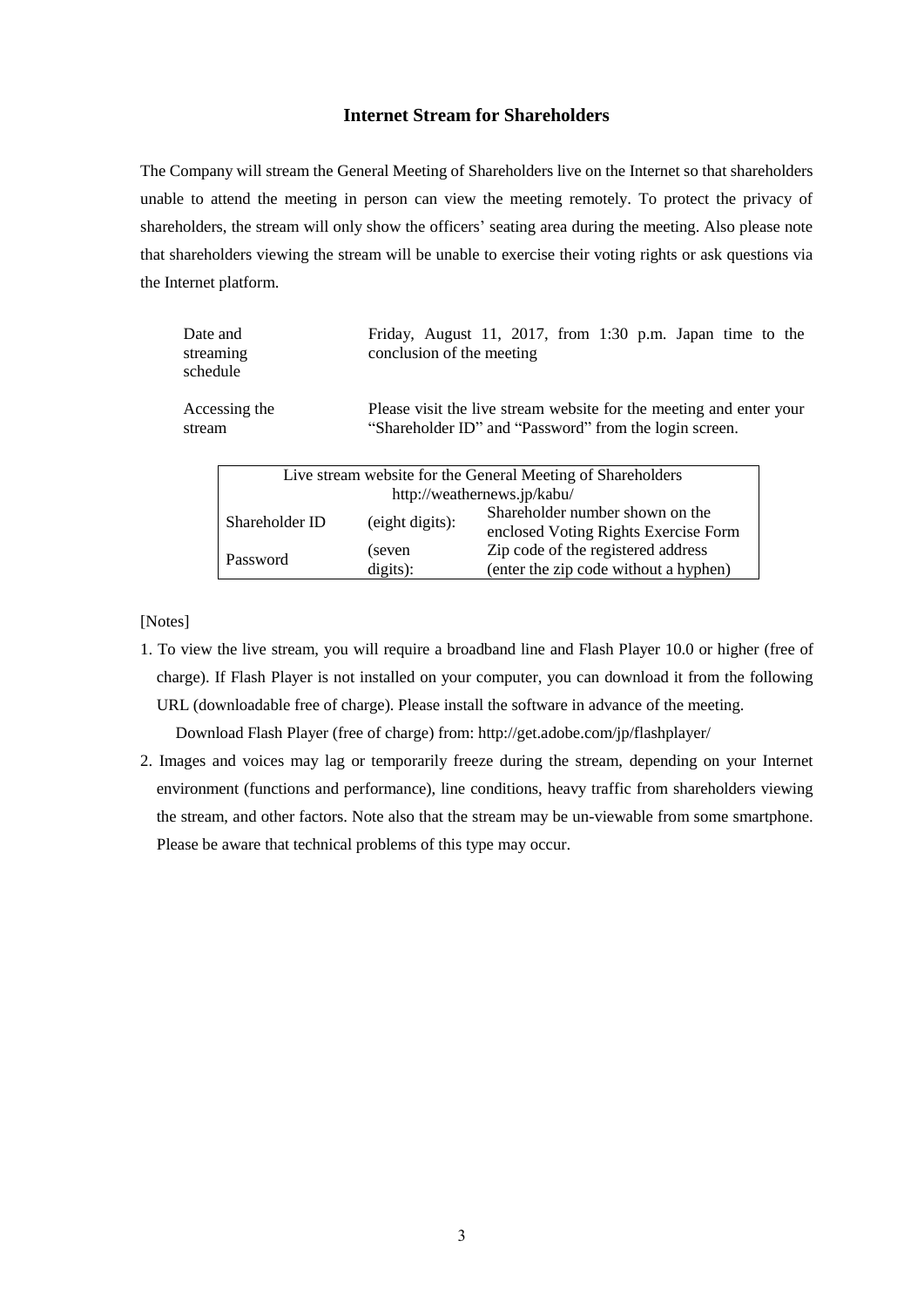# **Reference Documents for the General Meeting of Shareholders**

## **Proposals and References**

## **Proposal No. 1: Appropriation of Surplus**

The Company desires to gain greater support from stakeholders who sympathize with the corporate dream of "To Be a Communication Platform for Seven Billion Five Hundred Million Supporters" and the projects oriented toward that dream, and intends to expand the number of shareholders in the medium to long term.

The Company distributes profits based on its management principle of "high contribution, high profits and high distribution." The Company determines a policy for returning profits to shareholders/supporters upon comprehensive consideration of the business results for the year and the intentions to make investments in services, technologies and infrastructure that enable the creation of new value through weather forecasting and internal reserves to enhance financial standing. We recognize growth in sales from tollgate-type business from among net sales as an important management indicator and determine the amount of dividends while taking into account other factors such as business results, the payout ratio, the dividend yield and capital efficiency.

Regarding the dividends for the fiscal year ended May 31, 2017, we will pay an annual ordinary dividend of ¥100 per share in accordance with the dividend policy under the mid-term management plan. Because we already paid an interim dividend of ¥50 per share in January for the year under review, we will provide ¥50 per share as a year-end dividend as described below.

| (1) Type of property dividends                      | Cash                                         |
|-----------------------------------------------------|----------------------------------------------|
| (2) Matters concerning the distribution of property | ¥50 per share of common stock of the Company |
| dividends to shareholders and the total amount      | Total amount: ¥544,804,650                   |
| thereof                                             |                                              |
| (3) Effective date of the dividends from surplus    | August 14, 2017                              |

1. Matters concerning the year-end dividends

#### 2. Matters concerning the appropriation of surplus

In order to strengthen the management base for future business development, we propose that our internal reserves be set at the following levels.

|                             | Account item                      | Amount         |
|-----------------------------|-----------------------------------|----------------|
| (1) Surplus to be increased | General reserve                   | ¥1,000,000,000 |
| (2) Surplus to be decreased | Retained earnings brought forward | ¥1,000,000,000 |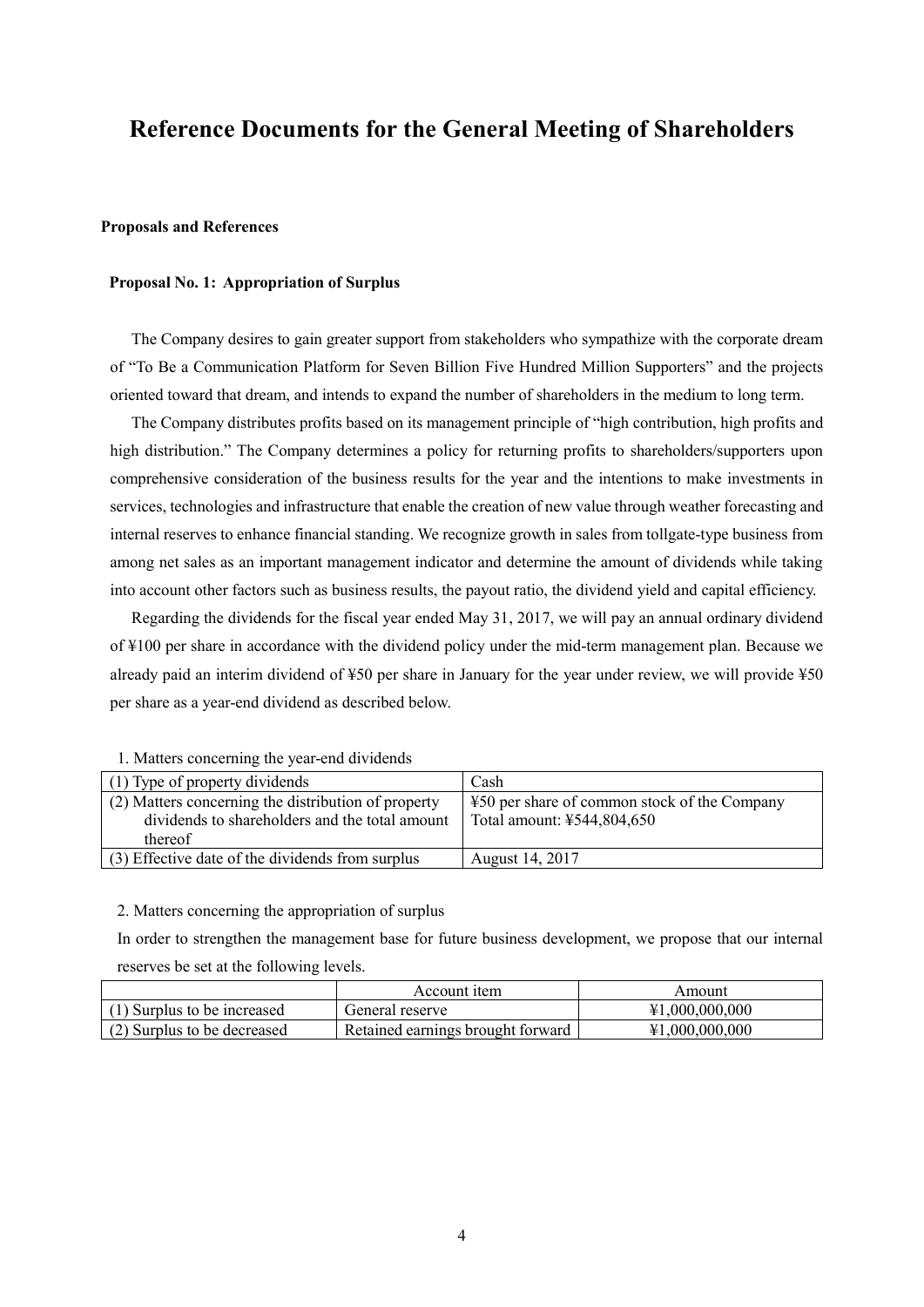## **Proposal No. 2: Partial Amendments to the Articles of Incorporation**

## 1. Reasons for the Amendments

The Company has been licensed as a basic broadcaster and engaged in the BS data broadcasting business to provide weather and disaster-prevention information that is "We want to help in time of crisis," a concept that leads back to our founding spirit. In recent years, however, the Internet and various other media have spread as a result of dramatic changes in the telecommunication environment and the Company has determined that the roles and mission of the business have been fulfilled and completed. Consequently, the Company has terminated its broadcasting business and the provision of Article 116 of the Broadcast Act no longer applies. We therefore propose that the provisions of the Articles of Incorporation on the handling of shares acquired by foreign nationals, etc. be deleted.

## 2. Details of the amendments

The current Articles of Incorporation and the proposed amendments thereto are as follows:

| <b>Current Article</b>                                     | Proposed Amendments             |
|------------------------------------------------------------|---------------------------------|
| Rules on the Handling of Shares                            | Rules on the Handling of Shares |
| Article 12                                                 | Article 12                      |
| When the ratio obtained by adding the ratio of the         | (Deleted)                       |
| voting rights directly held by any person given in         |                                 |
| items $(1)$ through $(3)$ below from among persons         |                                 |
| given in the following items (hereinafter referred to      |                                 |
| as "Foreigners, etc.") and the ratio provided for in the   |                                 |
| Ordinance of the Ministry of Internal Affairs and          |                                 |
| Communications as the ratio of the voting rights           |                                 |
| indirectly held by such persons through the person         |                                 |
| given in item $(4)$ accounts for one-fifth $(1/5)$ or more |                                 |
| of total voting rights of the Company, the Company         |                                 |
| may refuse to list or record shares acquired by            |                                 |
| Foreigners, etc. in the register of shareholders           |                                 |
| pursuant to the provisions of the Broadcast Act:           |                                 |
| (1) A person who does not have Japanese nationality;       |                                 |
| (2) A foreign government or its representative;            |                                 |
| (3) A foreign juridical person or organization; or         |                                 |
| (4) A juridical person or organization whose voting        |                                 |
| rights are held directly by any person given in the        |                                 |
| preceding three items at a ratio equal to or greater       |                                 |
| than the ratio stipulated in the Ordinance of the          |                                 |
| Ministry of Internal Affairs and Communications.           |                                 |
|                                                            |                                 |
|                                                            |                                 |
| 2. The Company may, with respect to shares held by         | (Deleted)                       |
| persons given in the items of the preceding paragraph,     |                                 |
| impose a limitation on the listing or recording of such    |                                 |
| shares in the register of shareholders or voting rights    |                                 |
| of such shares pursuant to the provisions of laws and      |                                 |
| regulations.                                               |                                 |

(Amendments are underlined)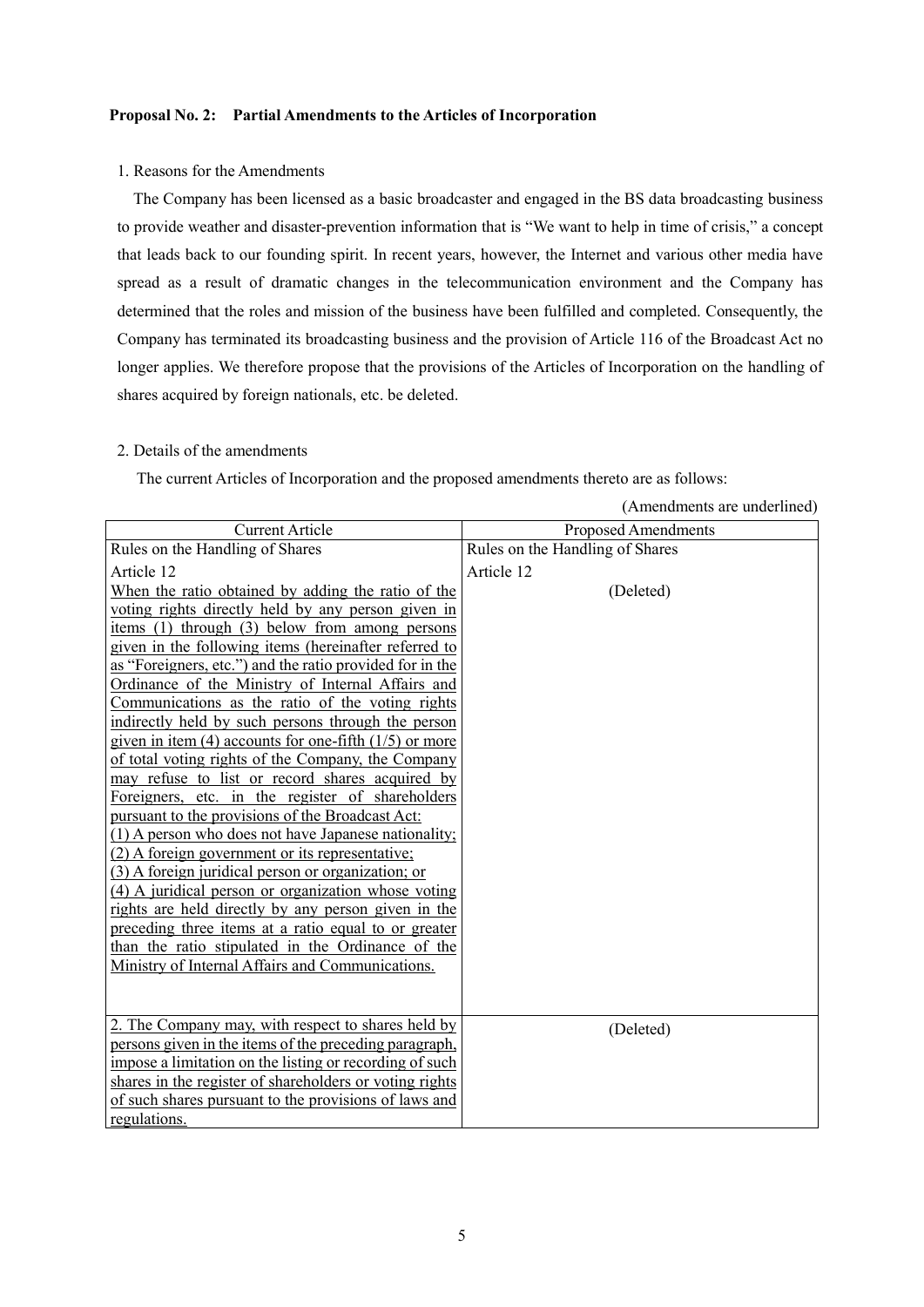| Current Article | Proposed Amendments                                                                                                |
|-----------------|--------------------------------------------------------------------------------------------------------------------|
|                 | $\overline{3}$ . The business pertaining to shares of the Company The business pertaining to shares of the Company |
|                 | shall be governed by, in addition to these Articles of shall be governed by, in addition to these Articles of      |
|                 | Incorporation, the Share Handling Rules adopted or Incorporation, the Share Handling Rules adopted or              |
|                 | amended by resolution of the Board of Directors of amended by resolution of the Board of Directors of              |
| the Company.    | the Company.                                                                                                       |

## **Proposal No. 3: Election of Seven (7) Directors**

The Company's Articles of Incorporation provide that the term of office for Directors be one year. This is intended to clarify the Directors' responsibility for achieving the performance targets of each fiscal year and confirm shareholders' confidence in Directors for each fiscal year. According to the provisions of said Articles of Incorporation, the term of office of seven (7) Directors of the Company will expire at the conclusion of this General Meeting of Shareholders. Accordingly, we propose the election of seven (7) Directors.

The candidates for the position of Director are as follows:

| N <sub>0</sub> | Name                                                                      | Current positions and<br>responsibilities at the Company                        | Number of Board<br>of Directors<br>meetings attended |
|----------------|---------------------------------------------------------------------------|---------------------------------------------------------------------------------|------------------------------------------------------|
| 1              | Chihito Kusabiraki<br>[Reappointed]                                       | President and Representative<br>Director & Chief Executive Officer              | 15 out of 15                                         |
| $\overline{2}$ | [Reappointed]<br>Yasushi Shiga                                            | Senior Managing Director & Chief<br>Revenue Officer (Japan and Asia)            | 15 out of 15                                         |
| 3              | Masanori Yoshitake<br>[Reappointed]                                       | Managing Director & Chief<br>Financial Officer                                  | 15 out of 15                                         |
| $\overline{4}$ | [Reappointed]<br>Daisuke Abe                                              | Director & Chief Service Officer                                                | 12 out of 12                                         |
| 5              | [Newly appointed] Hidenori Iwasa                                          | Executive Officer & Chief<br>Revenue Officer (Europe, and the<br>United States) |                                                      |
| 6              | [Reappointed]<br>Nobuo Seki<br><b>Independent Outside Director</b>        | <b>Outside Director</b>                                                         | 15 out of 15                                         |
| 7              | [Newly appointed] Koichiro Tsujino<br><b>Independent Outside Director</b> |                                                                                 |                                                      |

Note:

For Mr. Daisuke Abe, the number of meetings attended pertains to the Board of Directors meetings held after he assumed office on August 11, 2016.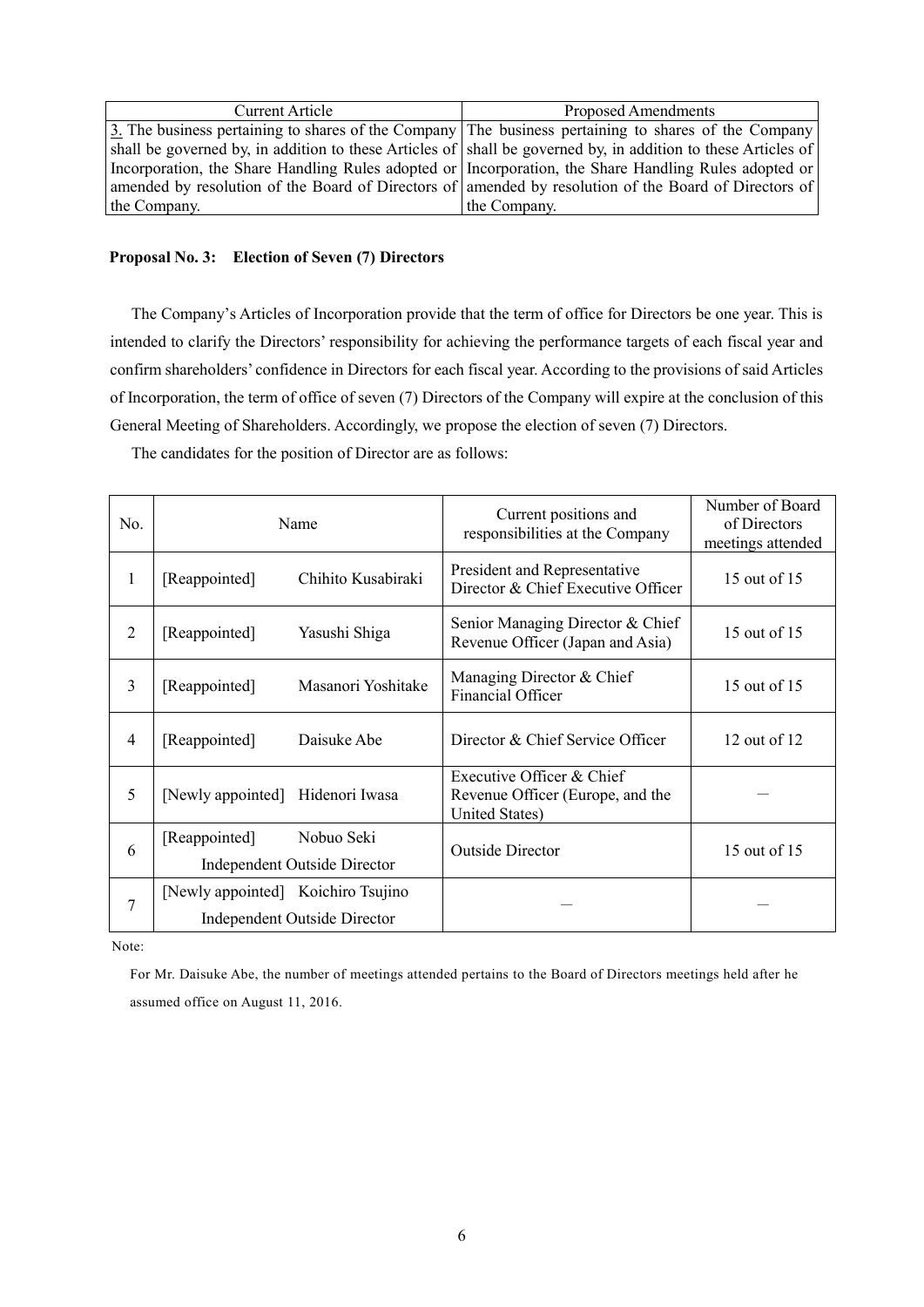|                                                                                                                                                                                                                                                                                                                                                                                                                                                                                                                                                                                                                                                                                                                                                                                                                                                                      | Seven (7) Candidates for Director                       |                                                                                                                              |                                                                                                                                                                                                                                                                                                                                                                                                                                                                                                                                                                                                                                                                                                                               |                                            |  |  |
|----------------------------------------------------------------------------------------------------------------------------------------------------------------------------------------------------------------------------------------------------------------------------------------------------------------------------------------------------------------------------------------------------------------------------------------------------------------------------------------------------------------------------------------------------------------------------------------------------------------------------------------------------------------------------------------------------------------------------------------------------------------------------------------------------------------------------------------------------------------------|---------------------------------------------------------|------------------------------------------------------------------------------------------------------------------------------|-------------------------------------------------------------------------------------------------------------------------------------------------------------------------------------------------------------------------------------------------------------------------------------------------------------------------------------------------------------------------------------------------------------------------------------------------------------------------------------------------------------------------------------------------------------------------------------------------------------------------------------------------------------------------------------------------------------------------------|--------------------------------------------|--|--|
| No.                                                                                                                                                                                                                                                                                                                                                                                                                                                                                                                                                                                                                                                                                                                                                                                                                                                                  | Name<br>(Date of birth)                                 |                                                                                                                              | Past experience, positions and responsibilities<br>(Significant concurrent positions)                                                                                                                                                                                                                                                                                                                                                                                                                                                                                                                                                                                                                                         | Number of<br>shares of the<br>Company held |  |  |
| 1                                                                                                                                                                                                                                                                                                                                                                                                                                                                                                                                                                                                                                                                                                                                                                                                                                                                    | Chihito Kusabiraki<br>(March 18, 1965)<br>[Reappointed] | March 1987<br>April 1987<br>April 1993<br>June 1993<br>June 1996<br>August 1996<br>August 1997<br>August 1999<br>August 2016 | Graduated from Department of Physics, College of Science<br>and Engineering, Aoyama Gakuin University<br>Joined the Company<br>General Manager, CSS Business Department, Marketing<br>Division<br>General Manager, Aviation Business Department,<br><b>Marketing Headquarters</b><br>General Manager, Disaster Prevention/Aviation Business<br>Division<br>Director<br><b>Managing Director</b><br>Executive Vice President and Representative Director<br>September 2006 President and Representative Director (in charge of overall<br>management and sales (Asia, Europe, and the United<br>States)<br>President and Representative Director (Chief Executive<br>Officer) (to present)<br>Significant concurrent position: | 69,800<br>shares                           |  |  |
|                                                                                                                                                                                                                                                                                                                                                                                                                                                                                                                                                                                                                                                                                                                                                                                                                                                                      |                                                         |                                                                                                                              | Director, Chiba Institute of Technology                                                                                                                                                                                                                                                                                                                                                                                                                                                                                                                                                                                                                                                                                       |                                            |  |  |
| (Reason for selecting the candidate for Director)<br>Mr. Chihito Kusabiraki was engaged in the forecasting system development, data operation, and sales<br>departments, etc. after joining the Company. Then he was responsible for global business development as an<br>officer in charge of overall disaster prevention/aviation business. He has promoted business and management as<br>a President and Representative Director since 2006 by taking advantage of his deep knowledge and understanding<br>of the Company Group as a whole. He currently serves as the chairperson of the Board of Directors. We ask for<br>his election as a Director because we judge that he is appropriately qualified to decide upon the important business<br>execution of the Company and supervise the performance of the duties of the Directors and Executive Officers. |                                                         |                                                                                                                              |                                                                                                                                                                                                                                                                                                                                                                                                                                                                                                                                                                                                                                                                                                                               |                                            |  |  |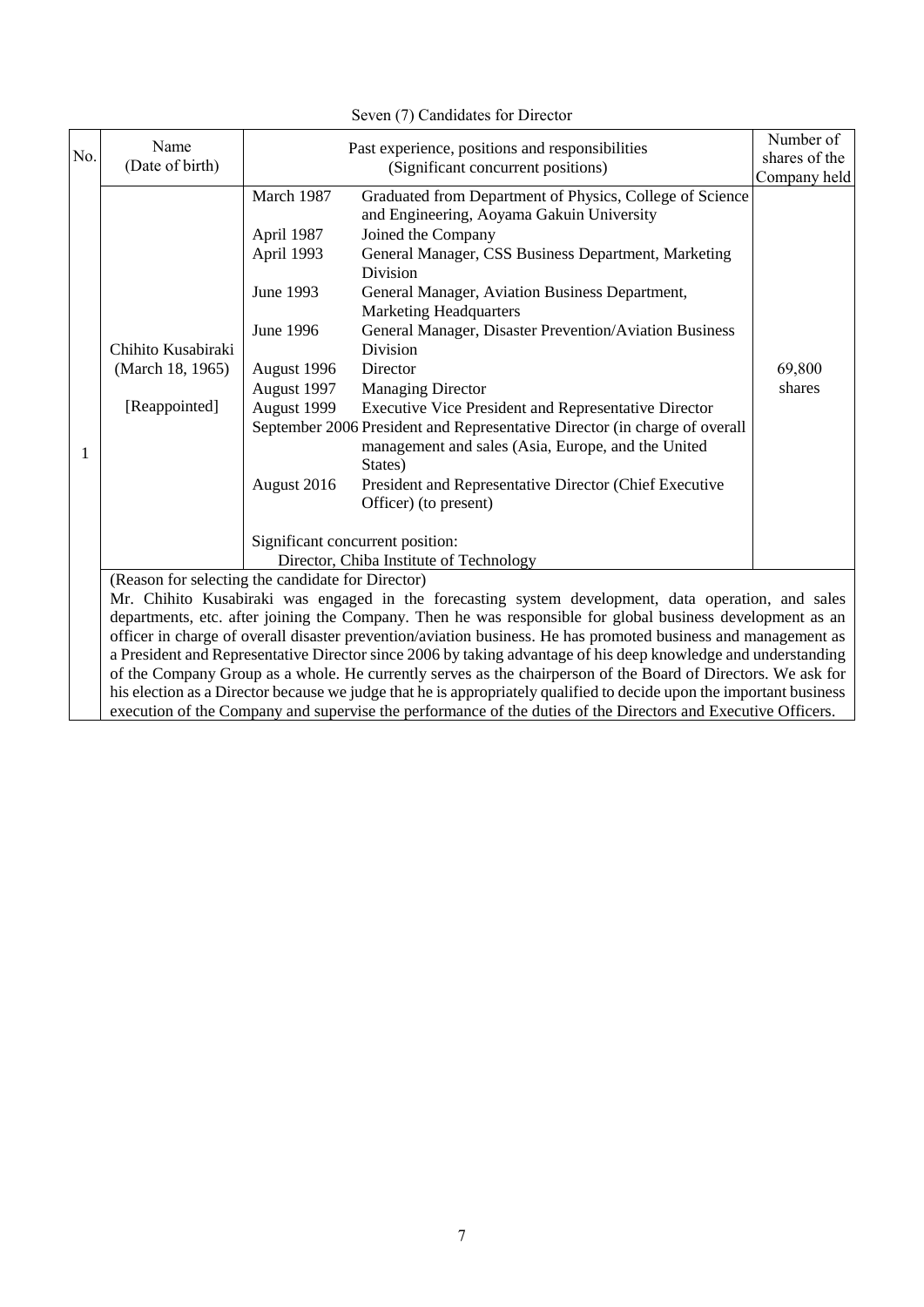| No.            | Name<br>(Date of birth)                                                                                                                                                                                                                                                                                                                                                                                                                                                                                                                                                                                                                                                    |                                                                                                                                                                                    | Past experience, positions and responsibilities<br>(Significant concurrent positions)                                                                                                                                                                                                                                                                                                                                                                                                                                                                                                                                                                                                                                                                                                                                                                                                                                                                                                                                                                                                           | Number of<br>shares of the<br>Company held |  |
|----------------|----------------------------------------------------------------------------------------------------------------------------------------------------------------------------------------------------------------------------------------------------------------------------------------------------------------------------------------------------------------------------------------------------------------------------------------------------------------------------------------------------------------------------------------------------------------------------------------------------------------------------------------------------------------------------|------------------------------------------------------------------------------------------------------------------------------------------------------------------------------------|-------------------------------------------------------------------------------------------------------------------------------------------------------------------------------------------------------------------------------------------------------------------------------------------------------------------------------------------------------------------------------------------------------------------------------------------------------------------------------------------------------------------------------------------------------------------------------------------------------------------------------------------------------------------------------------------------------------------------------------------------------------------------------------------------------------------------------------------------------------------------------------------------------------------------------------------------------------------------------------------------------------------------------------------------------------------------------------------------|--------------------------------------------|--|
| $\overline{2}$ | Yasushi Shiga<br>(July 14, 1963)<br>[Reappointed]                                                                                                                                                                                                                                                                                                                                                                                                                                                                                                                                                                                                                          | March 1986<br>April 1986<br>March 1992<br><b>July 1999</b><br><b>June 2003</b><br>August 2005<br>August 2008<br>June 2012<br>August 2012<br>August 2013<br>May 2014<br>August 2016 | Graduated from Department of Commerce, Takachiho<br>College of Commerce<br>Joined Tokyo Ricoh Co., Ltd.<br>Joined the Company<br>General Manager, Fukuoka Branch<br>Marketing Group Leader<br>Director (in charge of the overall Japanese market)<br>Director (in charge of overall business in Asia)<br>Director (in charge of sales in Japan)<br>Managing Director (in charge of sales in Japan)<br>Senior Managing Director (in charge of sales in Japan)<br>Senior Managing Director (in charge of overall sales<br>(Japan and emerging countries))<br>Senior Managing Director (Chief Revenue Officer) (to<br>present)                                                                                                                                                                                                                                                                                                                                                                                                                                                                     | 22,764<br>shares                           |  |
|                | (Reason for selecting the candidate for Director)<br>Mr. Yasushi Shiga was responsible for the sales department as an officer in charge of overall sales in Japan after<br>serving in the sales department for many years. He has been responsible for business operations as a Director since<br>2005 and further as a person in charge of overall sales in Asian markets since 2008. We ask for his election as a<br>Director because we judge that he is appropriately qualified to decide upon the business execution in the<br>Company's sales departments for Asia and Japan and supervise the performance of the duties of the Directors and<br>Executive Officers. |                                                                                                                                                                                    |                                                                                                                                                                                                                                                                                                                                                                                                                                                                                                                                                                                                                                                                                                                                                                                                                                                                                                                                                                                                                                                                                                 |                                            |  |
| 3              | Masanori Yoshitake<br>(October 14, 1972)<br>[Reappointed]<br>(Reason for selecting the candidate for Director)<br>Officers.                                                                                                                                                                                                                                                                                                                                                                                                                                                                                                                                                | March 1996<br><b>July 1996</b><br><b>June 2004</b><br><b>June 2011</b><br>August 2014<br>August 2015<br>August 2016                                                                | Graduated from Agricultural Engineering Division (Civil<br>Engineering), Faculty of Agriculture, Kyushu University<br>Joined the Company<br>General Manager, Fukuoka Branch<br>December 2006 Leader, Station Sales Division of WITH STATION Inc.<br>Group Leader, General Affairs Department of the<br>Company<br>Director (in charge of general affairs)<br>Director (in charge of overall accounting, financial, and<br>general affairs)<br>Managing Director (Chief Financial Officer) (to present)<br>Mr. Masanori Yoshitake was engaged in the sales department, the accounting, financial, and general affairs<br>departments, etc. after joining the Company. He was then elected and assumed office as a Director in 2014, and<br>is currently responsible for business operations as a Chief Financial Officer. We ask for his election as a Director<br>because we judge that he is appropriately qualified to decide upon the business execution in the Company's<br>accounting and financial departments and supervise the performance of the duties of the Directors and Executive | 10,790<br>shares                           |  |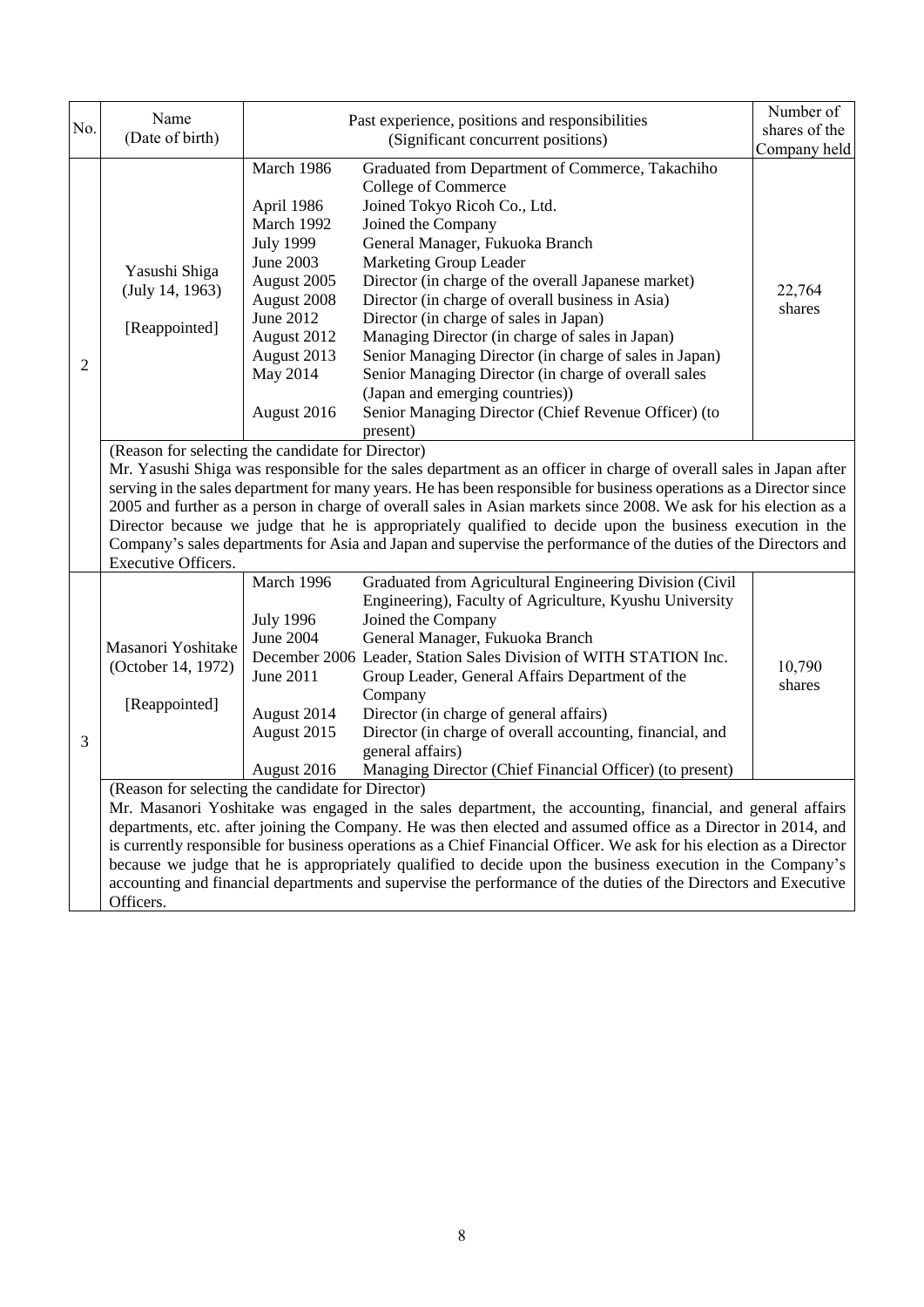| No.            | Name<br>(Date of birth)                                                                                                                                                                                                                                                                                                                                                                                                                                                                                                                                                                                                                                                                     |                                                                                                                                                                                                                                                                                                                                                                                                                                                                                                                                                                                                                                 | Past experience, positions and responsibilities<br>(Significant concurrent positions)                                                                                                                                                                                                                                                                                                                                                                                                                                                                                                                                                                                 | Number of<br>shares of the<br>Company held |  |  |
|----------------|---------------------------------------------------------------------------------------------------------------------------------------------------------------------------------------------------------------------------------------------------------------------------------------------------------------------------------------------------------------------------------------------------------------------------------------------------------------------------------------------------------------------------------------------------------------------------------------------------------------------------------------------------------------------------------------------|---------------------------------------------------------------------------------------------------------------------------------------------------------------------------------------------------------------------------------------------------------------------------------------------------------------------------------------------------------------------------------------------------------------------------------------------------------------------------------------------------------------------------------------------------------------------------------------------------------------------------------|-----------------------------------------------------------------------------------------------------------------------------------------------------------------------------------------------------------------------------------------------------------------------------------------------------------------------------------------------------------------------------------------------------------------------------------------------------------------------------------------------------------------------------------------------------------------------------------------------------------------------------------------------------------------------|--------------------------------------------|--|--|
| $\overline{4}$ | Daisuke Abe<br>(December 29,<br>1970)<br>[Reappointed]                                                                                                                                                                                                                                                                                                                                                                                                                                                                                                                                                                                                                                      | March 1995<br>April 1995<br>October 2008<br>August 2012<br>August 2015<br><b>July 2016</b><br>August 2016                                                                                                                                                                                                                                                                                                                                                                                                                                                                                                                       | Completed master's course at Graduate School of Science,<br>Hokkaido University<br>Joined the Company<br>Group Leader, Forecasting Center<br>September 2011 In charge of overall service operation<br>Director (in charge of service operation)<br>Executive Officer (in charge of service operation)<br>Executive Officer (Chief Service Officer)<br>Director (Chief Service Officer) (to present)                                                                                                                                                                                                                                                                   | 13,367<br>shares                           |  |  |
|                | Executive Officers.                                                                                                                                                                                                                                                                                                                                                                                                                                                                                                                                                                                                                                                                         | (Reason for selecting the candidate for Director)<br>Mr. Daisuke Abe was engaged in the service operation department, development department, etc. after joining<br>the Company. He was then appointed as a person in charge of overall service operation in 2011, and is currently<br>responsible for service operation and development as a Chief Service Officer. We ask for his election as a<br>Director because we judge that he is appropriately qualified to decide upon the business execution for the<br>Company's service operation and development and supervise the performance of the duties of the Directors and |                                                                                                                                                                                                                                                                                                                                                                                                                                                                                                                                                                                                                                                                       |                                            |  |  |
| 5              | Hidenori Iwasa<br>(October 26, 1967)<br>[Newly appointed]                                                                                                                                                                                                                                                                                                                                                                                                                                                                                                                                                                                                                                   | October 1988<br>January 1994<br>June 2002<br>May 2012<br>August 2012<br>May 2014<br>August 2015<br><b>July 2017</b><br>Significant concurrent position:                                                                                                                                                                                                                                                                                                                                                                                                                                                                         | September 1988 Graduated from Nautical Course, National Institute of<br>Technology, Toba College<br>Joined Ocean Routes Japan Inc.<br>Joined the Company<br>General Manager, Tokyo Branch<br>In charge of overall sales of Voyage Planning services and<br>overall sales in Europe<br>Director (in charge of overall sales of Voyage Planning<br>services and overall sales in Europe)<br>Director (in charge of sales in the United States)<br>Executive Officer (in charge of sales of Voyage Planning<br>services)<br>Executive Officer (Chief Revenue Officer (Europe, and the<br>United States)) (to present)<br>Director, Symphony Creative Solutions Pte. Ltd. | 11,374<br>shares                           |  |  |
|                | (Reason for selecting the candidate for Director)<br>Mr. Hidenori Iwasa was engaged in the sales department for many years after joining the Company. He was then<br>appointed as a person in charge of overall sales of Voyage Planning services and overall sales in Europe in 2012,<br>and is currently responsible for sales in Europe and the United States as an Executive Officer. We ask for his<br>election as a Director because we judge that he is appropriately qualified to decide upon the business execution<br>in the Company's sales departments for Europe and the United States and supervise the performance of the duties<br>of the Directors and Executive Officers. |                                                                                                                                                                                                                                                                                                                                                                                                                                                                                                                                                                                                                                 |                                                                                                                                                                                                                                                                                                                                                                                                                                                                                                                                                                                                                                                                       |                                            |  |  |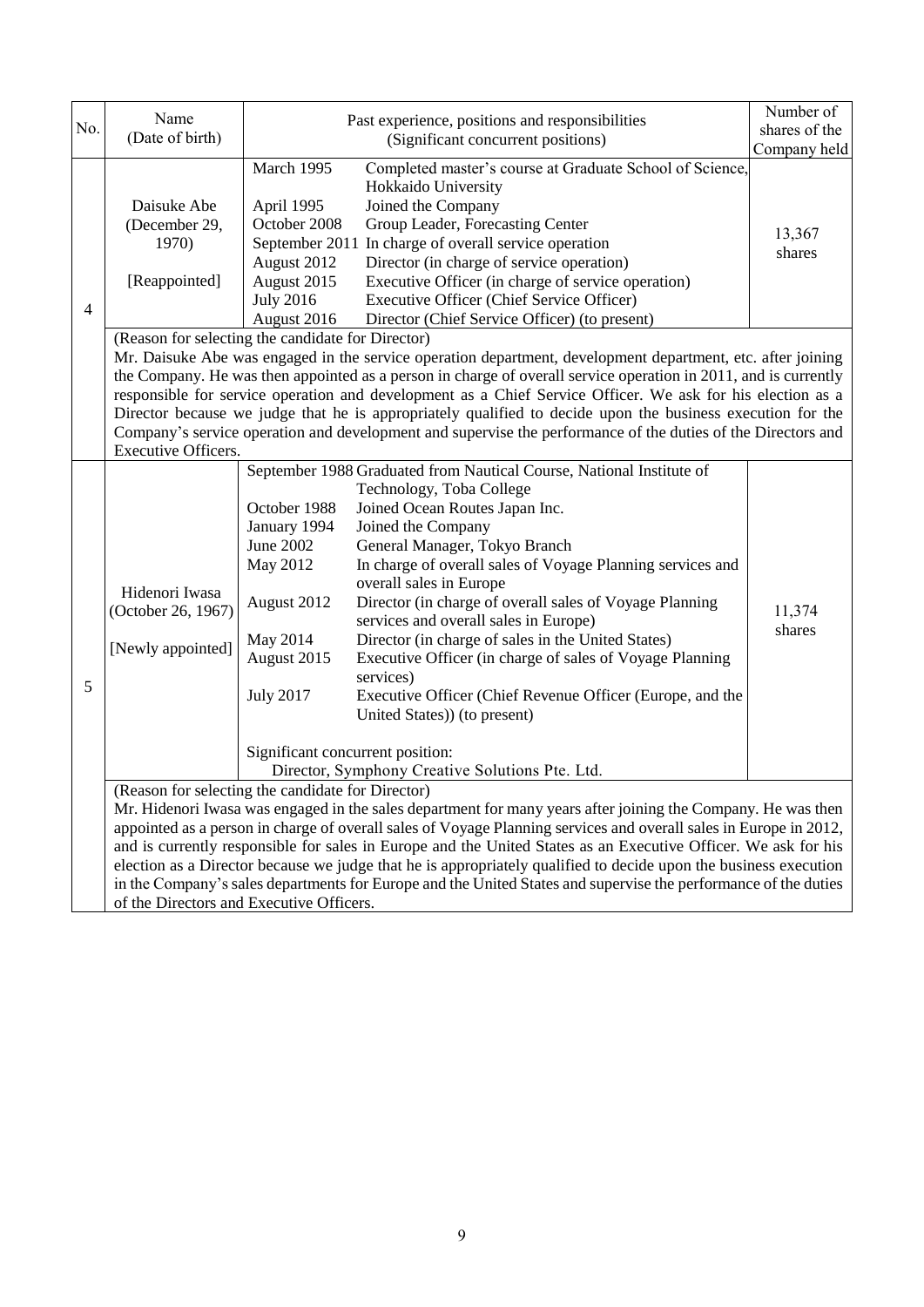| No. | Name<br>(Date of birth)                                                                                                                                                                                                                                                                                                                                                                                                                                                                                                                                                                                                                                                                                                                                                                                                              |                                                                                                                                                                                  | Past experience, positions and responsibilities<br>(Significant concurrent positions)                                                                                                                                                                                                                                                                                                                                                                                                                                                                                                                                                                                                                                                                                       | Number of<br>shares of the<br>Company held |
|-----|--------------------------------------------------------------------------------------------------------------------------------------------------------------------------------------------------------------------------------------------------------------------------------------------------------------------------------------------------------------------------------------------------------------------------------------------------------------------------------------------------------------------------------------------------------------------------------------------------------------------------------------------------------------------------------------------------------------------------------------------------------------------------------------------------------------------------------------|----------------------------------------------------------------------------------------------------------------------------------------------------------------------------------|-----------------------------------------------------------------------------------------------------------------------------------------------------------------------------------------------------------------------------------------------------------------------------------------------------------------------------------------------------------------------------------------------------------------------------------------------------------------------------------------------------------------------------------------------------------------------------------------------------------------------------------------------------------------------------------------------------------------------------------------------------------------------------|--------------------------------------------|
| 6   | Nobuo Seki<br>(September 21, 1944)<br>[Reappointed]                                                                                                                                                                                                                                                                                                                                                                                                                                                                                                                                                                                                                                                                                                                                                                                  | March 1970<br>April 1970<br>April 1992<br>June 1997<br><b>June 1998</b><br>August 2000<br>April 2001<br>April 2007<br>April 2009<br><b>July 2012</b><br>June 2013<br>August 2014 | Completed master's course at Graduate School, Tokyo<br><b>Institute of Technology</b><br>Joined Chiyoda Corporation<br>Executive Vice President of U.S. Chiyoda International<br>Corporation<br>Director of Chiyoda Corporation<br>Managing Director of Chiyoda Corporation<br>Senior Managing Director of Chiyoda Corporation<br>President and Representative Director of Chiyoda<br>Corporation<br>Chairman of Chiyoda Corporation<br>Advisor of Chiyoda Corporation<br>Counsellor of Chiyoda Corporation<br>Retired as Counsellor of Chiyoda Corporation<br>Director of the Company (to present)<br>Significant concurrent positions:<br>Outside Director, Teijin Limited<br>Outside Director, Kameda Seika Co., Ltd.<br>Outside Director, Yokogawa Electric Corporation | 1,000<br>shares                            |
|     | (Reason for selecting the candidate for Director)<br>Mr. Nobuo Seki has expressed opinions useful for the Company's management from a neutral and objective<br>viewpoint as an Outside Director since he was elected and assumed office as a Director at the 28th Annual General<br>Meeting of Shareholders held on August 9, 2014. He has taken advantage of his knowledge and experience as a<br>corporate manager, abundant career in global business development, deep insight into quality control, etc. We ask<br>for his election so that he may continue to serve as an Outside Director and express opinions about the Company's<br>business development and overall management. The term of office of Mr. Nobuo Seki as an Outside Director of<br>the Company will have been three years at the conclusion of the meeting. |                                                                                                                                                                                  |                                                                                                                                                                                                                                                                                                                                                                                                                                                                                                                                                                                                                                                                                                                                                                             |                                            |
| 7   | Koichiro Tsujino<br>(July 10, 1957)<br>[Newly appointed]<br>(Reason for selecting the candidate for Director)                                                                                                                                                                                                                                                                                                                                                                                                                                                                                                                                                                                                                                                                                                                        | March 1984<br>April 1984<br><b>June 1988</b><br>April 2001<br>April 2007<br>January 2009<br>October 2010                                                                         | Master of Science in Engineering, Graduate School of<br>Engineering, Keio University<br>Joined Sony Corporation<br>Master of Science in Electrical Engineering, Department of<br>Electrical Engineering, California Institute of Technology,<br><b>USA</b><br>President, Network Terminal Solution Company, Sony<br>Corporation<br>November 2004 President, Connect Company, Sony Corporation<br>Executive Officer and General Manager, Product Planning<br>Headquarters, Google Inc.<br>President of Google Japan Inc.<br>Founder & CEO of ALEX Corporation (to present)<br>Significant concurrent positions:<br>Founder & CEO, ALEX Corporation<br>Mr. Koichiro Tsujino is expected to take advantage of the knowledge and experience he has cultivated over his          |                                            |
|     | many years as a corporate manager in global companies and his abundant career and deep insight into BtoS<br>business. We ask for his election so that he may serve as an Outside Director and express opinions about the<br>Company's business development and overall management.                                                                                                                                                                                                                                                                                                                                                                                                                                                                                                                                                   |                                                                                                                                                                                  |                                                                                                                                                                                                                                                                                                                                                                                                                                                                                                                                                                                                                                                                                                                                                                             |                                            |

Notes:

1. No material conflict of interest exists between the Company and any of the above candidates.

2. Nobuo Seki and Koichiro Tsujino are candidates for Outside Director. The Company has notified to Tokyo Stock

Exchange, Inc. that both of them are Independent Officers pursuant to the provisions of the Exchange.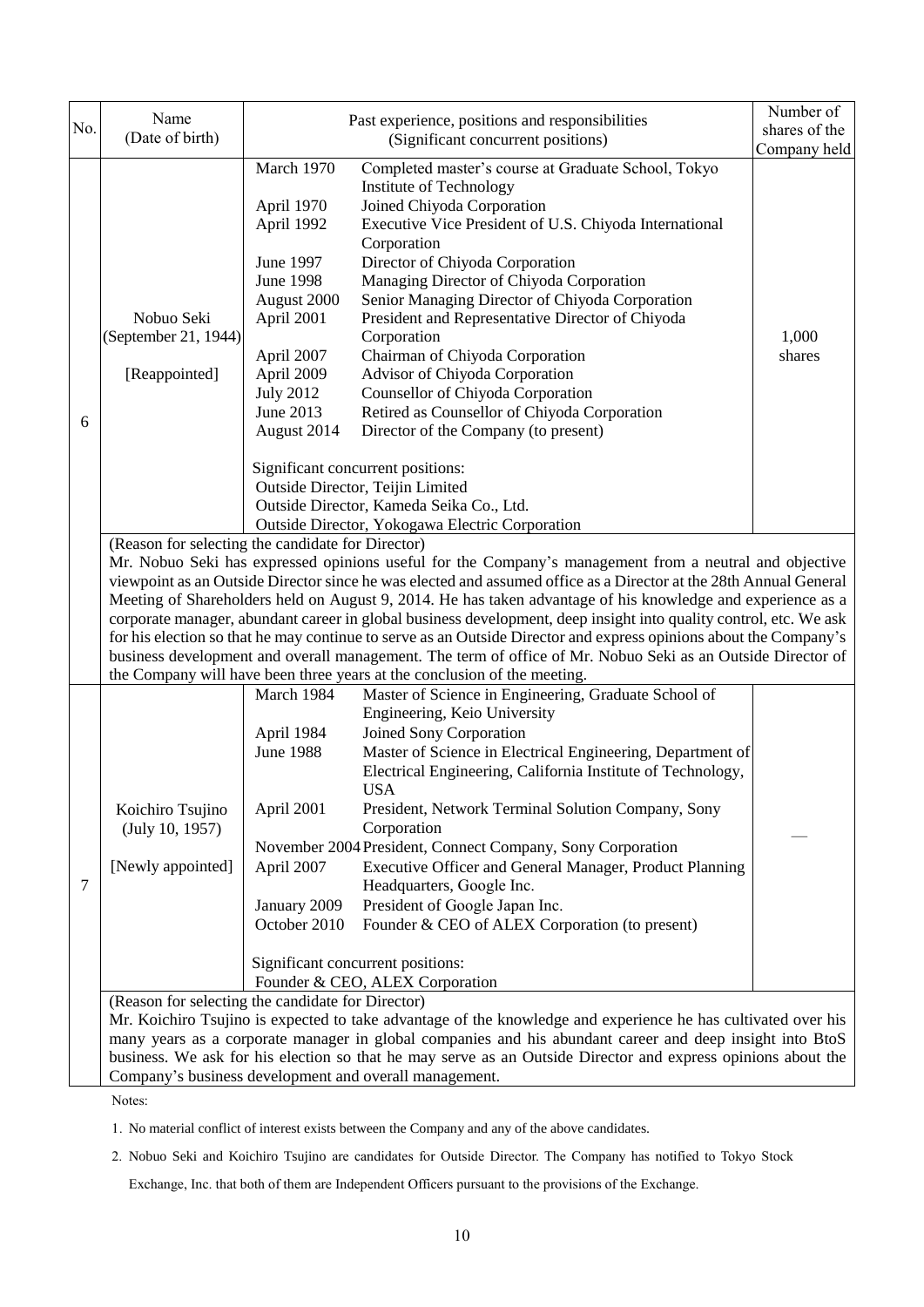- 3. The Company has entered into a limited liability agreement with Nobuo Seki, which restricts the upper limit of the liability for damages of outside directors and external audit & supervisory board members to an amount specified by laws and regulations, pursuant to Article 427, Paragraph 1 of the Companies Act. In addition, the Company will enter into a limited liability agreement with Koichiro Tsujino, which restricts the upper limit of the liability for damages of outside directors and external audit & supervisory board members to an amount specified by laws and regulations, pursuant to Article 427, Paragraph 1 of the Companies Act.
- 4. The number of shares held by each of the above candidates includes the number of those held thereby through the Shareholding Association of Weathernews Directors.

(Reference) Standard for Selecting Candidates for Directors and Audit & Supervisory Board Members and Standard for the Independence of Outside Directors and External Audit & Supervisory Board Members

1) Standard for Selecting Candidates for Directors and Audit & Supervisory Board Members

The Company selects candidates for Directors in consideration of the following standards.

1. Legality

- A person who has no reason for disqualification

- A person who can fulfill the duty of care and fiduciary duties as a person entrusted with management responsibilities
- 2. Eligibility
- A person who has excellent, well-rounded personal qualities (i.e., fair, modest, honest and open-minded, disciplined, helps others achieve their wishes and intentions, and graciously accepts defeat), is talented as a corporate manager, and can appropriately dedicate his/her efforts and contribute to the Company's management
- A person who can understand and sympathize with the Company's businesses and culture
- A person who remains physically and mentally healthy in the performance of his/her duties
- 3. Area of specialty and originality
- A person who has outstanding capabilities (ability, knowledge, and experience) and achievements in the area of his/her specialty
- A person who is capable of grasping the essence of things without being fettered by conventional concepts and has capabilities and a track record of success in recreating them, sometimes through a process of creative destruction.
- 4. Independence and diversity
- A person prepared to frankly ask questions and equipped with the mental independence necessary to propose alternatives
- A person who is not a relevant person from the Company who holds a controlling interest in the Company or has any conflict of interest with the Company
- 2) Standard for the Independence of Outside Directors and External Audit & Supervisory Board Members

The Company judges whether or not candidates are independent in consideration of their personal relationships, capital relationships, transactional relationships, or other relationships of interest with the Company in accordance with the independence standard determined by a financial instruments exchange, in addition to judging whether the candidates meet the requirements for outside director stipulated in the Companies Act.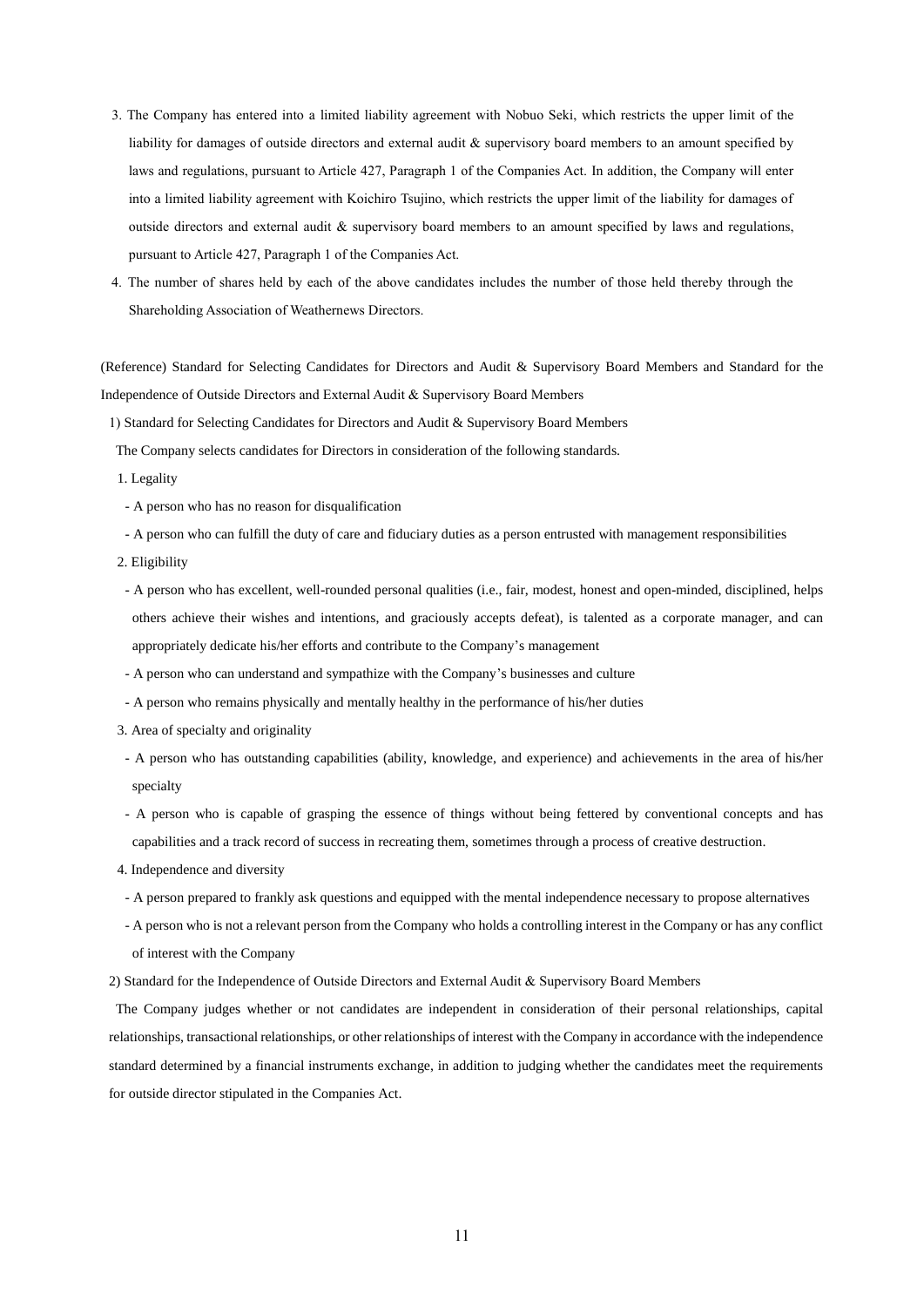# **Proposal No. 4: Renewal of Measures to Secure Corporate Value and Enhance the Common Interest of Shareholders against a Large-scale Purchase, etc. of Share Certificates of the Company (Takeover Defense)**

Note: In light of the great length of the text of the actual proposal, we replace it here with a condensed version for reference purposes.

## **Basic Principles regarding the Control of the Company**

1. Outline of the Basic Principles regarding persons who control decisions on the Company's financial and business policies

In pursuit of its corporate vision as a private weather information company, "To Be a Communication Platform for Seven Billion Five Hundred Million Supporters," the Company Group aims to provide weather services that mitigate risks to the lives and assets of all persons and firms in the world, and further, to increase the opportunities available for all persons and firms of the world, in recognition that the weather constitutes a fifth public asset (= public infrastructure) following water, electricity, transportation, and communication. The Company Group will contribute to society and the global environment by pursuing a new weather service in which supporters join in on the observation (measurement by feeling), analysis, forecasting, information delivery, and sharing of weather in a responsible way and create value together with the Company. The Company believes that those who control decisions on the Company's financial and business policies must understand the source of the Company's corporate value and make it possible to continuously and sustainably secure and enhance the corporate value of the Company Group and the common interests of the shareholders. Needless to say, shareholders and investors are allowed to freely trade share certificates and other securities of the Company listed on the stock market (hereinafter, the "Share Certificates"). The Board of Directors of the Company believes that those who control decisions on the Company's financial and business policies shall be decided finally by all of the shareholders of the Company, and that in the case of a proposal for a large-scale acquisition of the Share Certificates of the Company or any other similar activity, the decision as to whether or not to sell the Company's shares shall be entrusted with the shareholders who own the Company's shares. In the Japanese capital market of recent years, however, moves to enforce proposals for large-scale acquisitions of Share Certificates in a unilateral or similar manner without obtaining agreement from the managements of the target companies have come to light. Some of these large-scale acquisitions of Share Certificates impair the corporate value or common interests of the shareholders of the companies targeted for acquisition; for example, those executed with an apparent intent to harm the corporate value or common interests of the shareholders; those with the potential to practically coerce the shareholders to sell shares; those that allow too little time or provide too little information to allow the Board of Directors and shareholders of the target company to review the contents of the proposed acquisition or to allow the Board of Directors of the target company to make alternative proposals; or those in which consultation and negotiation with the purchaser is required to allow the target company to produce terms more favorable than those proposed by the purchaser. The Company believes that a person who proposes a large-scale acquisition or equivalent undertaking that would impair the corporate value of the Company or the common interests of the shareholders would not be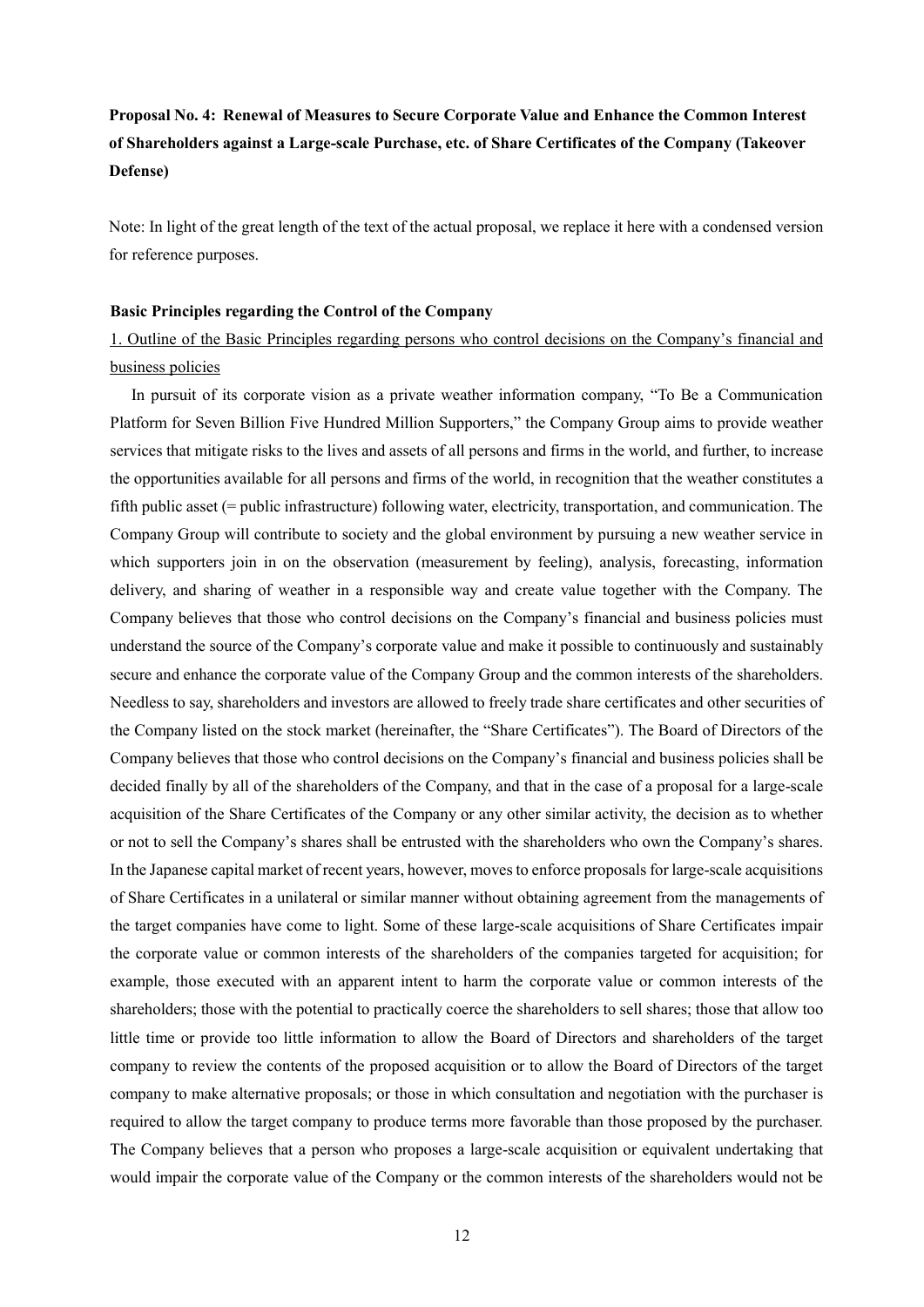suitable as a person controlling decisions on the Company's financial and business policies, and that necessary and appropriate countermeasures should be taken against the actions of any such person in order to secure the corporate value of the Company and the common interests of the shareholders.

## 2. Outline of special activities to contribute to the realization of Basic Principles

The Company believes that the task of sustaining and developing the corporate value over a mid- and longterm must be given the first priority in order to enhance the common interests of the shareholders. With the purpose of enhancing the corporate value of the Company Group and the common interests of the shareholders, we will move forward with developing and implementing the new mid-term management plan, reinforcing corporate governance, and returning to our shareholders profits commensurate with our performance, as special activities to contribute to the realization of Basic Principles as mentioned in item 1 above.

# 3. Outline of activities to prevent an inappropriate person from controlling decisions on the Company's financial and business policies in view of the Basic Principles

As an activity to prevent an inappropriate person from controlling decisions on the Company's financial and business policies in view of the Basic Principles as mentioned in item 1 above, the renewal of measures against a large-scale acquisition of the Share Certificates of the Company (Takeover Defense) was approved by the shareholders (hereinafter, the Takeover Defense to be introduced after approval shall be referred to as the "Plan") at the 28th Annual General Meeting of Shareholders held on August 9, 2014. The Plan stipulates the procedures to be observed in the case of (i) a purchase or other acquisition or an activity similar thereto that would result in an ownership ratio of a shareholder of 20% or more of the Share Certificates issued by the Company or (ii) a tender offer or an activity similar thereto that would result in an ownership ratio of a holder or persons in special relationships totaling 20% or more or a proposal to conduct such an activity (hereinafter, the "Purchase"): e.g., procedures whereby the Board of Directors of the Company requests a person who plans to conduct the Purchase (hereinafter, the "Purchaser") to provide information regarding the purchase in advance, and whereby the Board of Directors of the Company thereupon submits to the shareholders a plan or an alternative proposal of the Company's management and conducts negotiations with the Purchaser, while securing time to collect information and deliberate the relevant purchase. The Purchaser may not commence the Purchase after the procedures regarding the Plan have been initiated, until (i) the termination of the period in which the Board of Directors of the Company performs evaluation, deliberation, negotiation, and opinionforming, or (ii) the termination of the period in which the Board of Directors goes through the procedures to confirm the shareholders' intent, if such procedures are taken. If it is recognized that the corporate value of the Company and the common interests of the shareholders may be infringed by a Purchase, including any infringement due to a failure of the purchaser to follow the procedures stipulated in the Plan, the Company may implement a countermeasure (implementation of gratis allotment of stock acquisition rights (hereinafter, the "Stock Acquisition Rights") with the attachment of conditions for exercise that prohibit the Purchaser from exercising the rights or the attachment of acquisition terms whereby the Company will acquire the stock acquisition rights from persons other than the Purchaser in exchange for the shares of the Company). In order to eliminate arbitrary decisions on whether or not to implement the gratis allotment of the Stock Acquisition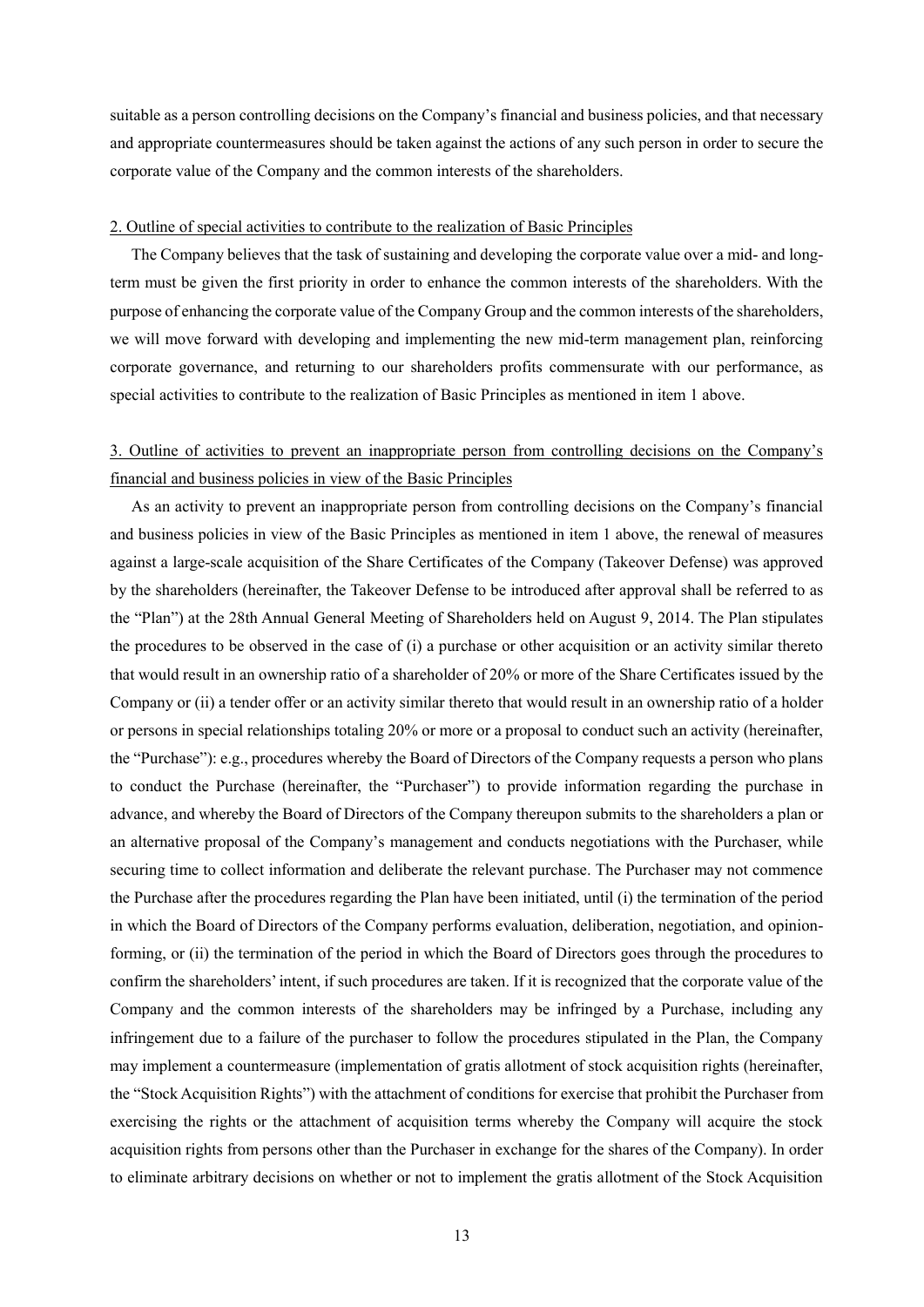Rights by the Board of Directors, the Plan stipulates that procedures either (i) to confirm the intent of the shareholders by the relevant procedures or (ii) to obtain a judgment from the Independent Committee consisting solely of persons independent from the management of the Company shall be conducted, and that the Board of Directors of the Company shall respect the results of the confirmation of the intent of the shareholders or the recommendation by the Independent Committee to a maximum extent and decide promptly whether or not to implement the gratis allotment of the Stock Acquisition Rights as a body stipulated by the Companies Act. The Company publicly announced the contents of the Basic Principles mentioned in item 1 above, the activities mentioned in item 2 above, and the Plan itself in a press release on the "Renewal of measures against a large-scale acquisition of the Share Certificates of the Company (Takeover Defense)" dated July 24, 2017. For details of the Basic Principles mentioned in item 1 above, the activities mentioned in item 2 above, and the Plan itself, please refer to the press release of the Company published on July 24, 2017 (now posted on the following website):

http://weathernews.com/ja/nc/

## 4. Decisions of the Board of Directors on the Plan, and the reasoning behind them

The Company believes that the task of sustaining and developing the mid- and long-term corporate value must be given the first priority in order to enhance the common interests of the shareholders. With the purpose of enhancing the corporate value of the Company Group and the common interests of the shareholders, we will perform the activities mentioned in item 2 above. By enhancing the corporate value of the Company Group and the common interests of the shareholders through the activities mentioned in item 2 above and fairly reflecting the enhanced corporate value in the evaluation of the Company's shares by the shareholders and investors, a large-scale acquisition of the Share Certificates of the Company that would impair the corporate value of the Company Group and the common interests of the shareholders should become difficult to perform. Therefore, we believe that these activities contribute to the Basic Principles mentioned in item 1 above. Furthermore, the Plan is a framework to secure the corporate value of the Company and the common interests of the shareholders by securing necessary information and time to ensure that the shareholders are able decide whether or not to accept any Purchase of the Share Certificates of the Company or to ensure that the Board of Directors of the Company is able to make alternative proposals, and by enabling the Board of Directors to consult and negotiate with the Purchaser on behalf of the shareholders. Therefore, the Board of Directors of the Company believes that the Plan is in conformity with the Basic Principles mentioned in item 1 above. The Board of Directors of the Company also believes that the Plan does not impair the common interests of the shareholders and does not aim at the preservation of the positions of the Company's officers, for the following reasons: the plan fulfills the requirements of the guideline regarding the Takeover Defense; the plan attaches great importance to the intent of the shareholders; the Independent Committee is established as a body to conduct an actual judgment objectively on the management of the Plan, including the triggering and abolishment of the Plan, in order to eliminate arbitrary decisions by the directors; the Plan will not be triggered unless the reasonable and objective requirements are fulfilled; the Independent Committee is authorized to obtain the opinions of external specialists; the term of office for the Directors of the Company is one year; and the Plan may be abolished at any time before the expiry of the effective period by the General Meeting of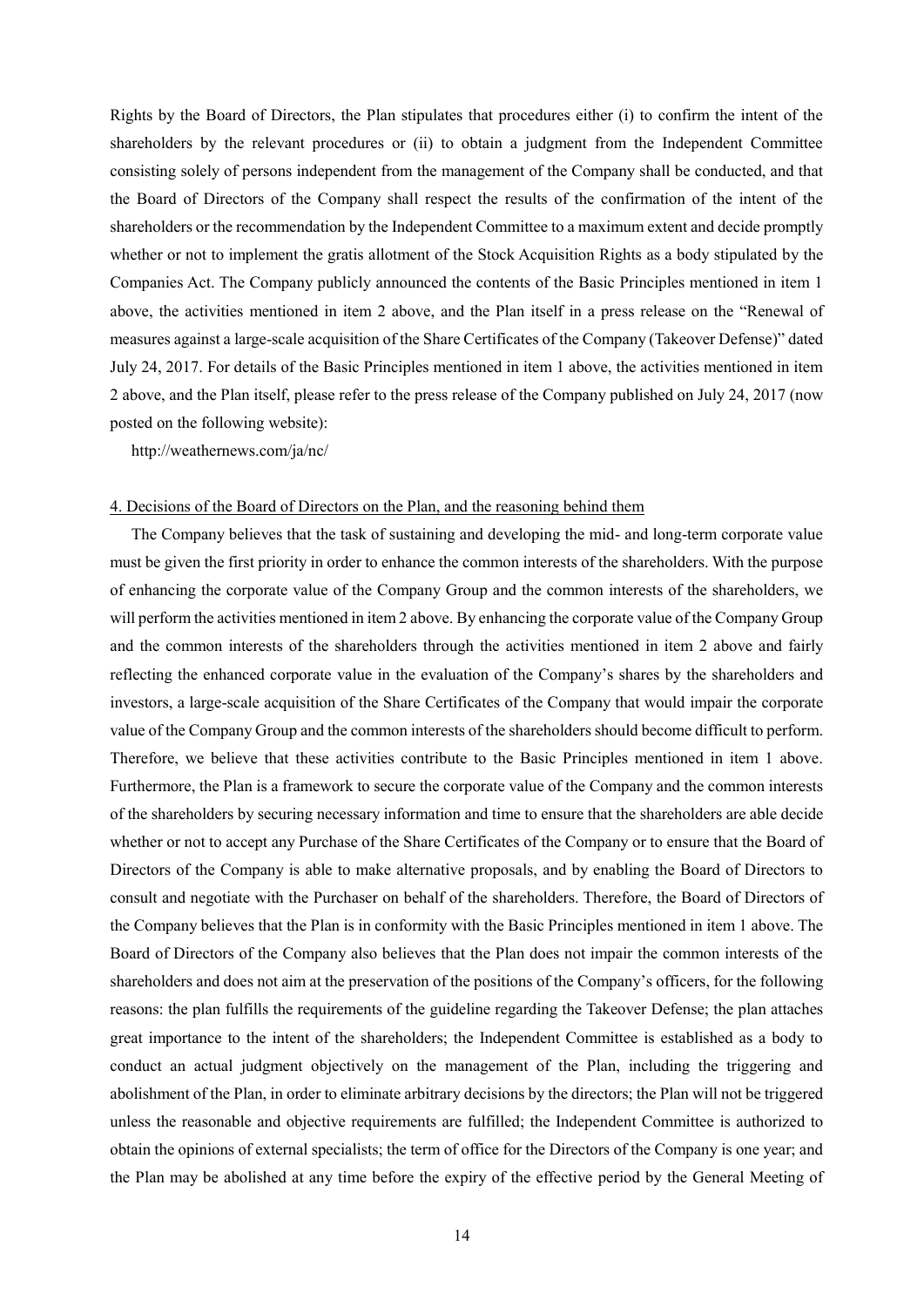Shareholders or the Board of Directors.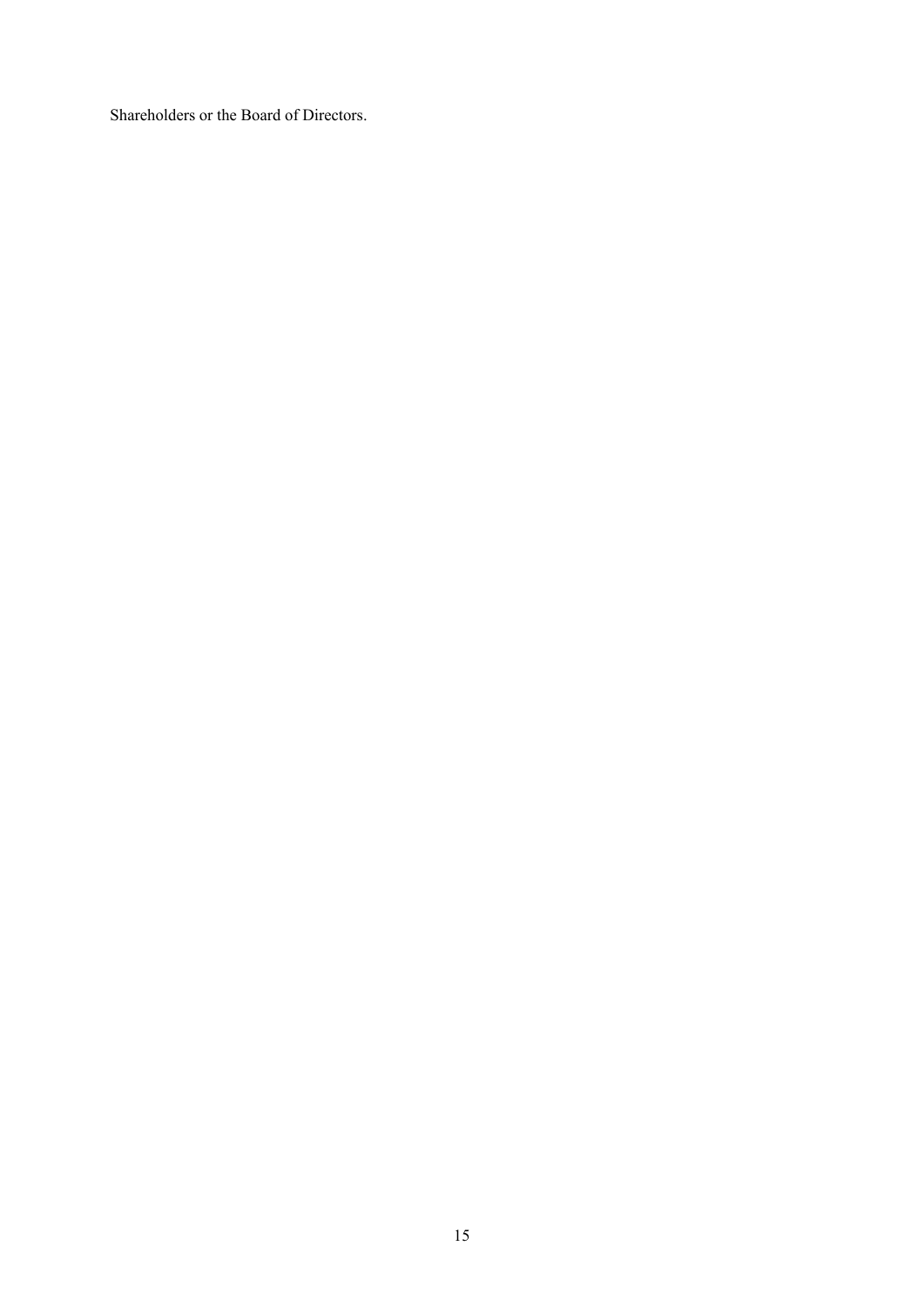# **Business Report**

(From June 1, 2016, to May 31, 2017)

## **1. Overview of the Company Group**

## **(1) Business Progress and Results**

1) Business overview

The global weather service market is estimated at more than ¥600.0 billion and is expected to continue growing with rising interest in weather risks and the development of Internet technologies.

The Company has conducted business activities under the corporate dream "To Be a Communication Platform for Seven Billion Five Hundred Million Supporters,\*" under the themes of "Growth Potential of Business" in the first growth stage (June 1986–May 1995), "Diversification of Business Models" in the second growth stage (June 1995–May 2004) and "Soundness of Management" in the third growth stage (June 2004–May 2012). In the fiscal year ended May 31, 2017, the fifth year of the fourth growth stage during which we will pursue a full-fledged global evolution under the theme of "Innovation," we aggressively addressed the following initiatives.

\*We refer to the entire world's population as "supporters" with a keen desire that they will become potential customers who enjoy our services.

### a) Business development

・Voyage planning weather:

Develop a service for each type of ship to recommend a total fleet optimization plan and service in response to the regulations introduced on carbon dioxide emission

・Sky weather:

Expand service development mainly for airline companies in Asian emerging economies and start marketing in Europe

・Road weather and railway weather:

Strengthen domestic services and jointly establish a standard for operational regulation in Asian emerging economies

・Environment weather:

Promote the launch of environment weather services by acquiring Metnext SAS, a French weather company (currently Weathernews France SAS), to make it a subsidiary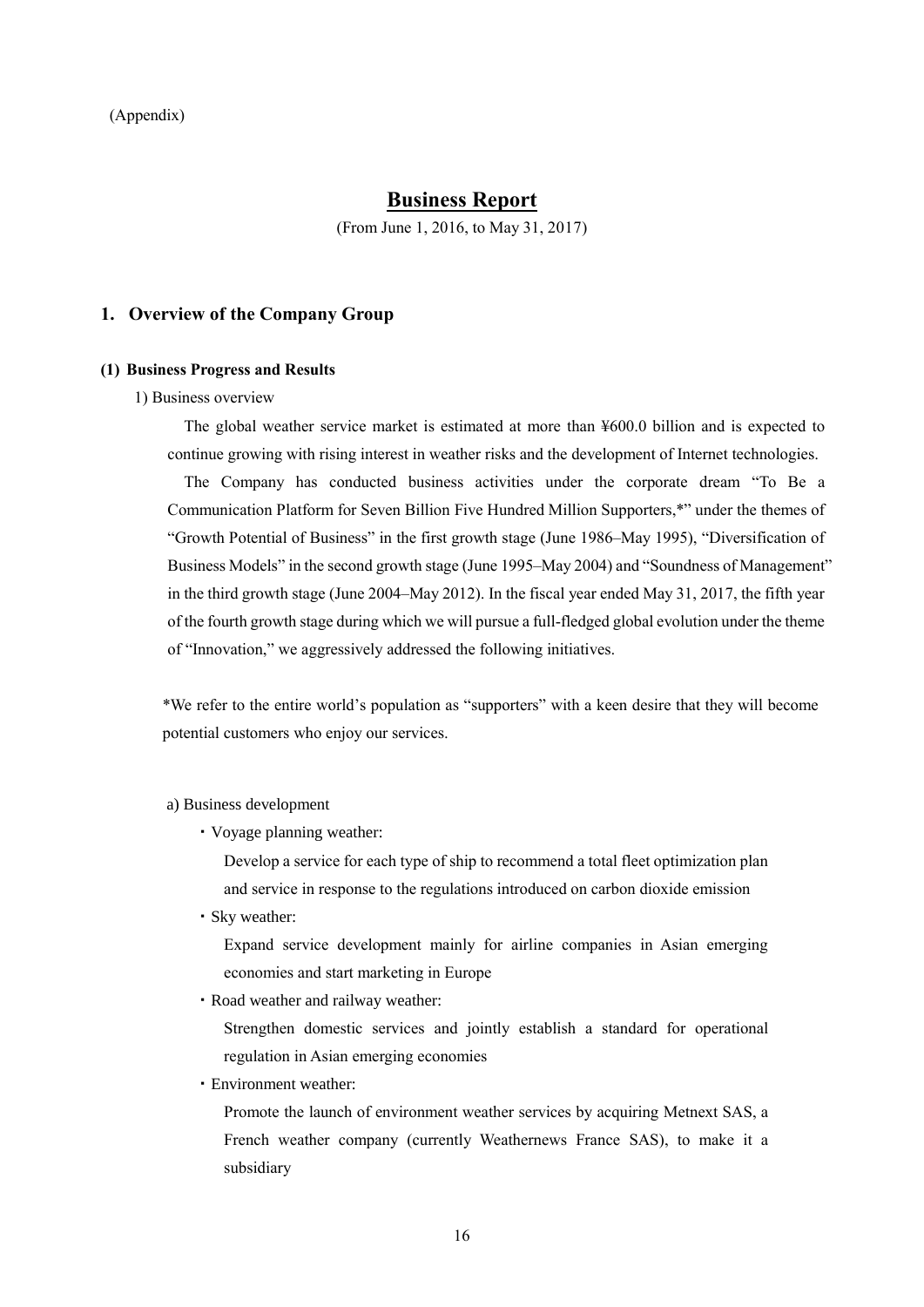- ・BtoS (for individuals and *Bunshu*\*: S means supporters. Business supported by the supporters) Expand a network of platforms that delivers original content under the transplatform strategy
- b) Investment overview
	- ・Capital investments:

Core infrastructure capable of effectively analyzing accumulated data as a basis for service development using big data, WNI SAT-1R, our original satellite, and our original observation infrastructure for developing an observation network in emerging economies

・Human capital investments:

Strengthen our sales and service staff in each country in Asia and Europe to accelerate our development in those regions, while reinforcing our IT staff to realize overall value-creation and increased productivity

・Business investments:

Acquire Metnext SAS, a French weather company (currently Weathernews France SAS), to make it a subsidiary

\*A concept devised in comparison with mass (the public), meaning "differentiated consumers having diverse values."

For the fiscal year ended May 31, 2017, consolidated net sales rose 0.2% year over year to ¥14,542 million. Sales in the voyage planning service became sluggish due to a slowdown in cargo movement in the overall sea transportation industry and the foreign exchange impact arising from the higher yen, whereas sales in the road weather service and railway weather service, i.e., land service markets in Japan, grew favorably. Accordingly, net sales in the overall BtoB market increased 2.5% year over year to ¥8,772 million. In the BtoS market, i.e., services for individuals, services for broadcasting stations grew whereas the number of single fee-paying members for feature phones in the mobile/Internet media sector decreased. As a result, net sales decreased 3.1% year over year to ¥5,769 million.

For income during the fiscal year under review, operating income decreased 16.6% year over year to ¥2,824 million, ordinary income decreased 11.9% to ¥2,825 million, and profit attributable to owners of parent decreased 10.5% to ¥1,965 million. These results were chiefly attributable to the impact of expenses incurred in association with the proactive recruitment of local human resources prior to the development of our businesses in Asia, the recruitment of staff for development toward productivity improvement, expenses related to share acquisition for M&As, and increased expenses for strengthening system development capabilities in response to global business.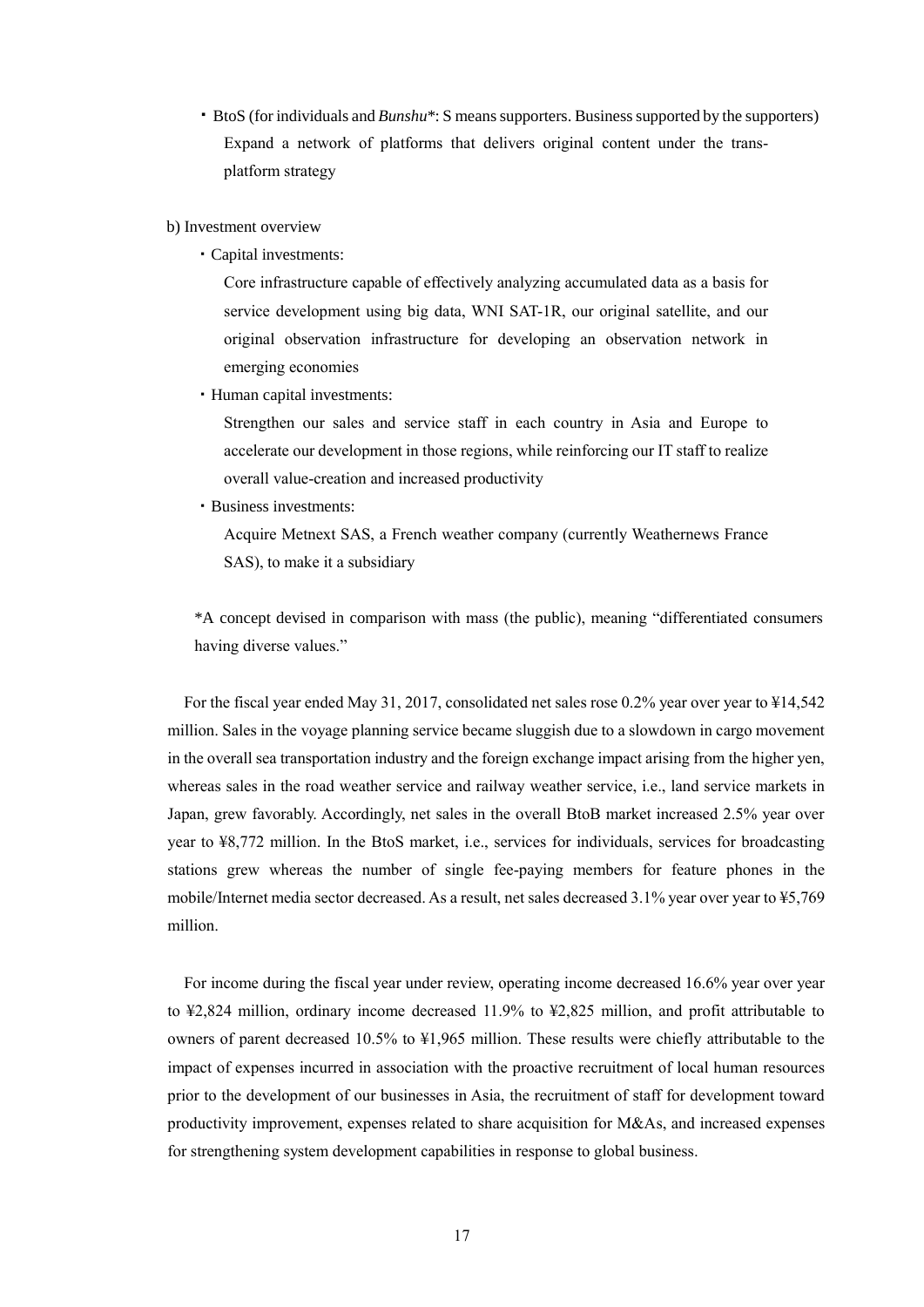Net sales by market segment were as follows:

|                    | Previous Fiscal Year ended<br>May 31, 2016<br>Market segment<br>(from June 1, 2015,<br>to May 31, 2016) |            | Fiscal Year ended May 31, 2017<br>(from June 1, 2016,<br>to May 31, 2017) |        |                   | Rate of change |        |        |
|--------------------|---------------------------------------------------------------------------------------------------------|------------|---------------------------------------------------------------------------|--------|-------------------|----------------|--------|--------|
|                    |                                                                                                         |            | (Millions of yen)                                                         |        | (Millions of yen) |                |        | $(\%)$ |
|                    |                                                                                                         | <b>SRS</b> | Tollgate                                                                  | Total  | <b>SRS</b>        | Tollgate       | Total  | Total  |
|                    | Transportation<br>Weather                                                                               | 268        | 6,416                                                                     | 6,684  | 338               | 6,389          | 6,728  | 0.7    |
|                    | Other weather (excluding)<br>Transportation Weather)                                                    | 102        | 1,771                                                                     | 1,873  | 144               | 1,899          | 2,044  | 9.1    |
|                    | <b>BtoB</b> market                                                                                      | 370        | 8,188                                                                     | 8,558  | 483               | 8,288          | 8,772  | 2.5    |
|                    | Mobile/Internet media                                                                                   | 19         | 3,605                                                                     | 3,625  |                   | 3,345          | 3,345  | (7.7)  |
|                    | Other media                                                                                             | 302        | 2,024                                                                     | 2,327  | 307               | 2,117          | 2,424  | 4.1    |
| <b>BtoS</b> market |                                                                                                         | 322        | 5,630                                                                     | 5,953  | 307               | 5,462          | 5,769  | (3.1)  |
|                    | Total                                                                                                   | 692        | 13,818                                                                    | 14,511 | 790               | 13,751         | 14,542 | 0.2    |

Notes:

- 1. Transportation Weather segment includes voyage planning, sky, road and railway weather, and maritime weather.
- 2. Net sales of ¥74 million by Weathernews France SAS, a company consolidated from the fiscal year under review (its financial results for the period from January 2017 to March 2017 were consolidated into the Company's consolidated financial results), are included in the above "Other weather (excluding Transportation Weather)" under the BtoB market.

(Reference) Net sales by region

|                  | Previous Fiscal Year ended<br>May 31, 2016<br>(from June 1, 2015,<br>to May 31, 2016) |        |            | Fiscal Year ended<br>May 31, 2017<br>(from June 1, 2016,<br>to May 31, 2017) |        |        | Rate of change |
|------------------|---------------------------------------------------------------------------------------|--------|------------|------------------------------------------------------------------------------|--------|--------|----------------|
|                  | (Millions of yen)<br><b>SRS</b><br>Total<br>Tollgate                                  |        |            | (Millions of yen)                                                            | $(\%)$ |        |                |
|                  |                                                                                       |        | <b>SRS</b> | Tollgate                                                                     | Total  | Total  |                |
| Japan            | 682                                                                                   | 10,570 | 11,253     | 773                                                                          | 10,529 | 11,302 | 0.4            |
| Asia & Australia | 9                                                                                     | 1,271  | 1,280      |                                                                              | 1,218  | 1,218  | (4.9)          |
| Europe           |                                                                                       | 1,550  | 1,550      | 16                                                                           | 1.601  | 1,618  | 4.4            |
| North America    |                                                                                       | 426    | 426        |                                                                              | 402    | 402    | (5.5)          |
| Total            | 692                                                                                   | 13,818 | 14,511     | 790                                                                          | 13,751 | 14,542 | 0.2            |

Note:

Net sales by Weathernews France SAS, a company consolidated from the fiscal year under review, are included in Europe in the amount shown above.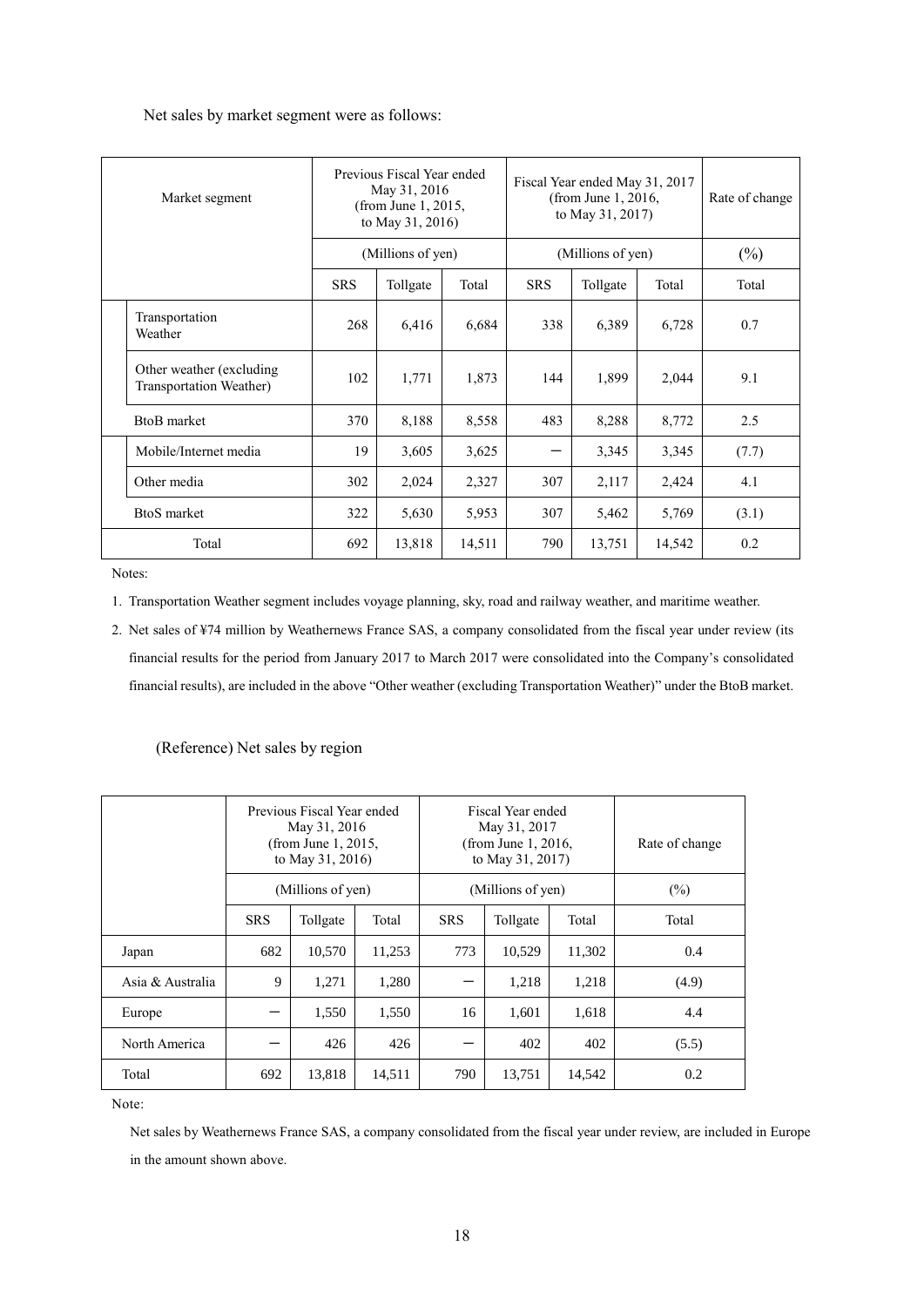The Company mainly promotes the tollgate-type business model to continuously provide content while seeking opportunities to sell temporary research and system with the potential to lead to tollgate-type sales in the future. The Company refers to these opportunities as SRS (Stage Requirement Settings).

### **BtoB Market (for corporations):**

In the BtoB market, Transportation Weather (voyage planning, sky, road, railway, and maritime weather services), for which there is high demand among corporations as to the social infrastructure and future global growth is anticipated, is positioned as the strategically-focused business.

In the voyage planning service, which was the first service of the Company, we focus on providing the OSR service to improve efficiency with safety and good fuel consumption for containers, car carriers, bulk carriers and tankers. For the fiscal year ended May 31, 2017, sales of the voyage planning service decreased in spite of new orders received, due to a slowdown in cargo movement in the overall sea transportation industry and the foreign exchange impact arising from the higher yen.

Meanwhile, in the road weather service sector the expressway management market steadily expanded. In the railway weather service we expanded the adoption of our "Warning Support" system for providing railway crews with supplementary information on operational regulation. In maritime weather service, we increased deployment of our movement management system for coastal vessels, expanding from harbor management.

As a result, sales in the Transportation Weather markets grew with a 0.7% year-over-year increase, and net sales of the overall BtoB market increased 2.5% year over year to ¥8,772 million.

## **BtoS Market (for individuals and** *Bunshu***):**

In the BtoS market, sales of the mobile/Internet media sector recorded a 7.7% year-over-year decrease linked to a decrease in the number of single fee-paying members for feature phones, though the number of single fee-paying members for smartphones increased. Meanwhile, sales of services for broadcasting stations grew thanks to our success in attracting new customers and growth in newscaster dispatching service in response to market needs. As a result, net sales of the overall BtoS market decreased 3.1% year over year to ¥5,769 million.

## 2) Capital investments

For the fiscal year ended May 31, 2017, the Company Group made capital investments (for property, plant and equipment and intangible assets) of ¥684 million (versus ¥673 million for the previous fiscal year). The main investments were for the infrastructure to realize value-creation services, IT development, and renewals for business continuation.

## 3) Financing

The necessary funds of the Group for the fiscal year under review were furnished by its own resources.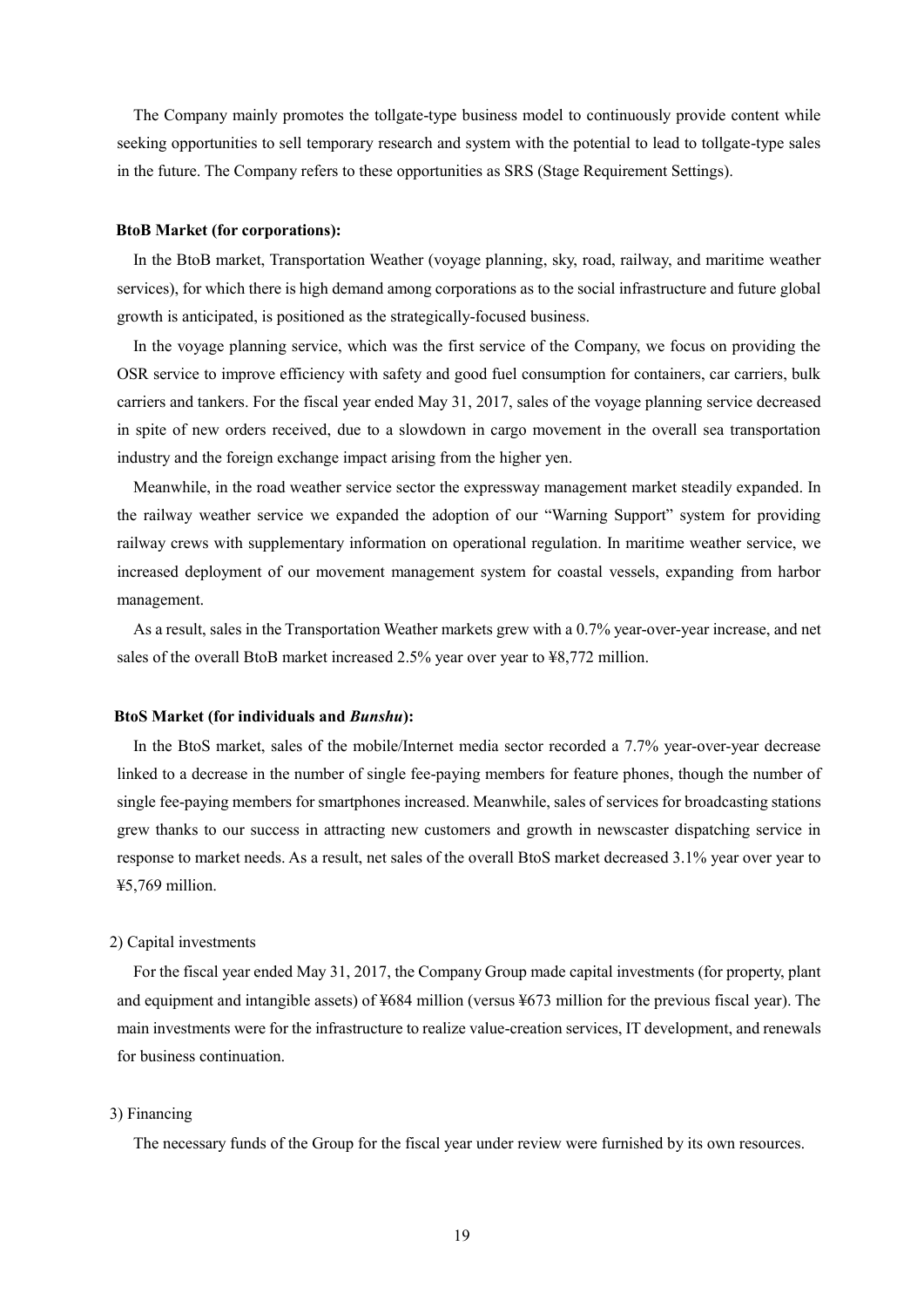- 4) Transfer of business, absorption-type company split or incorporation-type company split Not applicable
- 5) Business taken over from other companies Not applicable
- 6) Succession of rights and obligations with respect to business of other companies through absorption-type company merger or split Not applicable
- 7) Acquisition and disposal of shares and other equity interests or subscription rights to shares of other companies

Effective on January 16, 2017, the Company acquired 100% of the issued shares (3,607,059 shares) of Metnext SAS (currently Weathernews France SAS) in the amount of EUR 4,300 thousand and made the company a specified subsidiary.

## 8) Issues to be addressed

The basic concept of the Company is to be a "Full-Service Weather Company" that encompasses and autonomously provides all content relating to weather, climate change and the environment—collection and delivery of meteorological data—without relying on government services. In addition, the Group aims to cultivate new markets and services as "Full Services," which would enable the provision of innovative services in all fields where weather can be a significant content. In this context, the mission of the Company is summarized in the five items described below:

- a) To be the world's largest "weather content maker," creating and supplying the 7.5 billion people of the world with the most abundant, updated and speediest content services;
- b) To realize "value creation for supporters" and maximize corporate value while developing new markets as the global leader in the weather content market;
- c) To implement a quantum shift from conventional meteorology by putting in orbit the world's first interactive weather information communications network, through which supporters (individuals and corporations) can participate in the Eye-servation\* forecasting and delivery processes;
- d) To realize *Kotozukuri* (new value creation) together with supporters (individuals and corporations) by extending our business fields to include climate change and environmental issues based on meteorology; and
- e) To provide supporters unprecedented content by proactively developing and using revolutionary infrastructure without being fettered by in-the-box thinking.

\*A coined term that literally means "observation with the participants' own eyes."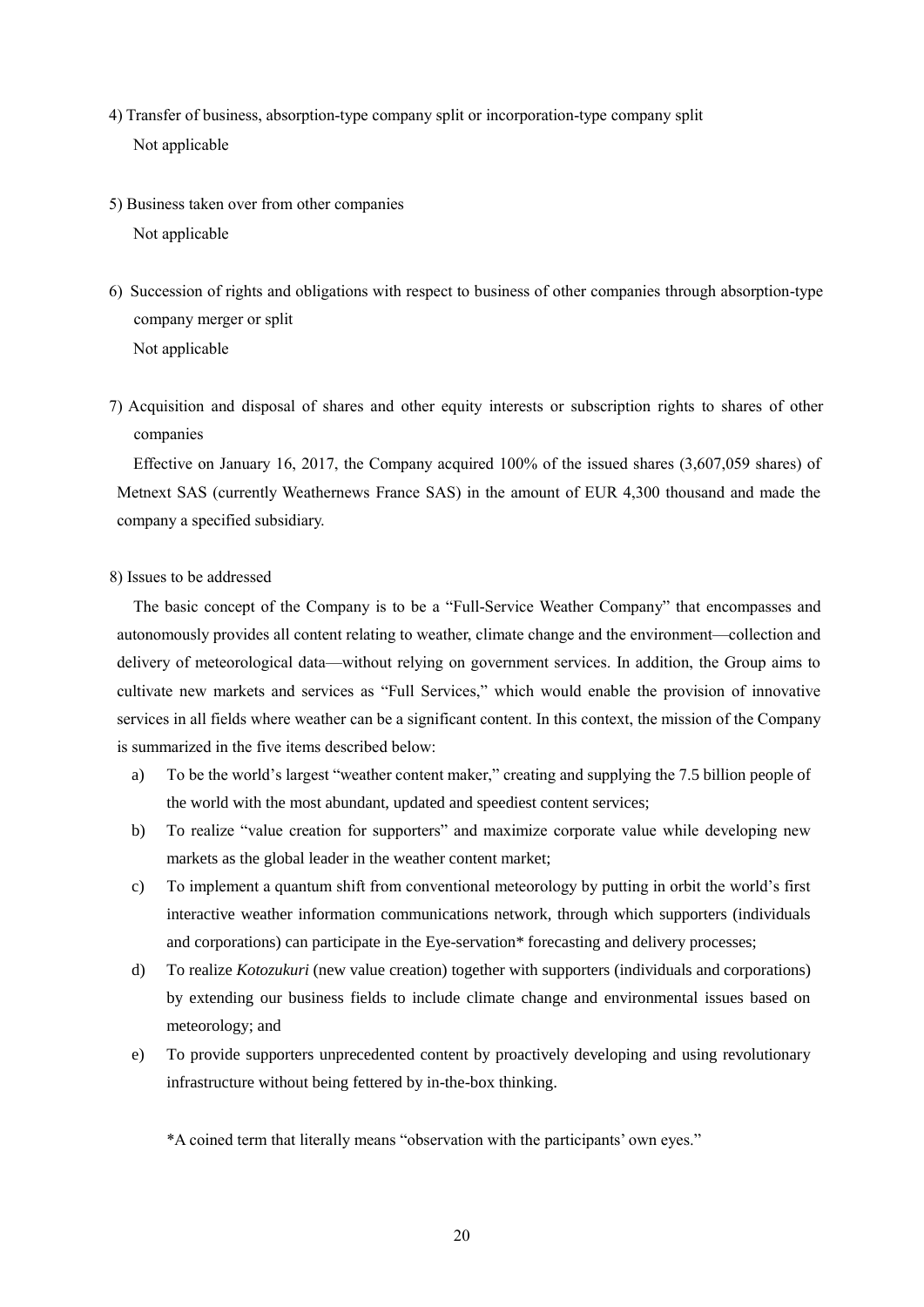## 9) Mid-term vision

Toward the corporate dream "To Be a Communication Platform for Seven Billion Five Hundred Million Supporters," the Company has plotted out its business development in accordance with the themes of "Growth Potential of Business" in its first growth stage (June 1986–May 1995), "Diversification of Business Models" in its second growth stage (June 1995–May 2004) and "Soundness of Profitability" in its third growth stage (June 2004–May 2012). The Company has selected "Innovation" as its theme for the fourth growth period (June 2012–May 2022) in order to pursue a full-fledged global evolution.

## **Vision for the Fourth Growth Period:**

<Basic strategy for the fourth growth period>

—From a Service Company to a "Service & Infrastructure Company with the Supporters"—

The Company is experienced in starting businesses centering on Transportation Weather via the systematic operation of the Risk Communication (RC) service while developing innovative infrastructures jointly with customers. Based on the experience, we intend to develop new global businesses in Asia, Europe and the United States.

a) Areas of focus (Marketing)

<Transportation Weather>

It can be said that Transportation Weather on the sea (voyage planning service) is an "authorized private market" where no government service exists. Our Company already develops voyage planning services in a global market but we still only provide the service to about 30% of the 20,000 vessels now at sea worldwide. In the fourth growth period, we intend to improve the quality of existing services and start new services to cover almost 10,000 vessels.

Next, although we already provide Transportation Weather in the sky mainly for several airline companies in Japan and Asia, we intend to extend the service area to Asia, Europe and the United States in the fourth growth period to raise our global market share.

Moreover, for Transportation Weather on land (road weather and railway weather services), we will globally expand our services, starting from Asia to other areas, for targeted expressways and high-speed railway markets by standardizing the services currently offered in Japan.

In addition, guided by global structural changes toward the use of natural energy, we will aim to newly launch environment weather services through proactive collaboration with European companies that have been making advanced efforts with respect to natural energy.

### <Mobile/Internet>

We will globally evolve and extend not only observation infrastructures such as the WNI Satellite and the WITH Radar but also the Eye-servation infrastructure while involving supporters' participation. Drawing on our trans-platform service development to provide optimum content to all of our diversified platforms, we will create interactive, network-type weather- and *Bunshu*-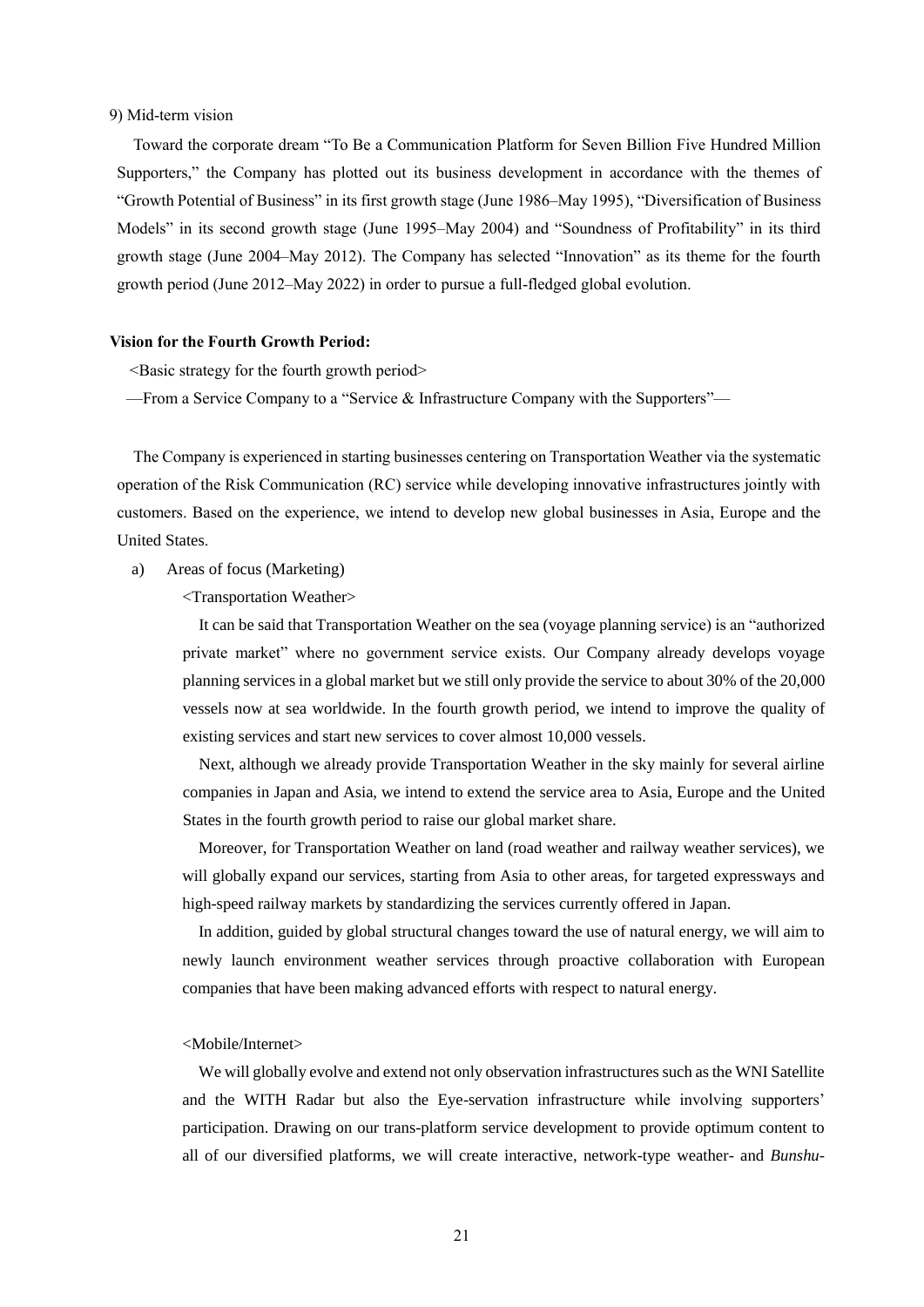focused content services, in which supporters can participate, and globally reinforce our fee-based services.

| Business field          | Business strategy                                                                                                                                                                                         |
|-------------------------|-----------------------------------------------------------------------------------------------------------------------------------------------------------------------------------------------------------|
| Voyage planning weather | Globally provide the OSR service and expand the relevant services<br>with a target of 10,000 vessels in the fourth growth period.<br>Create new value-creation services such as the Arctic sailing route. |
| Sky weather             | Expand the relevant services in Asia and other regions globally.                                                                                                                                          |
| Road weather            | Globally expand the relevant services in the expressway field based<br>on our experience in Japan.                                                                                                        |
| Railway weather         | Globally evolve the relevant services in the high-speed railway<br>field.                                                                                                                                 |
| Maritime weather        | Globally evolve new services using "out-of-box thinking"<br>infrastructure.                                                                                                                               |
| Mobile/Internet         | Promote the trans-platform service development to provide<br>optimum content to all of our diversified platforms.<br>Globally evolve supporter-participative and network-type content<br>services.        |

#### Strategies by business field:

#### b) Operation of services (Service Marketing and Infrastructure Marketing)

<Innovative technology and the development and operation of the "out-of-box thinking" infrastructure>

To globally evolve our weather information service, it is important to create content services with value to satisfy the needs of corporate and individual supporters. To that end, we believe that the *Kotozukuri* approach, creating content together with customers, is more effective than the conventional approach starting from capital investment. *Kotozukuri,* that is, commercialization while gaining the trust of society, is essential, which requires a process of commercialization to conceive, design, establish and operate an infrastructure together with the parties that actually require countermeasures against risks.

We collaborate with the University of Oklahoma and various research organizations, corporations and supporters worldwide and aggressively invest in innovative infrastructures, including the WNI Satellite and the WITH Radar, and technologies including AI and data mining. In the coming days we will accelerate the creation of content that meets needs by operating such infrastructures 24 hours a day year-round.

<Area deployment>

We will promote market cultivation and the establishment of infrastructures over 3–5 years for each region in the order of Asia, Europe and the United States.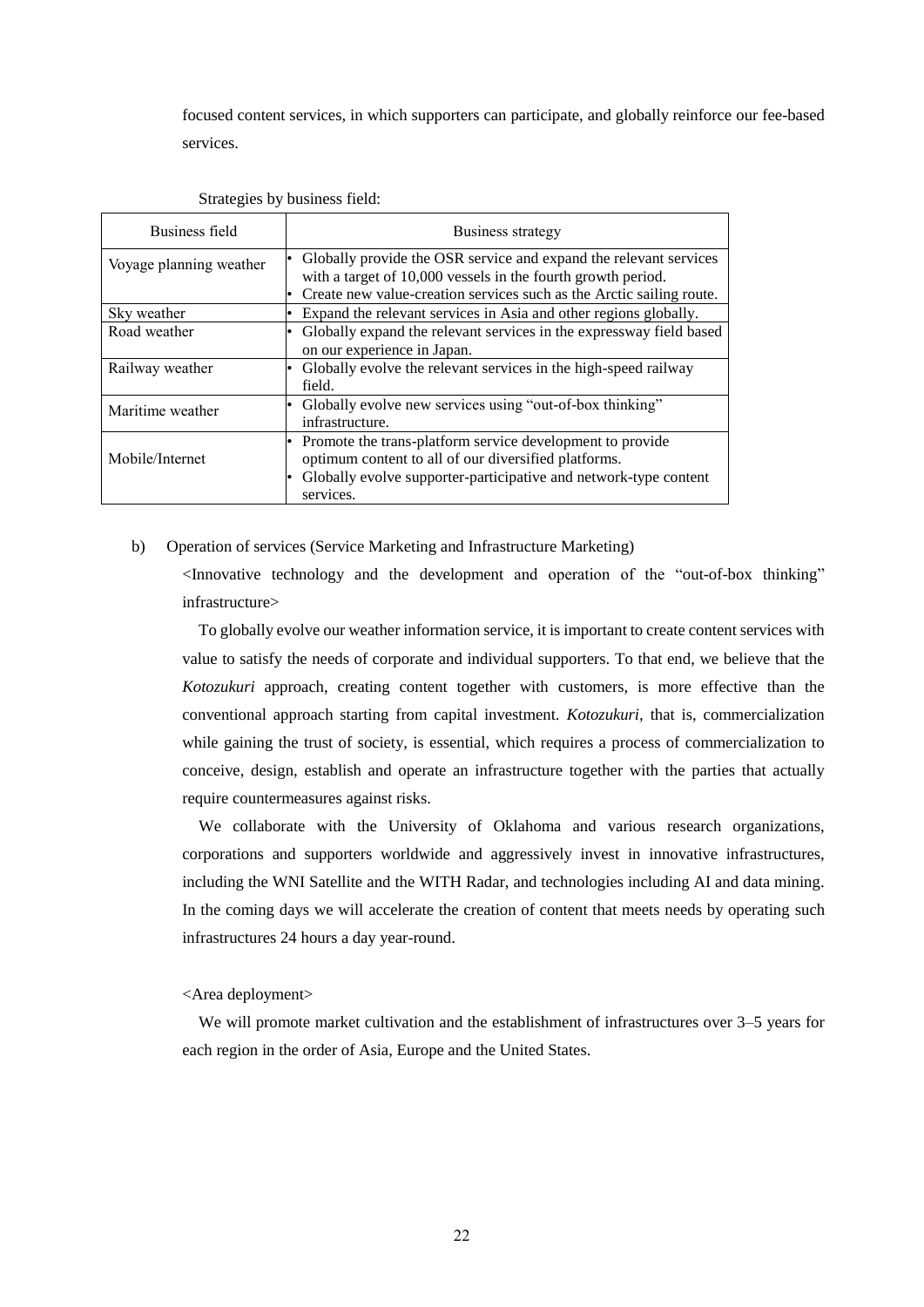## 10) Outlook for the next period

In the three years (June 2016―May 2019) including the fiscal year ended May 31, 2017, the period we position as the 2nd stage of the fourth growth period during which we pursue a full-fledged global evolution of the Transportation Weather and Environment weather under the theme of "Innovation," we will aggressively invest in business and infrastructure with a view to accelerating the expansion of our global businesses.

<Business development>

a) Provide the OSR service to 6,000 vessels via our Total Fleet Management system

We will continue to accelerate the OSR service towards our service target of 6,000 vessels, while developing a new OSR service that enables recommendations on total fleet optimization for each type of ship in place of our traditional service of selecting optimum sailing routes on a route-byroute basis. We will thereby establish a service system that provides full support for voyage planning.

## b) Globally evolve SKY & LAND Planning

We will expand services through area marketing in Asia while launching new marketing campaigns and establishing a sales system in Europe.

#### c) Launch Environment Weather

Guided by global structural changes toward the use of natural energy, we will aim to newly launch environment weather services through proactive collaboration with European companies that have been making advanced efforts with respect to natural energy.

## d) Establish a business model according to a BtoS platform

To expand our services for individuals, we will begin to deploy trans-platform strategies for providing optimum content to diversified platforms and delivering information to the growing number of supporters who participate in our services. We will also aim to establish a new business model utilizing platforms while maintaining our traditional model of charging small amounts from fee-paying members.

## <Investment plans>

To realize the above business development, we will make aggressive investments focused on the following three points.

a) Review core infrastructure that processes big data effectively and efficiently.

b) Streamline weather observation infrastructure that enhances value-creation services.

c) Collaborate with others (including M&As) to accelerate business development.

At the same time, we will continuously invest in human resource procurement to effectively promote business development and investments.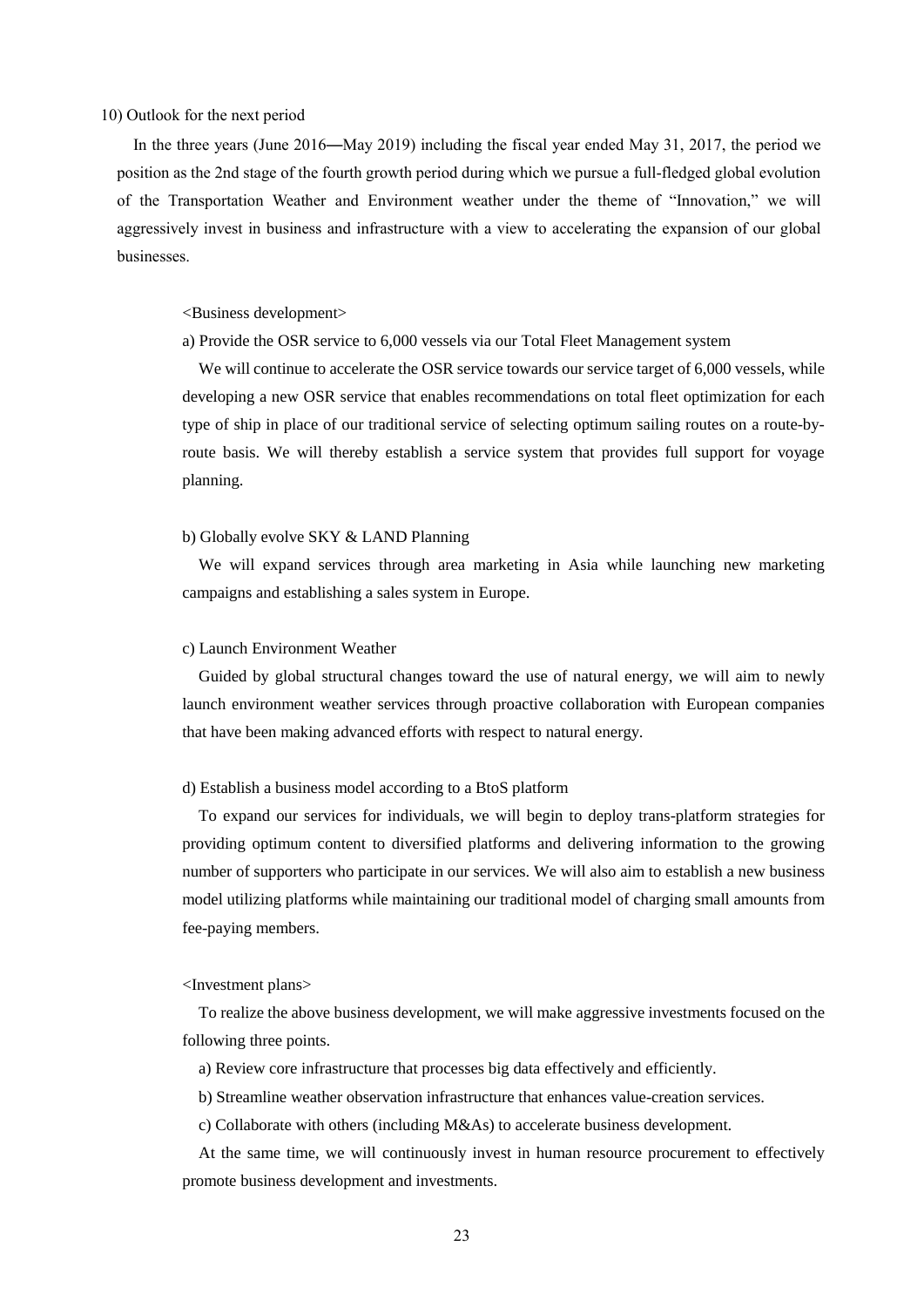As a result of the ongoing initiatives described above, the Group expects to achieve consolidated net sales of ¥15,500 million, operating income of ¥2,300 million, ordinary income of ¥2,300 million and profit attributable to owners of parent of ¥1,600 million for the fiscal year ending May 31, 2018.

# **(2) Trends in Assets and Income**

| Item                                                             | 28th fiscal year<br>ended<br>May 31, 2014 | 29th fiscal year<br>ended<br>May 31, 2015 | 30th fiscal year<br>ended<br>May 31, 2016 | 31st fiscal year<br>ended<br>May 31, 2017 |
|------------------------------------------------------------------|-------------------------------------------|-------------------------------------------|-------------------------------------------|-------------------------------------------|
| Net sales (Millions of yen)                                      | 13,306                                    | 14,064                                    | 14,511                                    | 14,542                                    |
| Operating income (Millions of yen)                               | 3,268                                     | 3,304                                     | 3,387                                     | 2,824                                     |
| Ordinary income (Millions of yen)                                | 3,293                                     | 3,504                                     | 3,208                                     | 2,825                                     |
| Net income attributable to owners of<br>parent (Millions of yen) | 1,873                                     | 2,252                                     | 2,195                                     | 1,965                                     |
| Net assets (Millions of yen)                                     | 10,090                                    | 11,868                                    | 12,889                                    | 13,557                                    |
| Total assets (Millions of yen)                                   | 11,891                                    | 13,583                                    | 14,204                                    | 15,311                                    |
| Net assets per share (Yen)                                       | ¥928.63                                   | ¥1,081.93                                 | ¥1,173.78                                 | ¥1,235.32                                 |
| Basic net income per share (Yen)                                 | ¥172.56                                   | ¥207.19                                   | ¥201.57                                   | ¥180.39                                   |
| Return on equity $(\% )$                                         | 19.9                                      | 20.6                                      | 17.9                                      | 15.0                                      |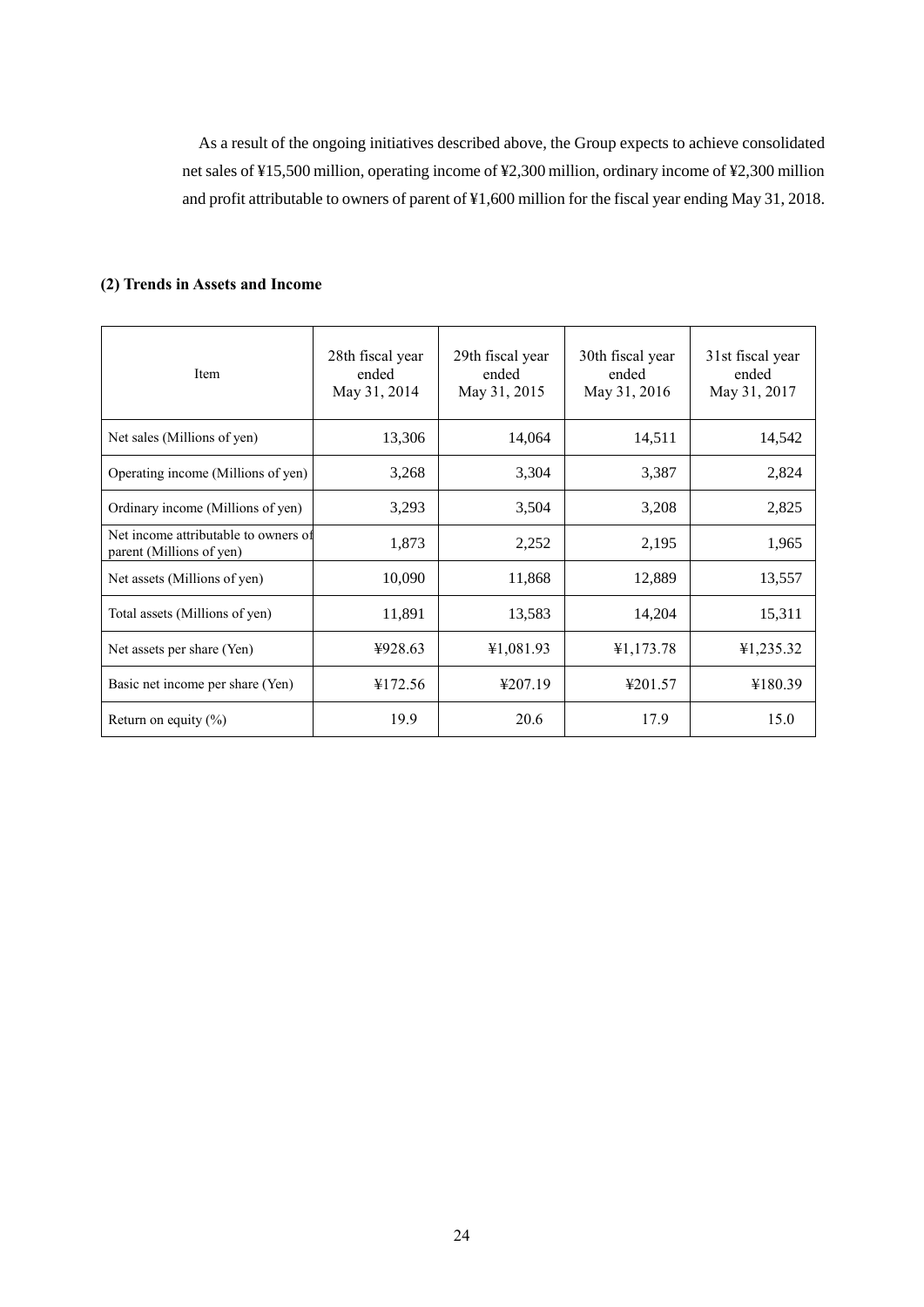# **(3) Material Parent Company and Subsidiaries**

1) Relationship with a Parent Company There is no applicable information.

# 2) Material Subsidiaries

| Company name                                   | Capital           | The<br>Company's<br>percentage of<br>equity<br>participation | Principal business                            |
|------------------------------------------------|-------------------|--------------------------------------------------------------|-----------------------------------------------|
| <b>WEATHERNEWS AMERICA</b><br>INC.             | <b>USD 81,644</b> | 100.0%                                                       | Comprehensive weather<br>information services |
| WEATHERNEWS U.K. LTD.                          | <b>GBP 272</b>    | 100.0%                                                       | Comprehensive weather<br>information services |
| Weathernews Benelux B.V.                       | EUR 180,000       | 100.0%                                                       | Comprehensive weather<br>information services |
| WEATHERNEWS RUS LLC.                           | RUB 12,000,000    | 100.0%                                                       | Comprehensive weather<br>information services |
| <b>Weathernews France SAS</b>                  | EUR 3,607,059     | 100.0%                                                       | Comprehensive weather<br>information services |
| <b>AXANTEM SAS</b>                             | EUR 2,041         | 100.0%                                                       | Comprehensive weather<br>information services |
| <b>WEATHERNEWS AUSTRALIA</b><br>PTY. LTD.      | AUD 30,000        | 100.0%                                                       | Comprehensive weather<br>information services |
| <b>WEATHERNEWS HONG KONG</b><br><b>LIMITED</b> | HKD 1,594,000     | 100.0%                                                       | Comprehensive weather<br>information services |
| Weathernews Korea Inc.                         | KRW 653,000,000   | 97.7%                                                        | Comprehensive weather<br>information services |
| Weathernews Shanghai Co., Ltd.                 | USD 140,000       | 100.0%                                                       | Comprehensive weather<br>information services |
| <b>WEATHERNEWS TAIWAN</b><br>LTD.              | TWD 10,000,000    | 100.0%                                                       | Comprehensive weather<br>information services |
| Weathernews Nepal Pvt. Ltd.                    | NPR 45,000,000    | 100.0%                                                       | Comprehensive weather<br>information services |
| Weathernews India Pvt. Ltd.                    | INR 35,000,000    | 100.0%                                                       | Comprehensive weather<br>information services |
| <b>WEATHERNEWS SINGAPORE</b><br>PTE. LTD.      | SGD 620,002       | 100.0%                                                       | Comprehensive weather<br>information services |

Notes:

1. The Company made Weathernews France SAS a specified subsidiary effective on January 16, 2017.

2. The shares of AXANTEM SAS are indirectly held through Weathernews France SAS.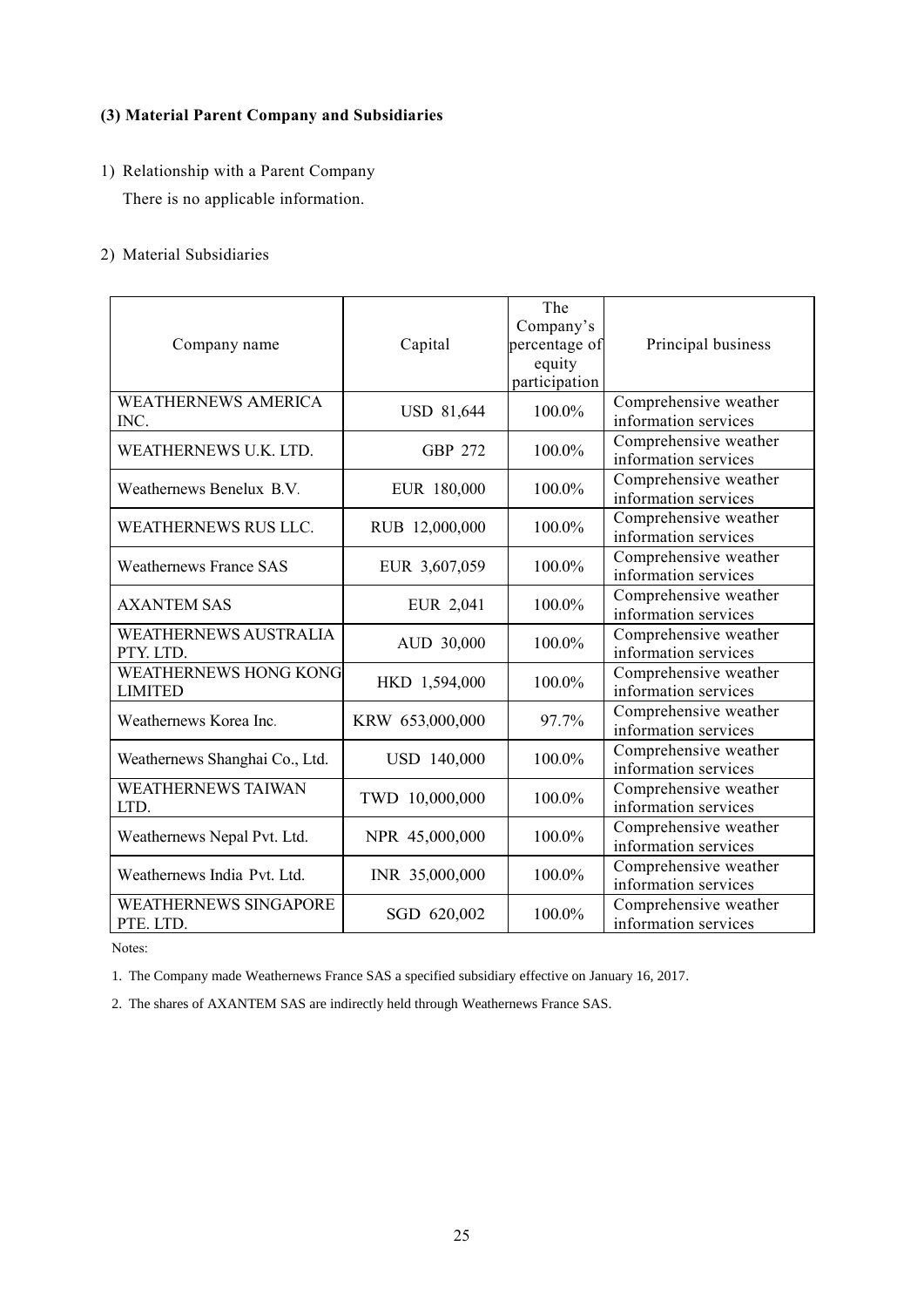## 3) Major Affiliates

| Company name                                                    | Capital       | The<br>Company's<br>percentage of<br>equity<br>participation | Principal business                            |
|-----------------------------------------------------------------|---------------|--------------------------------------------------------------|-----------------------------------------------|
| SHANGHAI XINGTUAN<br><b>INFORMATION TECHNOLOGY</b><br>CO., LTD. | CNY 1,000,000 | 25.0%                                                        | Comprehensive weather<br>information services |
| Symphony Creative Solutions Pte.<br>Ltd.                        | SGD 7,031,500 | 19.9%                                                        | Automobile logistics<br>solution services     |

# **2. Status of the Company**

# **(1) Matters Related to Shares of the Company**

1) Total number of shares authorized to be issued: 47,000,000 shares

2) Total number of shares outstanding: 11,844,000 shares

(no change compared with the previous year)

Note: This number includes 947,907 shares of treasury shares.

3) Number of shareholders 9,225 persons

(a decrease of 212 persons from the previous year)

# 4) Major shareholders

| Shareholder name                                                                  | Number of shares | Shareholding ratio $(\%)$ |
|-----------------------------------------------------------------------------------|------------------|---------------------------|
| WNI WxBunka Foundation                                                            | 1,700,000        | 15.60                     |
| WNI Institute Inc.                                                                | 1,700,000        | 15.60                     |
| Shareholding Association of Weathernews Employee<br><b>Supporters</b>             | 399,500          | 3.67                      |
| The Bank of Tokyo-Mitsubishi UFJ, Ltd.                                            | 360,000          | 3.30                      |
| The Chiba Bank, Ltd.                                                              | 360,000          | 3.30                      |
| Taeko Ishibashi                                                                   | 353,800          | 3.25                      |
| The Master Trust Bank of Japan, Ltd. (trust account for<br>Weathernews Directors) | 328,700          | 3.02                      |
| The Master Trust Bank of Japan, Ltd. (trust account)                              | 214,800          | 1.97                      |
| Nippon Life Insurance Company                                                     | 200,000          | 1.84                      |
| Sumitomo Mitsui Banking Corporation                                               | 180,000          | 1.65                      |

Notes:

1. The shareholding ratio represents the ratio of shares held to the total number of shares outstanding (excluding treasury shares).

2. All of the shares held by The Master Trust Bank of Japan, Ltd. (trust account for Weathernews Directors), and The Master Trust Bank of Japan, Ltd. (trust account), are related to the trust services.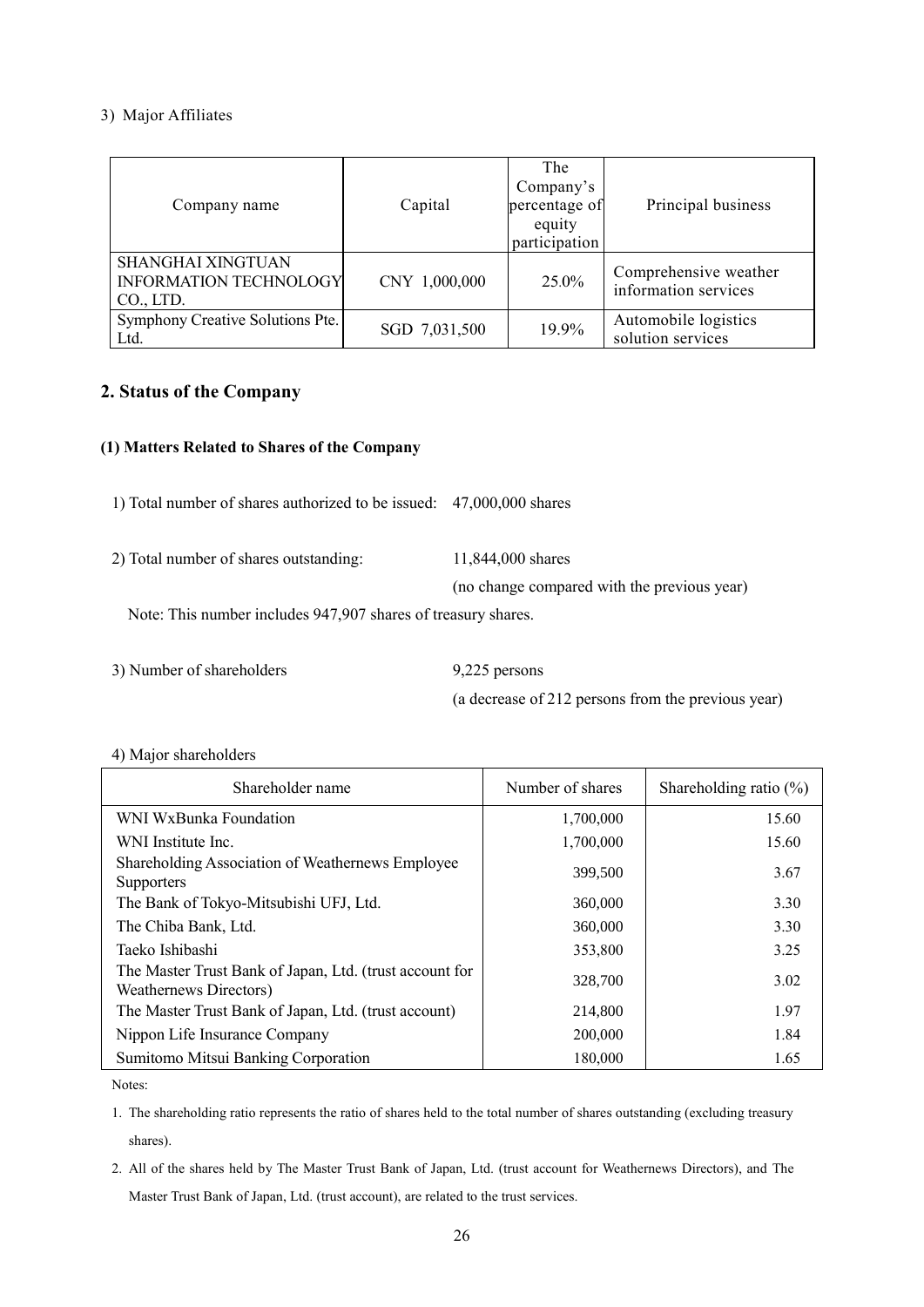- 3. The number of the shares held by The Master Trust Bank of Japan, Ltd. (trust account for Weathernews Directors) includes shares held by Weathernews Directors and Executive Officers through the Shareholding Association of Weathernews Directors.
- 4. Mitsubishi UFJ Financial Group, Inc. reported an amendment to the possession of a large volume of the Company's stock on January 6, 2017 and informed the Company that the Group held shares of the Company's stock as of December 26, 2016, as follows. We did not, however, include the Group among the major shareholders above because we could not confirm the number of shares substantially held in the name of the relevant companies listed below at the end of the fiscal year ended May 31, 2017.

| Shareholder name                                     | Address                                    | Number of<br>shares | Shareholding<br>ratio $(\%)$ |
|------------------------------------------------------|--------------------------------------------|---------------------|------------------------------|
| The Bank of Toyo-Mitsubishi UFJ, Ltd.                | 7-1, Marunouchi 2-chome, Chiyoda-ku, Tokyo | 360,000             | 3.30                         |
| Mitsubishi UFJ Trust and Banking Corporation         | 4-5, Marunouchi 1-chome, Chiyoda-ku, Tokyo | 261,800             | 2.40                         |
| Mitsubishi UFJ Kokusai Asset Management Co.,<br>Ltd. | 12-1, Yurakucho 1-chome, Chiyoda-ku, Tokyo | 15.900              | 0.15                         |
| kabu.com Securities Co., Ltd.                        | 3-2, Otemachi 1-chome, Chiyoda-ku, Tokyo   | 13.486              | 0.12                         |
| Mitsubishi UFJ Morgan Stanley Securities Co., Ltd.   | 5-2, Marunouchi 2-chome, Chiyoda-ku, Tokyo | 54,600              | 0.50                         |
| Total                                                |                                            | 705.786             | 6.48                         |

5) Other important matters related to shares of the Company

There is no applicable information.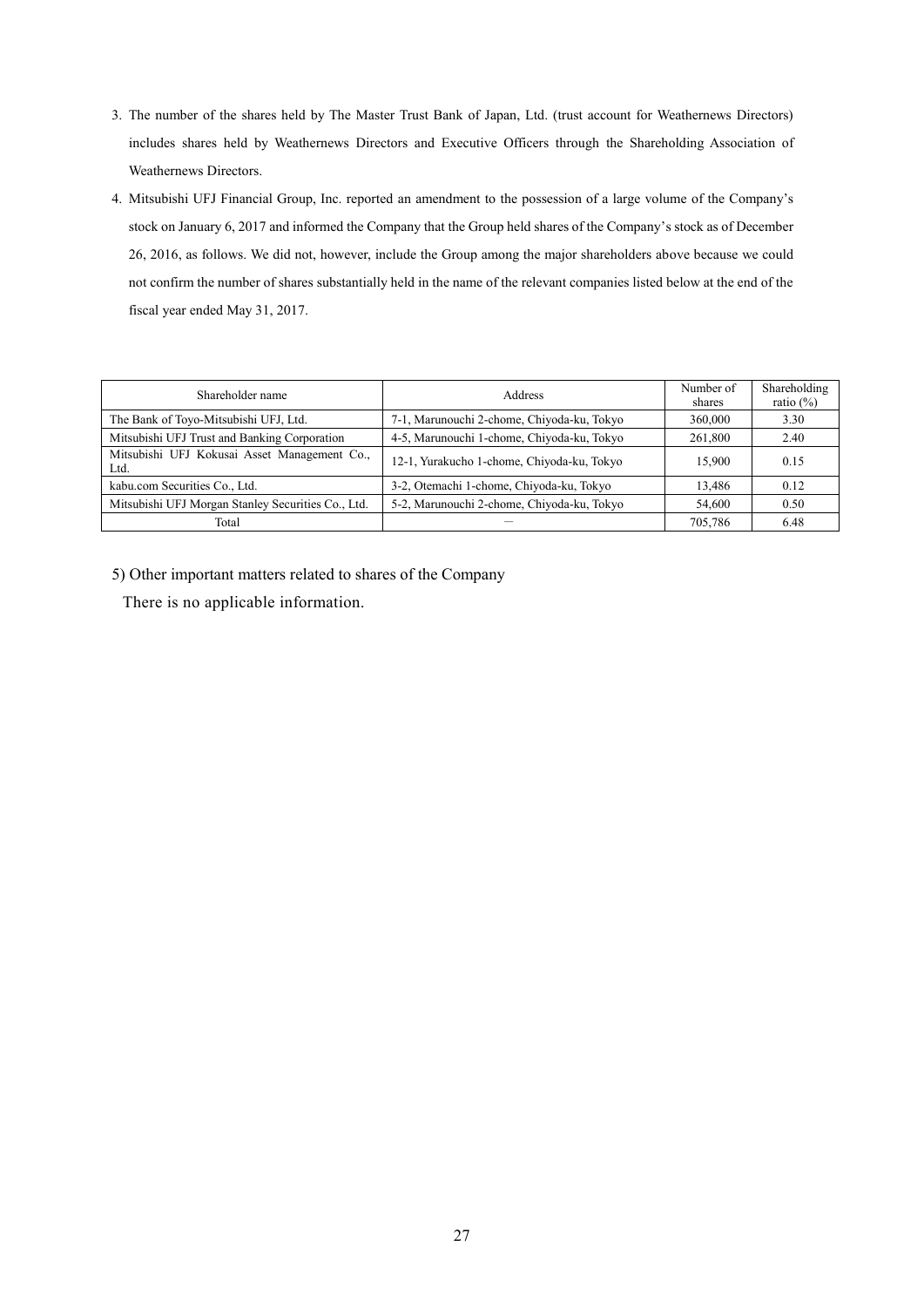# **(2) Company Officers**

# 1) Directors and Audit & Supervisory Board Members

(As of May 31, 2016)

| Position                                      | Name                  | Areas of responsibility                         | Significant concurrent<br>positions                                                                                                                                                                                                                                                                                                                                                              |
|-----------------------------------------------|-----------------------|-------------------------------------------------|--------------------------------------------------------------------------------------------------------------------------------------------------------------------------------------------------------------------------------------------------------------------------------------------------------------------------------------------------------------------------------------------------|
| President and<br>Representative<br>Director   | Chihito Kusabiraki    | <b>Chief Executive Officer</b>                  | Director, Chiba Institute of<br>Technology                                                                                                                                                                                                                                                                                                                                                       |
| Senior Managing<br>Director                   | Yasushi Shiga         | Chief Revenue Officer                           |                                                                                                                                                                                                                                                                                                                                                                                                  |
| Managing Director                             | Masanori<br>Yoshitake | Chief Financial Officer                         |                                                                                                                                                                                                                                                                                                                                                                                                  |
| Director                                      | Daisuke Abe           | Chief Service Officer                           |                                                                                                                                                                                                                                                                                                                                                                                                  |
| Director                                      | Jiro Miyabe           | Adviser                                         | Chairman, WNI WxBunka<br>Foundation                                                                                                                                                                                                                                                                                                                                                              |
| Director                                      | Norio Murakami        | <b>Outside Director</b>                         | President, Norio Murakami<br>Office Co., Ltd.<br>Outside Director, V-cube, Inc.<br>President, Vegetable Planet<br>Association                                                                                                                                                                                                                                                                    |
| Director                                      | Nobuo Seki            | <b>Outside Director</b>                         | Outside Director, Teijin Limited<br>Outside Director, Kameda Seika<br>Co., Ltd.<br>Outside Director, Yokogawa<br><b>Electric Corporation</b>                                                                                                                                                                                                                                                     |
| Audit &<br>Supervisory Board<br>Member        | Takashi Tomura        |                                                 |                                                                                                                                                                                                                                                                                                                                                                                                  |
| Audit &<br><b>Supervisory Board</b><br>Member | Toshio Kinoshita      | External Audit &<br>Supervisory Board<br>Member | Representative Director,<br><b>Global Professional Partners</b><br>Inc.<br>Outside Director, ASATSU-<br>DK INC.<br>Outside Corporate Auditor,<br>Cool Japan Fund Inc.<br>Outside Corporate Auditor,<br>Panasonic Corporation<br>Member of the Board of<br>Directors, Mizuho Bank, Ltd.<br>Director, TACHI-S CO., LTD.<br>Audit & Supervisory Board<br>Member (Outside), Denka<br>Company Limited |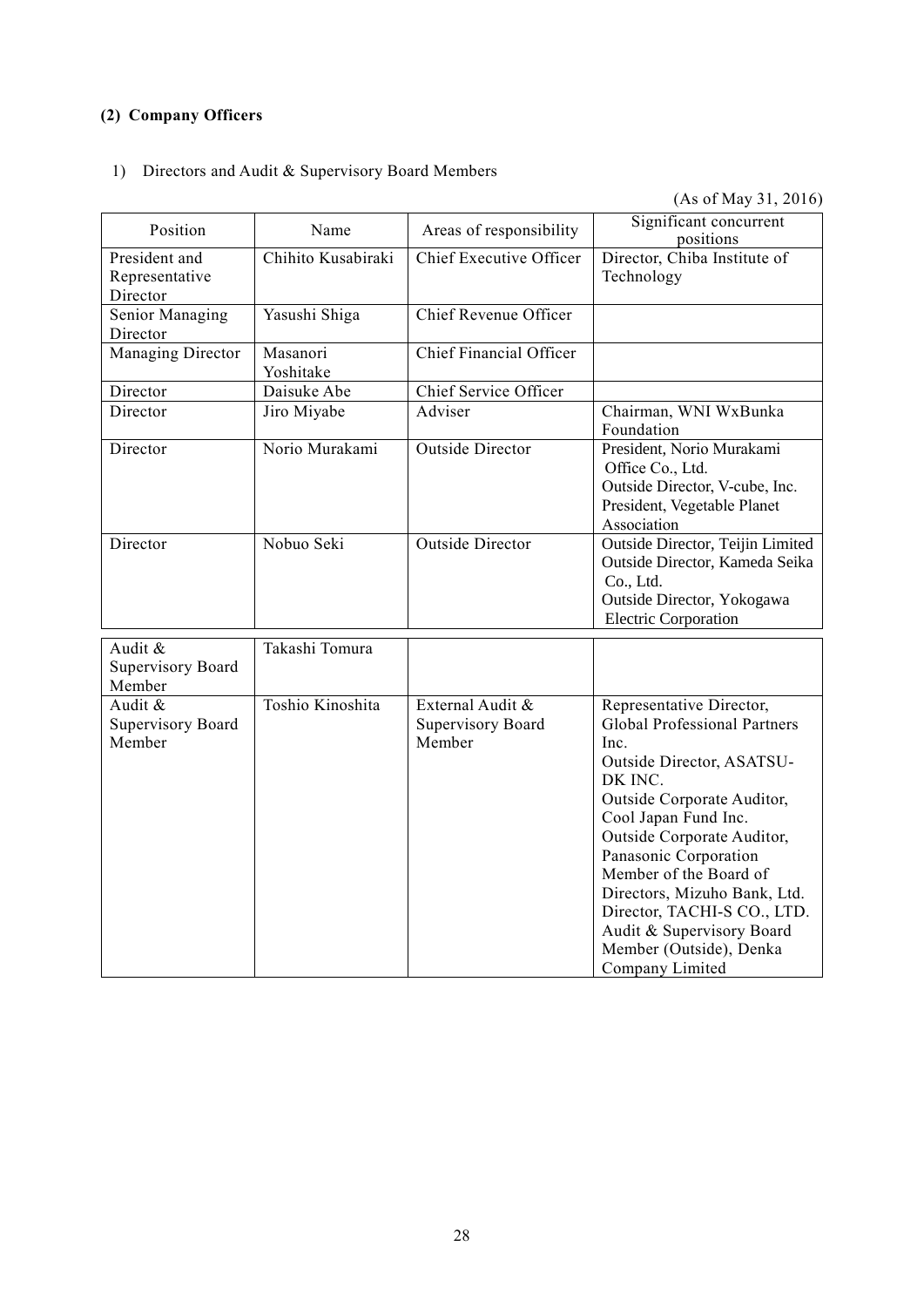| Position          | Name         | Areas of responsibility | Significant concurrent<br>positions |
|-------------------|--------------|-------------------------|-------------------------------------|
| Audit $\&$        | Saeko Masumi | External Audit &        | Attorney-at-law,                    |
| Supervisory Board |              | Supervisory Board       | Sengokuyama Law Office              |
| Member            |              | Member                  | Vice-chairman, Daini Tokyo          |
|                   |              |                         | <b>Bar Association</b>              |
|                   |              |                         | Trustee, Association of             |
|                   |              |                         | Remedial Teaching for People        |
|                   |              |                         | with Developmental                  |
|                   |              |                         | Handicaps                           |
|                   |              |                         | Representative Director, Japan      |
|                   |              |                         | Civil Liberties Union               |
|                   |              |                         | Member, the Committee for           |
|                   |              |                         | the Investigation of                |
|                   |              |                         | Broadcasting Ethics,                |
|                   |              |                         | Broadcasting Ethics &               |
|                   |              |                         | Program Improvement                 |
|                   |              |                         | Organization                        |

Notes:

- 1. Audit & Supervisory Board Member Takashi Tomura has gained extensive experience and knowledge about accounting at a leading steel company, was responsible for preparations for the Company's stock listing and overall management of the accounting and financial affairs of the Company as an officer, and thereby has considerable knowledge about finance and accounting.
- 2. Audit & Supervisory Board Member Toshio Kinoshita is a Certified Public Accountant and has considerable knowledge about finance and accounting.
- 3. The Company has no special interest relationships expected to create problems or hinder the performance of the duties of Outside Directors or External Audit & Supervisory Board Members with any of the Outside Directors, External Audit & Supervisory Board Members, or entities in which the Outside Directors or External Audit & Supervisory Board Members concurrently hold positions.
- 4. Pursuant to the provision of Tokyo Stock Exchange, Inc., the Company has designated Directors Norio Murakami and Nobuo Seki and Audit & Supervisory Board Members Toshio Kinoshita and Saeko Masumi as Independent Officers, and has so notified the said Exchange.
- 5. Saeko Masumi's name on the Family Register is Saeko Saito.

## 2) Overview of liability limitation agreement

Pursuant to the provisions of Article 427, Paragraph 1 of the Companies Act, the Company has entered into an agreement with each of the Outside Directors, External Audit & Supervisory Board Members, and Audit & Supervisory Board Members to limit his/her liability for compensation to the amount provided by laws and regulations.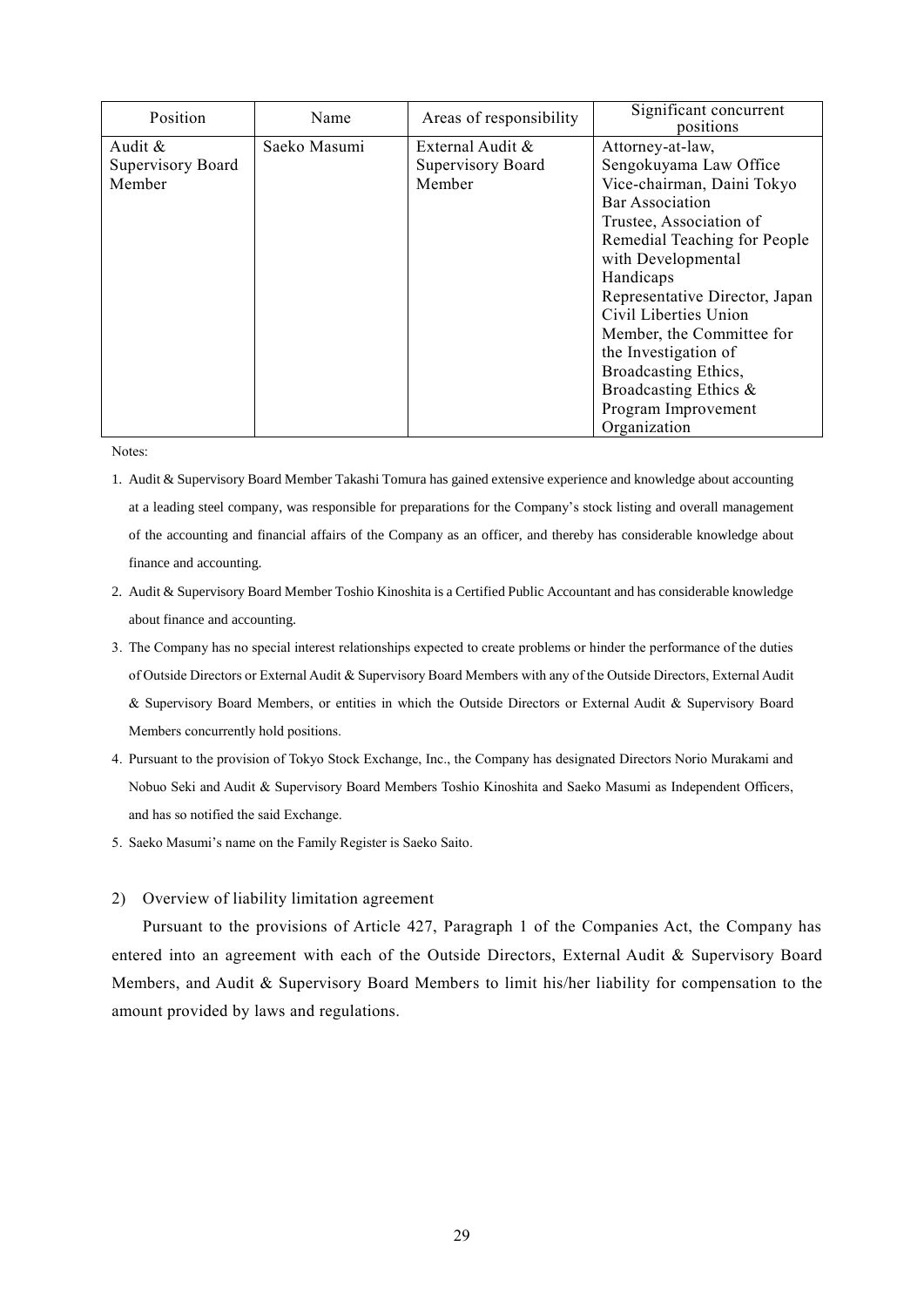| Category                                         | Number of<br>persons<br>remunerated | Fixed<br>remuneration |                                       | Performance-linked<br>remuneration | Total amount of<br>remuneration |
|--------------------------------------------------|-------------------------------------|-----------------------|---------------------------------------|------------------------------------|---------------------------------|
|                                                  |                                     |                       | <b>Bonuses</b>                        | <b>Stock Options</b>               |                                 |
|                                                  |                                     |                       | (Thousands of yen) (Thousands of yen) | (Thousands of yen)                 | (Thousands of yen)              |
| Directors                                        |                                     | 123,798               |                                       |                                    | 123,798                         |
| <b>Outside Directors</b>                         | 2                                   | 16,800                |                                       |                                    | 16,800                          |
| Audit & Supervisory<br><b>Board Members</b>      | 3                                   | 37,740                |                                       |                                    | 37,740                          |
| External Audit &<br>Supervisory Board<br>Members | 2                                   | 14,340                |                                       |                                    | 14,340                          |
| Total                                            | 10                                  | 161,538               |                                       |                                    | 161,538                         |



Notes:

1. Remuneration paid or payable to Directors consists of fixed remuneration and stock options based on a resolution of the General Meeting of Shareholders. The yearly limit on the amount of fixed remuneration is ¥500 million (resolved at the Annual General Meeting of Shareholders held in August 2009) and the yearly limit on the amount of stock options is ¥200 million (resolved at the Annual General Meeting of Shareholders held in August 2014).

4) Method for determining the amounts of remuneration paid to Directors and Audit & Supervisory Board Members

(Director)

Remuneration paid or payable to each Director of the Company consists of fixed remuneration (a regular salary in the same amount) and performance-linked remuneration. For fixed remuneration, a base amount is set for each position in consideration of the ability required and the responsibilities to be borne by the Director. For performance-linked remuneration, the Company pays both a remuneration in cash according to the rate of increase in profit attributable to owners of parent and a stock remuneration-type stock option. Since a Director (Advisor) is a non-executive director and an Outside Director has a position independent from the execution of business operations, performance-linked remuneration is not applicable to a Director (Advisor) or Outside Director and only fixed remuneration is paid or payable to them.

With respect to the procedures for determining remuneration paid or payable to Directors, the Board of Directors determined the amounts by resolution in consideration of a report from the Remuneration Committee, a body that includes Outside Directors and External Audit & Supervisory Board Members, within the limit approved by the General Meeting of Shareholders.

(Audit & Supervisory Board Member)

Fixed remuneration paid or payable to each Audit & Supervisory Board Member is to be determined by mutual consultation among Audit & Supervisory Board Members within the limit approved by the General Meeting of Shareholders, in consideration of the Audit & Supervisory Board Member's specific duties according to his or her full-time or part-time status.

<sup>2.</sup> The yearly limit on the amount of remuneration paid or payable to Audit & Supervisory Board Members is ¥100 million (resolved at the Annual General Meeting of Shareholders held in August 2009).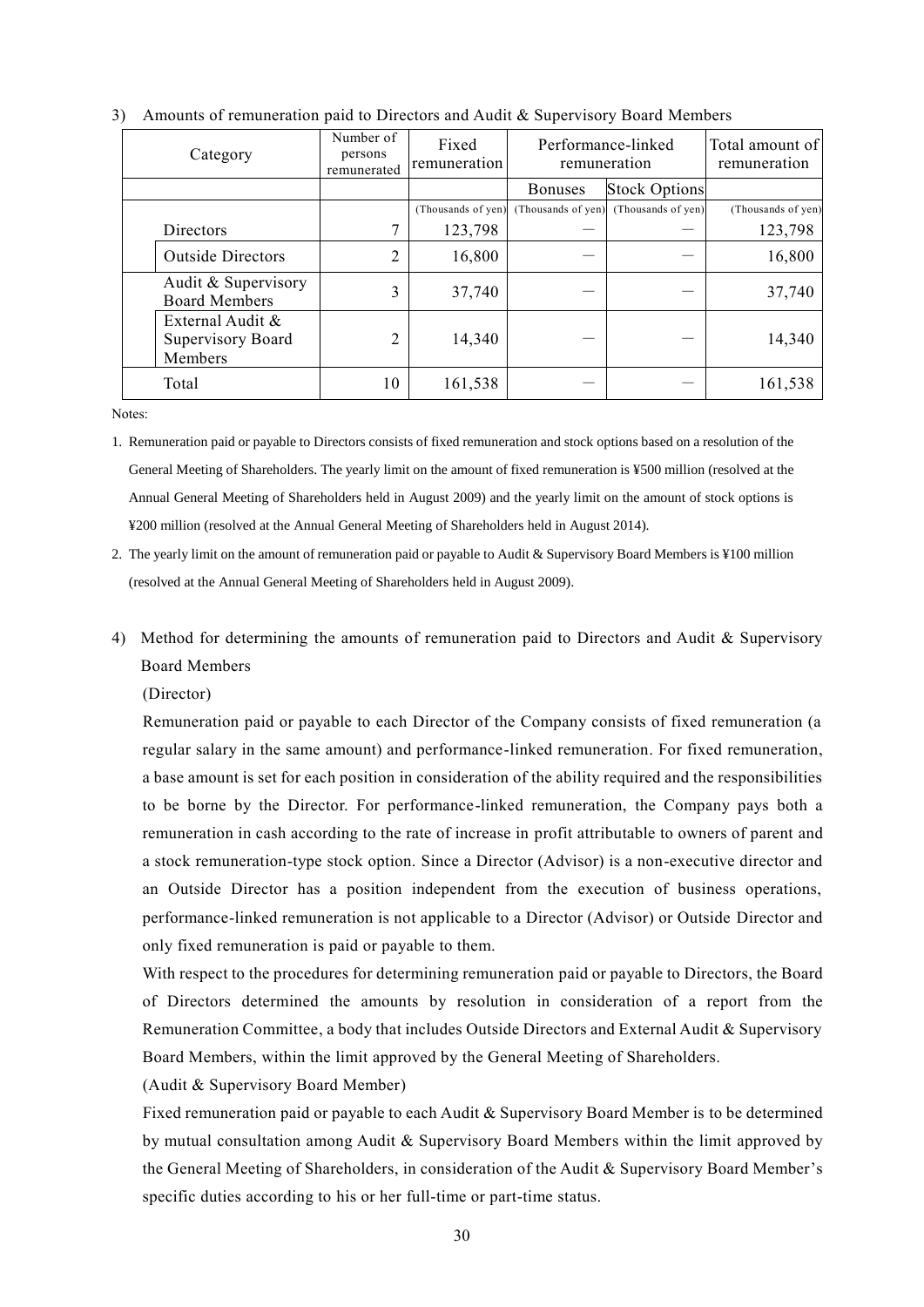- 5) Outside Directors and External Audit & Supervisory Board Members
	- i) Significant concurrent positions

Significant concurrent positions are as stated in 1) Directors and Audit & Supervisory Board Members in (2) Company Officers of 2. Status of the Company.

| $\overline{11}$ |  | Main activities |
|-----------------|--|-----------------|
|-----------------|--|-----------------|

| Category                                      | Name                | Main activities                                                                                                                                                                                                                                                                                                                                                                                                                                                                      |
|-----------------------------------------------|---------------------|--------------------------------------------------------------------------------------------------------------------------------------------------------------------------------------------------------------------------------------------------------------------------------------------------------------------------------------------------------------------------------------------------------------------------------------------------------------------------------------|
| Director                                      | Norio<br>Murakami   | He attended 11 out of 15 meetings of the Board of Directors<br>held during the fiscal year under review. He expressed opinions<br>useful for the Company's management from a neutral and<br>objective viewpoint as an Outside Director by taking advantage<br>of the knowledge and experience he has acquired as a corporate<br>manager and his abundant career and deep insight into the BtoS<br>business.                                                                          |
| Director                                      | Nobuo Seki          | He attended all 15 meetings of the Board of Directors held<br>during the fiscal year under review. He expressed opinions<br>useful for the Company's management from a neutral and<br>objective viewpoint as an Outside Director by taking advantage<br>of the knowledge and experience he has acquired as a corporate<br>manager and his abundant career in global business<br>development.                                                                                         |
| Audit &<br>Supervisory<br><b>Board Member</b> | Toshio<br>Kinoshita | He attended 14 out of 15 meetings of the Board of Directors<br>and 14 out of 15 meetings of the Audit & Supervisory Board<br>held during the fiscal year under review. He expressed useful<br>opinions from a neutral and objective viewpoint as an External<br>Audit & Supervisory Board Member by taking advantage of his<br>rich experience as a Certified Public Accountant, broad<br>knowledge about global accounting and audit practice, and<br>deep insight into management. |
| Audit &<br>Supervisory<br><b>Board Member</b> | Saeko Masumi        | She attended 13 out of 15 meetings of the Board of Directors<br>and 14 out of 15 meetings of the Audit & Supervisory Board<br>held during the fiscal year under review. She expressed useful<br>opinions from a neutral and objective viewpoint as an External<br>Audit & Supervisory Board Member by taking advantage of the<br>knowledge and experience she has cultivated as an attorney-at-<br>law and her broad insight into the operation of public interest<br>corporations.  |

# 6) Executive Officers

Name, position and area of responsibility of each Executive Officer as of July 24, 2017 are as

follows.

| Position                  | Name               | Areas of responsibility                |
|---------------------------|--------------------|----------------------------------------|
| * President               | Chihito Kusabiraki | Chief Executive Officer                |
| * Senior Managing Officer | Yasushi Shiga      | Chief Revenue Officer (Japan and Asia) |
| * Managing Officer        | Masanori Yoshitake | Chief Financial Officer                |
| * Executive Officer       | Daisuke Abe        | Chief Service Officer                  |
| * Executive Officer       | Hidenori Iwasa     | Chief Revenue Officer                  |
|                           |                    | (Europe, and the United States)        |
| <b>Executive Officer</b>  | Masaya Yamamoto    | Chief Technology Officer               |
| <b>Executive Officer</b>  | Mitsuhiro Ogata    | Sales of Environment services          |
| <b>Executive Officer</b>  | Tomohiro Ishibashi | BtoS service sales                     |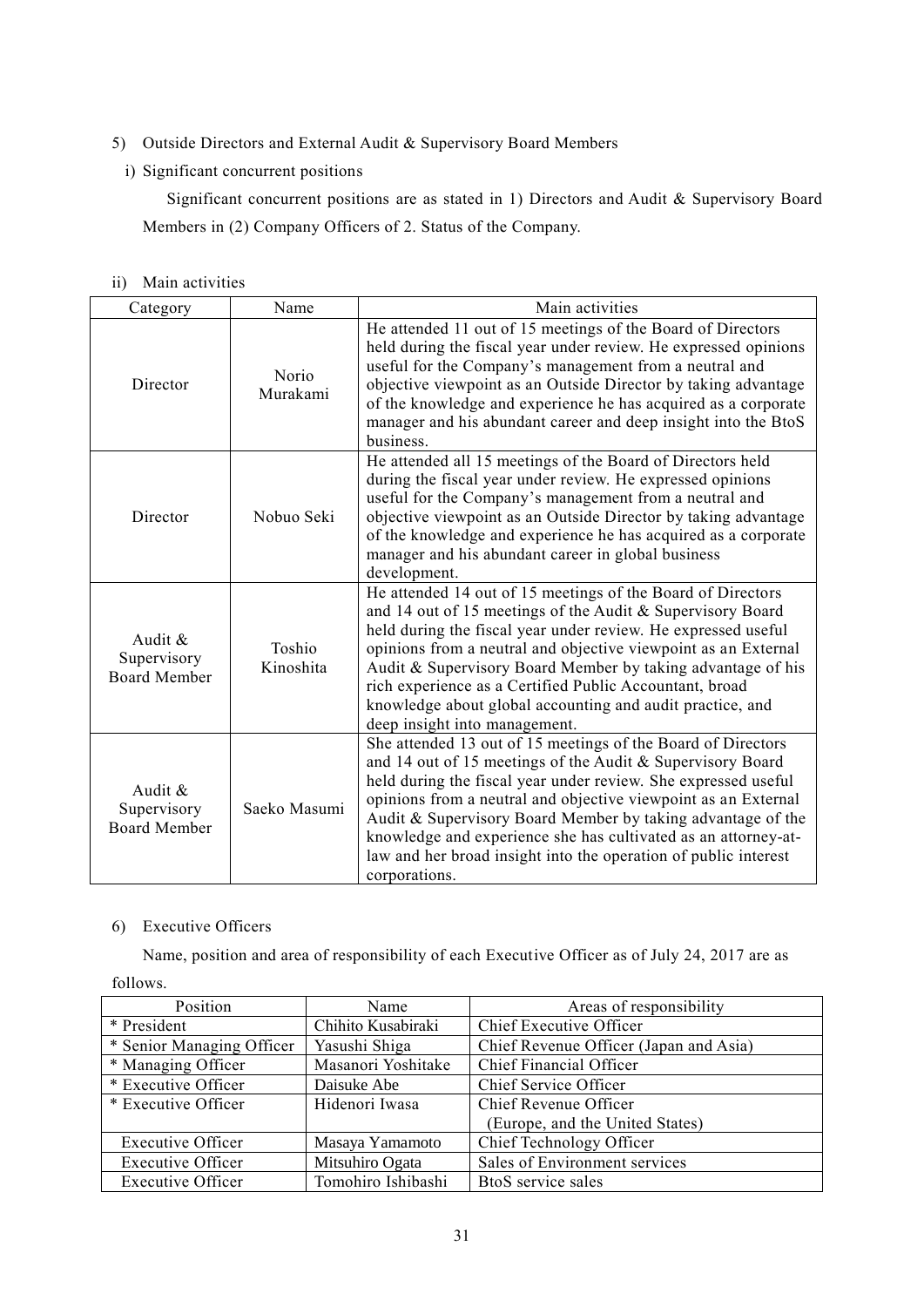| Executive Officer | Thomas Skov     | Sales (Europe)          |
|-------------------|-----------------|-------------------------|
| Executive Officer | Tetsuo Aruga    | Service operation       |
| Executive Officer | Kiyoteru Morita | BtoS contents operation |

Notes:

1. \* indicates a person scheduled to serve concurrently as Director.

2. Mitsuhiro Ogata was appointed as an Executive Officer effective on July 24, 2017.

## **(3) Accounting Auditor**

1) Name

Deloitte Touche Tohmatsu LLC

## 2) Amount of remuneration

|                                                                               | (Thousands of yen) |
|-------------------------------------------------------------------------------|--------------------|
| Category                                                                      | Amount             |
| Amount of remuneration for services provided in Article 2, Paragraph 1 of the | 42,800             |
| Certified Public Accountants Act (Act No. 103 of 1948)                        |                    |
| Amount of remuneration for services other than those provided in Article 2,   | 2,340              |
| Paragraph 1 of the Certified Public Accountants Act                           |                    |
| Total                                                                         | 45.140             |

| Total amount of remuneration paid or payable to the Accounting Auditor by the | 45.140 |
|-------------------------------------------------------------------------------|--------|
| Company and its subsidiaries                                                  |        |

Note: Given that the audit engagement agreement between the Company and the Accounting Auditor does not clearly differentiate the amount of audit fees payable under the Companies Act from the amount of audit fees payable under the Financial Instruments and Exchange Act, and given that such differentiation is practically impossible, the above amount of remuneration is stated as an aggregate of both amounts.

The Audit & Supervisory Board confirmed that the amount of remuneration had been determined after sufficient consultation with the Company's Accounting Auditor on the details of the auditing plans, the performance of duties in the past, the number of days required for auditing, the number of personnel required, etc., in order to realize fair and efficient audits. The Audit & Supervisory Board thereupon approved the remuneration.

## 3) Details of non-auditing services

The Company pays the Accounting Auditor a consideration for advisory services, etc. on internal control pertaining to financial accounting, services other than those provided in Article 2, Paragraph 1 of the Certified Public Accountants Act.

## 4) Audits of subsidiaries

From the viewpoint of internal control, the following consolidated subsidiaries were audited by Certified Public Accountants or audit corporations (including those who have a foreign qualification equivalent to said certificates) other than the Company's Accounting Auditor, irrespective of the existence of legal provisions in operating countries.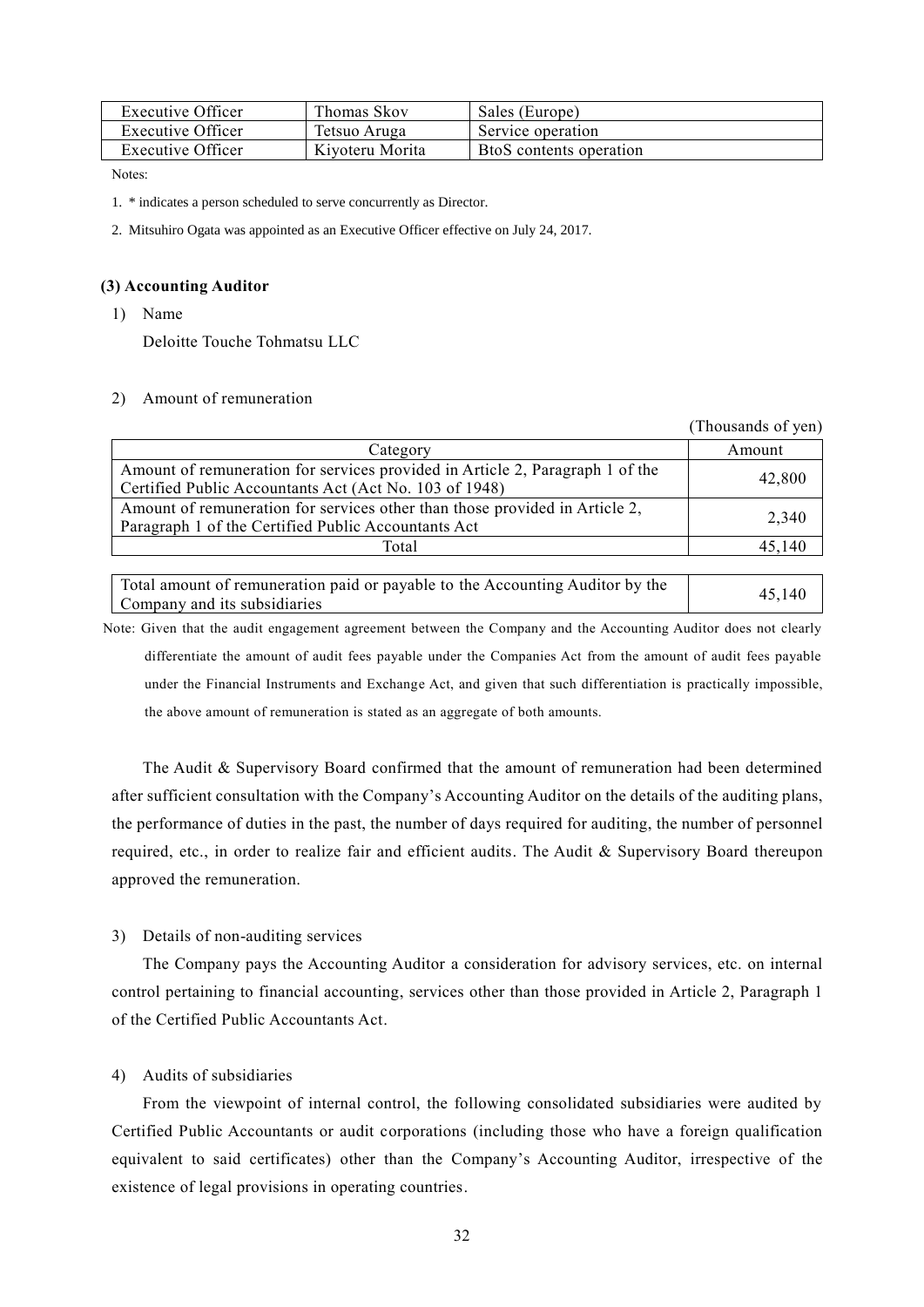| Statutory audits                | Voluntary audits, etc.   |
|---------------------------------|--------------------------|
| WEATHERNEWS U.K. LTD.           | WEATHERNEWS AMERICA INC. |
| Weathernews France SAS          | Weathernews Benelux B.V. |
| <b>AXANTEM SAS</b>              | WEATHERNEWS RUS LLC.     |
| WEATHERNEWS HONG KONG LIMITED   | Weathernews Korea Inc.   |
| Weathernews Shanghai Co., Ltd.  | WEATHERNEWS TAIWAN LTD.  |
| Weathernews Nepal Pvt. Ltd.     |                          |
| Weathernews India Pvt. Ltd.     |                          |
| WEATHERNEWS SINGAPORE PTE. LTD. |                          |

Note:

Statutory audits are limited to those conducted pursuant to the provisions of the Companies Act or the Financial Instruments and Exchange Act (including foreign laws and regulations equivalent to the said Acts).

- 5) Policy on decisions to appoint or dismiss the Accounting Auditor
	- i) Policy on decisions to appoint or reappoint the Accounting Auditor

The Company believes that the relationship between corporate accounting and accounting audits is a relationship of co-creation in the realm of financial accounting undertaken to appropriately represent the actual status of business and secure objectivity. At the same time, the Company is to periodically review its engagement audit corporation or engagement partners for the purpose of mutually maintaining the appropriateness of operations.

When the Audit  $\&$  Supervisory Board appoints an Accounting Auditor, the Audit  $\&$  Supervisory Board shall confirm its qualification, its attitude toward co-creation with the Company, and other factors, and thereupon decide on the contents of its proposal for the appointment of the Accounting Auditor to be submitted to the General Meeting of Shareholders. When the Audit & Supervisory Board reappoints the Accounting Auditor, the Audit & Supervisory Board shall, in addition to the above, confirm the appropriateness of the auditing plans, the status of audit implementation, and other factors, and thereupon conclude that there is no need to dismiss or to not reappoint the Accounting Auditor.

ii) Policy on decisions to dismiss or to not reappoint the Accounting Auditor

In addition to the dismissal of Accounting Auditor by the Audit & Supervisory Board as stipulated in Article 340 of the Companies Act, the Audit & Supervisory Board shall submit the proposal on the dismissal or non-reappointment of the Accounting Auditor to the General Meeting of Shareholders if it is deemed difficult for the Accounting Auditor to appropriately perform duties.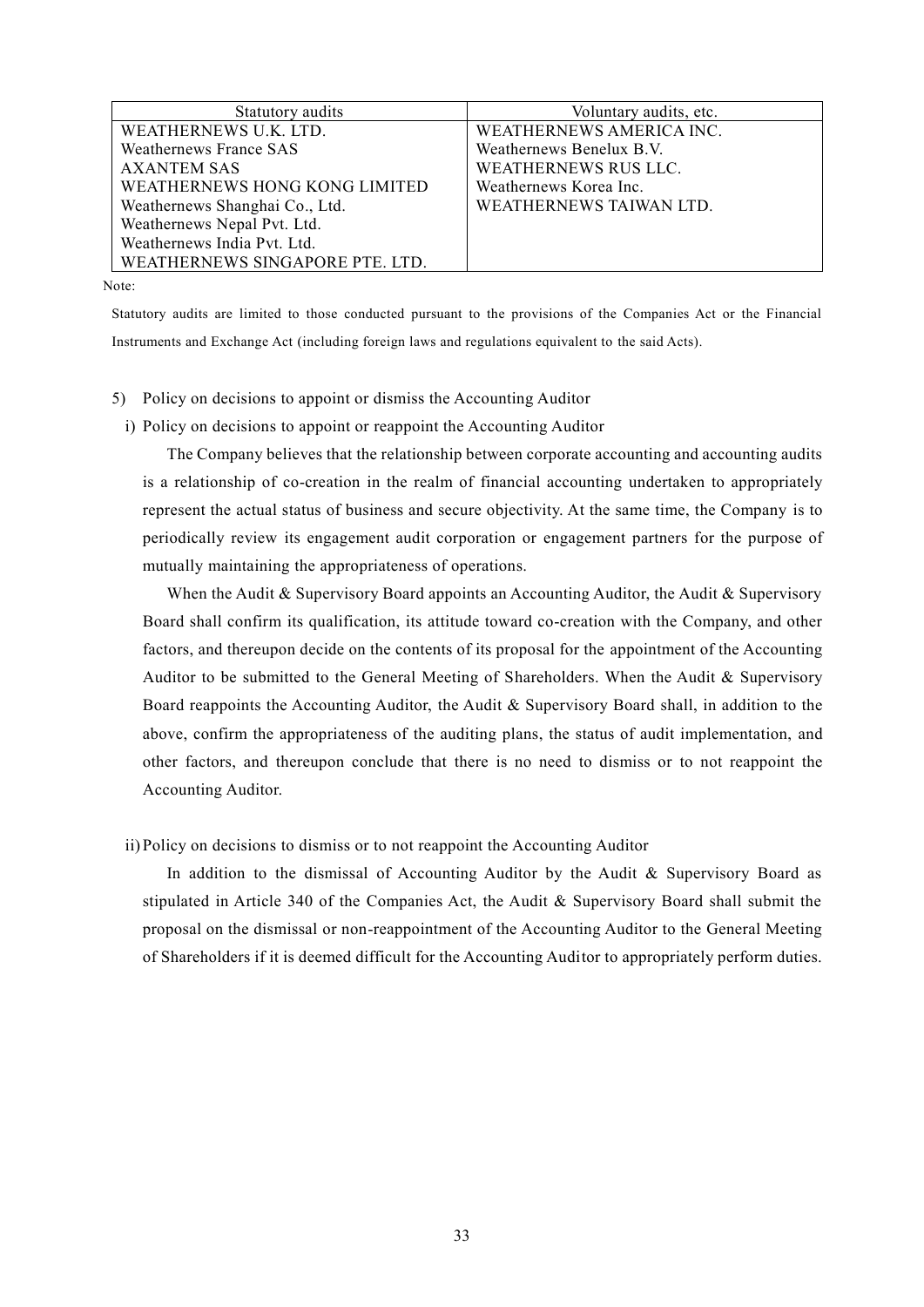## **(4) System to ensure the appropriateness of business**

### 1) Basic approach to corporate governance

The Company's management philosophy is to realize the Company's purpose of "value creation for supporters" through the efforts of all its employees and the exchange of information among of all of its stakeholders, including shareholders, customers, officers, and employees, with a deep awareness that the Company is a presence open to the market. The Company considers it important to make efforts to maximize mid- to long-term corporate value and shareholder value, and concurrently to fulfill social responsibility and achieve sustainable growth and development.

Under its corporate commitment to "Transparency," the Company proactively discloses information far beyond the scope of statutory information disclosure, including its corporate philosophy, corporate culture, management strategies, business models, visions toward future value creation, to enunciate the fundamental approaches underlying its corporate value. Through these efforts, the Company will cultivate mutual reliance with supporters and thereby aim for mid- to long-term improvement of its corporate value through a co-creative approach.

The Company's corporate culture prescribes that the necessary information should be shared with not only shareholders and customers, but also officers and employees in house under a policy where "even the president must kneel down before the truth," that everything should be discussed openly, and that all processes of discussion should be made clear. The Company has cultivated this corporate culture as an "information democracy." To respond to the ever-changing market circumstances, we aspire to become an AAC (Aggressively Adaptable Company) in our management philosophy, reflect wisdom and deep insights from outside the Company into our management, and promote fair business activities.

Under these two policies, our implementation guideline places most importance on efforts by every officer and employee of the Company to maintain entrepreneurship. The principle of "no autonomy without independence" forms the bedrock of our management and implementation system. With a "culture of mutual trust," we aim to operate as an autonomous, decentralized integrated company. We recognize the importance of "controlling with our own eyes" without depending too much on indirect information.

Our management organization system consists of a SHOP system (service planning, operation and cultivation divisions) as a center, an SSI system (share-use infrastructure operation and development divisions), and an SES system (direct sales divisions). Each of these divisions performs its respective functions at the highest possible level while sharing information to enlighten the other divisions, in order to realize a check-and-balance relationship.

For business implementation, we promote decision-making on management issues and the appropriate implementation, rationalization, and efficiency of management by sharing our corporate vision and management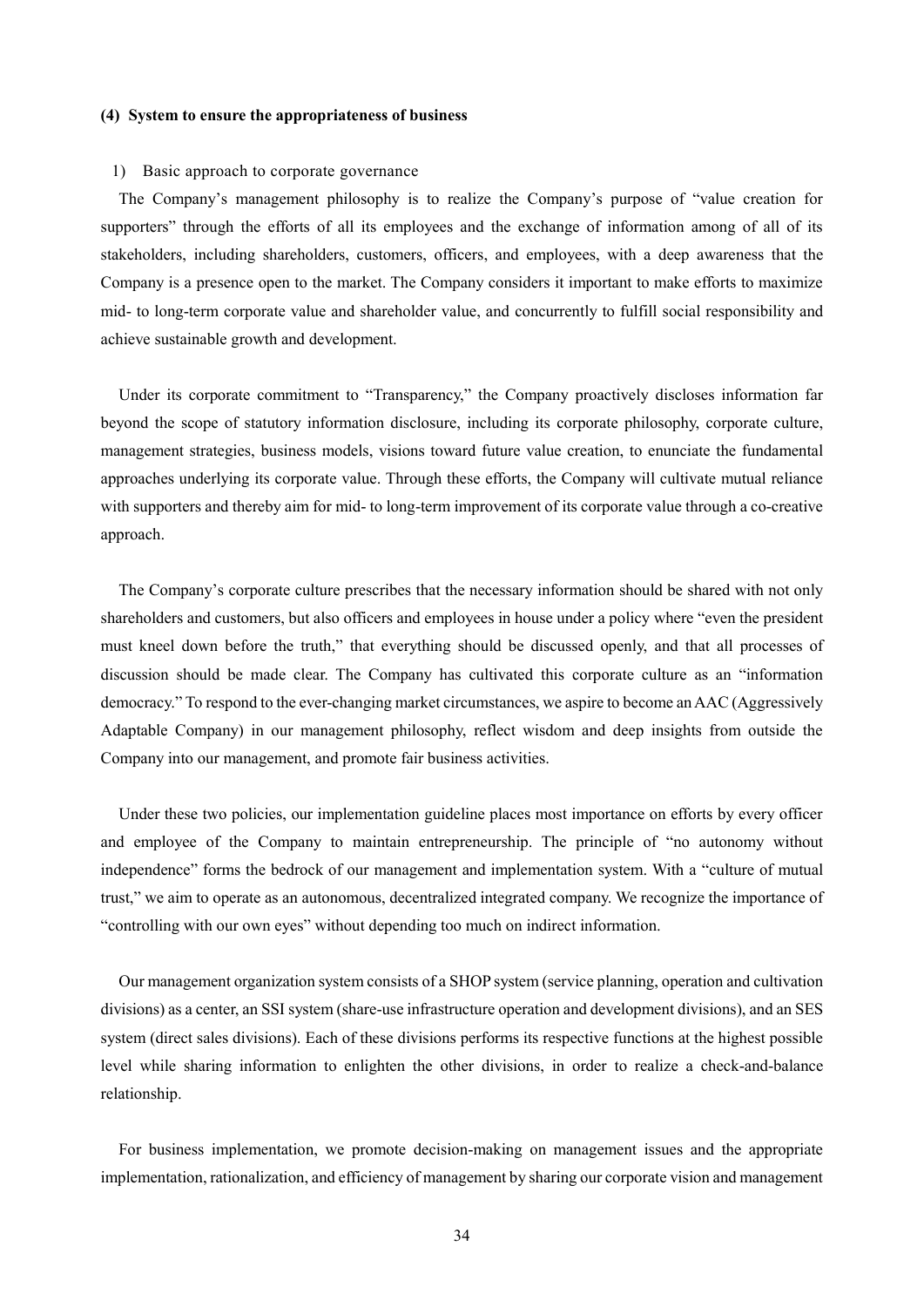policy among all of our officers and employees engaged in business operations and unifying their vectors through SMART (Service Menu Affirmative Review and Tollgating) month activities, AAC (Aggressively Adaptable Company) meetings, and SSM (Speed  $\&$  Scope Merit) meetings. We emphasize process above procedures in order to avoid falling into formulaic thinking. We understand that corporate culture as implicit knowledge is born anew every day, value an explicit knowledge culture in which corporate culture, wisdom, and information that are known and recognized internally are shared with words, illustrations and audio visuals via channels such internal magazines and the intranet, and thereby endeavor to realize a management system in which all employees are involved and compliance with laws, regulations, and internal rules. We also grasp the implementation status and progress of our business plans in quantitative and qualitative terms by establishing a scoring committee, while mutually confirming our compliance with laws, regulations, and internal rules from the viewpoint of internal control.

To evaluate the performance of the officers and employees who bear the above system, we use an evaluation system whereby each of officer and employee determines his or her objectives, tasks, and specific challenges (small category) according to the Company's business policy (large category) from an MMCL perspective (My & My Colleague Leader: an entrepreneur who leads colleagues by example), declares them to others, and thus shares the themes. Our performance evaluations are managed and confirmed by company-wide eyes based on evaluation by the objective eyes of the market at the MME (Matrix Management Evaluation) meeting of officers and employees held every three months. This evaluation system, whereby the declaration and performance of each officer and employee are valued even if the objectives are not achieved and mere consequentialism is excluded, is thus managed with high transparency and persuasiveness supported by a commitment to "evaluate the process as well."

## i) Reason for selecting the current corporate governance system

In developing a corporate governance system, the Company emphasizes "Managerial effectiveness, fairness and transparency." The Board of Directors, a body consisting of Executive Directors well versed in the Company's business and Outside Directors taking part in the management of the Company from independent standpoints, decides upon the important business execution in an appropriate and swift manner and supervises the performance of duties by Directors. The Audit & Supervisory Board Members, who are endowed with the legal right to audit, audit the performance of duties by Directors and improve supervising functions over the management from a standpoint of fairness and independence. The Company believes that the above-mentioned system is effective in ensuring managerial effectiveness, fairness, and transparency and in achieving sound and sustainable growth for the Company. Accordingly, the Company adopted a "company with an Audit & Supervisory Board" system.

## ii)The Board of Directors and executive officer system

Under the "company with an Audit & Supervisory Board" system, the Company adopted an executive officer system to ensure that its Directors may perform their duties and supervise as corporate managers in an effective and efficient manner. The Directors (the Board of Directors) delegate authority over business execution to the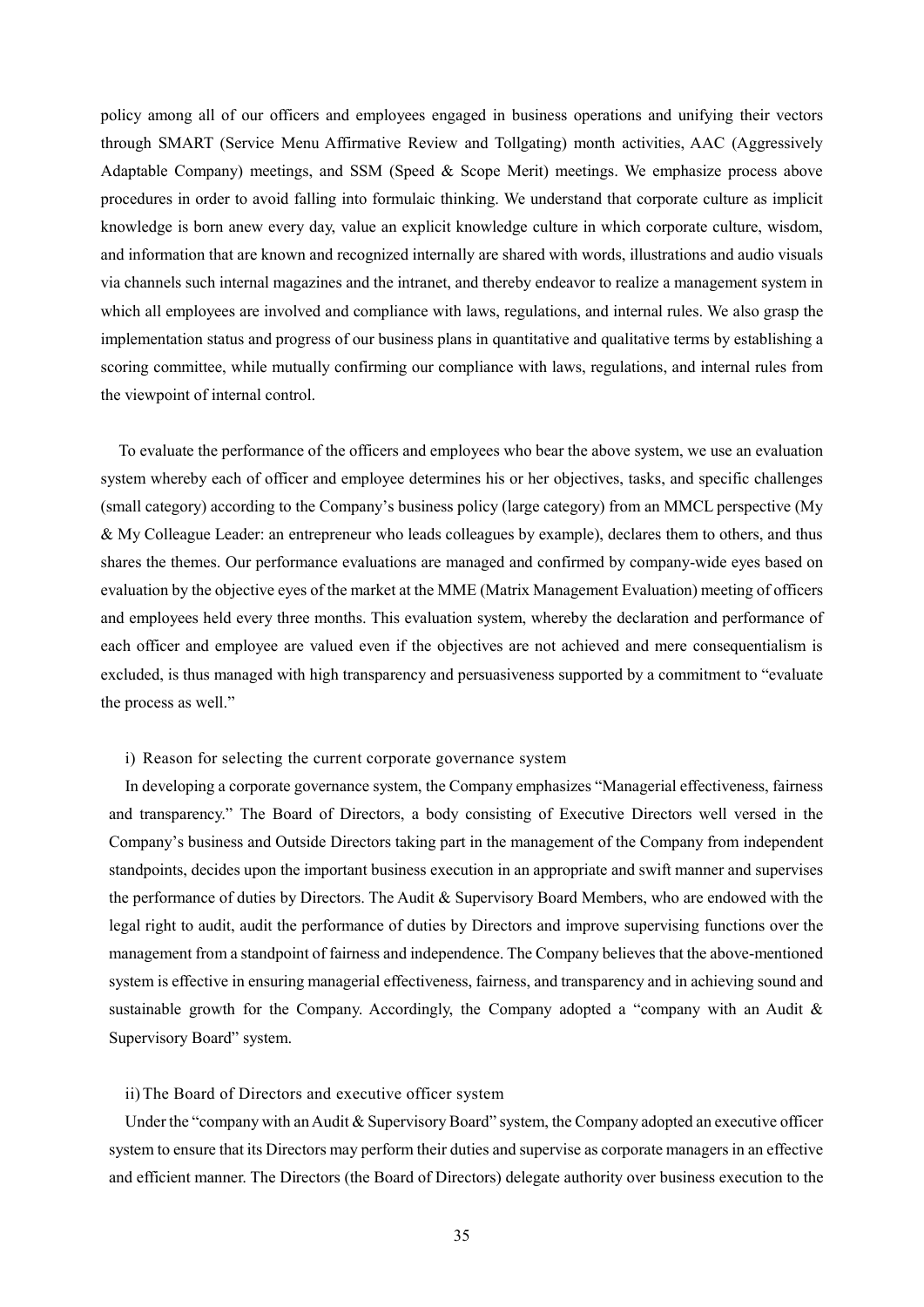Executive Officers and then supervise the execution of duties by the Executive Officers. In order to better clarify the Directors' managerial responsibilities for the performance objectives for each fiscal year, the term of office of every Director is stipulated to be one year.

The Company considers it important to reflect into its management excellent wisdom and deep insight from outside parties, with a view to quickly grasping changes in social environments and business conditions and promoting socially fair corporate activities. To that end, we are further reinforcing our corporate governance through the active involvement of Outside Directors with broad management experience and knowledge and through neutral and objective audits by External Audit & Supervisory Board Members with excellent expertise (two Outside Directors and two External Audit & Supervisory Board Members out of seven Directors and three Audit & Supervisory Board Members). In recognition of the managerial importance of the optimal selection of and fair remuneration for the members of management, the Board of Directors decides these issues by adopting resolutions with reference to reports from the Nominating Committee and Remuneration Committee, advisory organs of the Board of Directors that include Outside Directors and External Audit & Supervisory Board Members.

## 2) Basic policy on the development of an internal control system

At the Board of Directors' meeting held on July 12, 2017, the Company resolved its "Basic Policy on the Development of an Internal Control System" pursuant to Article 362 of the Companies Act and Article 100 of the Ordinance for Enforcement of the Companies Act, as follows.

1. System to ensure that Directors execute their duties in compliance with relevant laws, regulations, and the Articles of Incorporation

(Article 362, Paragraph 4, Item 6 of the Companies Act)

- a. The Company shall hold a Board of Directors' meeting once a month in principle according to the "Rules of the Board of Directors."
- b. Directors shall supervise the execution of duties by other Directors through the Board of Directors' meetings.
- c. In order to ensure the execution of duties in compliance with relevant laws and regulations, etc., the Executive Directors, Executive Officers and leaders shall make preliminary reports on important information on group-wide business execution to prevent legal violations in advance at the Board of Directors' meetings, EM (Executive Meeting) meetings, SSM meetings and other important meetings of the Company. If any behavior or event likely to constitute a legal violation comes to light, they shall take necessary measures to prevent or remedy the violation.
- d. The Company has an Audit & Supervisory Board. Under the audit policy stipulated by the Audit & Supervisory Board, each Audit & Supervisory Board Member shall audit the execution of duties by Directors by attending the Board of Directors' meetings and examining business execution, etc.
- e. The Group shall establish and provide multiple "WNI Help Lines" as compliance reports and consultancy routes for its officers and employees and take necessary measures to protect whistleblowers.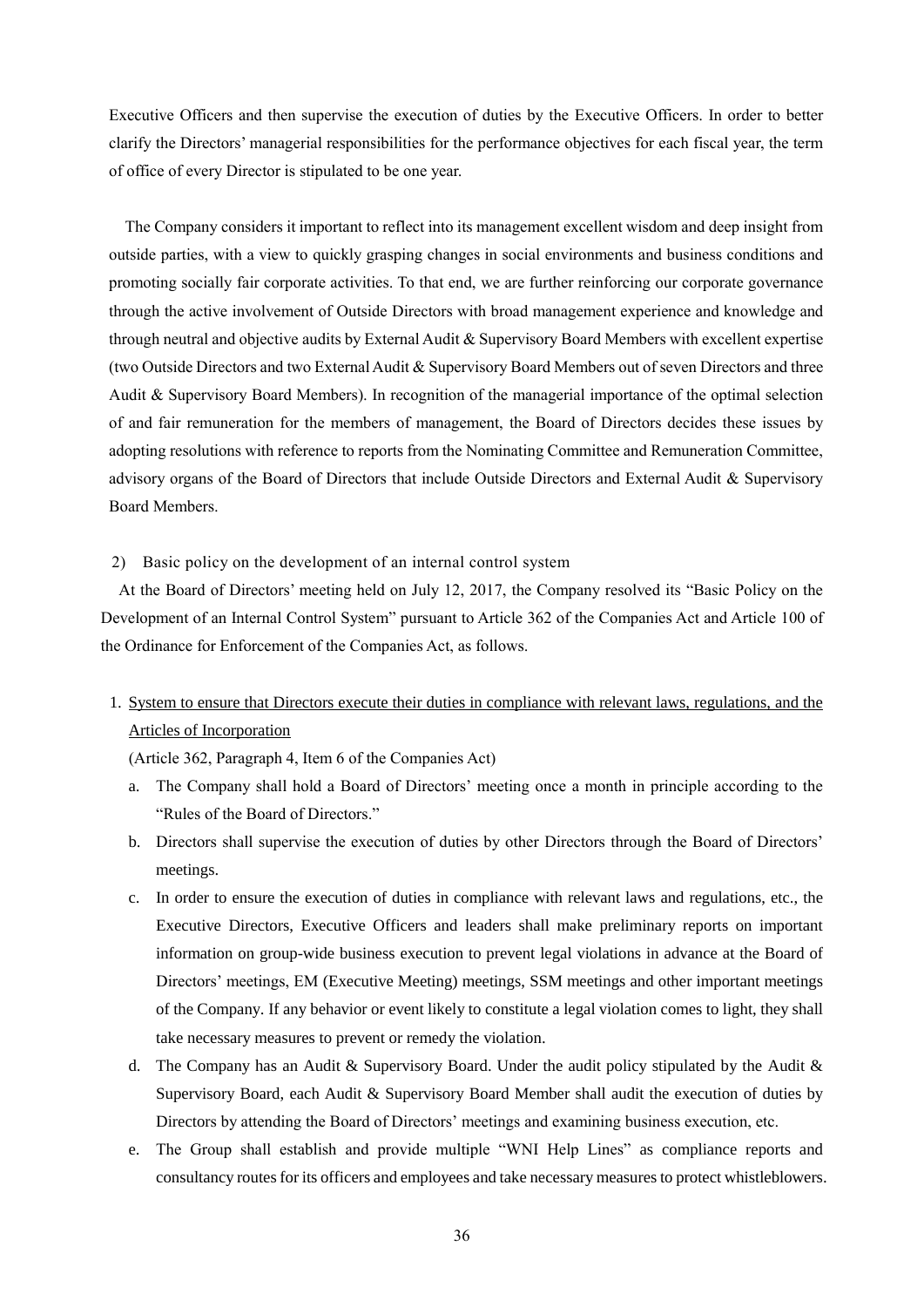## 2. System to retain and manage information relating to the execution of duties by Directors

(Article 100, Paragraph 1, Item 1 of the Ordinance for Enforcement of the Companies Act)

- a. Minutes of the General Meetings of Shareholders and the Board of Directors' meetings shall be prepared according to the relevant laws, regulations and internal rules, and appropriately retained and managed.
- b. Important information, decisions, internal notices, etc. concerning management and business execution shall be prepared by the divisions in charge and appropriately retained and managed.

## 3. Rules and systems related to the management of risk of loss

(Article 100, Paragraph 1, Item 2 of the Ordinance for Enforcement of the Companies Act)

- a. Matters to be approved at the Board of Directors' meetings, EM meetings and SSM meetings of the Company and matters to be approved at the group companies shall be stipulated according to the "WNI Approval Standard."
- b. Executive Directors, Executive Officers and leaders shall make periodical reports on important information on group-wide business execution at the Board of Directors' meetings, EM meetings, SSM meetings, and other important meetings of the Company.
- c. To respond to risks concerning information security, the environment, disaster prevention, hygiene and health, each division in charge shall establish rules, implement education and enlightenment activities, and conduct the necessary monitoring.
- d. The Contingency Planning Committee shall convene meetings as an organization in charge of risk management when necessary to clarify the Company's basic policy of group-wide risk management and to develop response measures in the event of the occurrence of any significant risks that may destabilize business continuity.

## 4. System to ensure that Directors execute their duties efficiently

(Article 100, Paragraph 1, Item 3 of the Ordinance for Enforcement of the Companies Act)

- a. The Board of Directors shall resolve the basic policy of management, matters concerning the execution of important business and matters stipulated by laws, regulations and the Articles of Incorporation, receive reports on the execution of important business, and supervise the same. An executive officer system shall be adopted to enable the Directors to more effectively and efficiently execute and supervise their duties as managers.
- b. Group-wide matters to be resolved by the Board of Directors shall be preliminarily discussed and important matters stipulated by the "WNI Approval Standard" shall be confirmed at EM meetings.
- c. For the decision-making by the Board of Directors, sufficient and appropriate information shall be provided to each Director.
- d. The Group holds DEViCo Week (Dream Enthusiasm Vision Concept and Communication) in May and November every year to formulate the most appropriate business plans for the whole Group.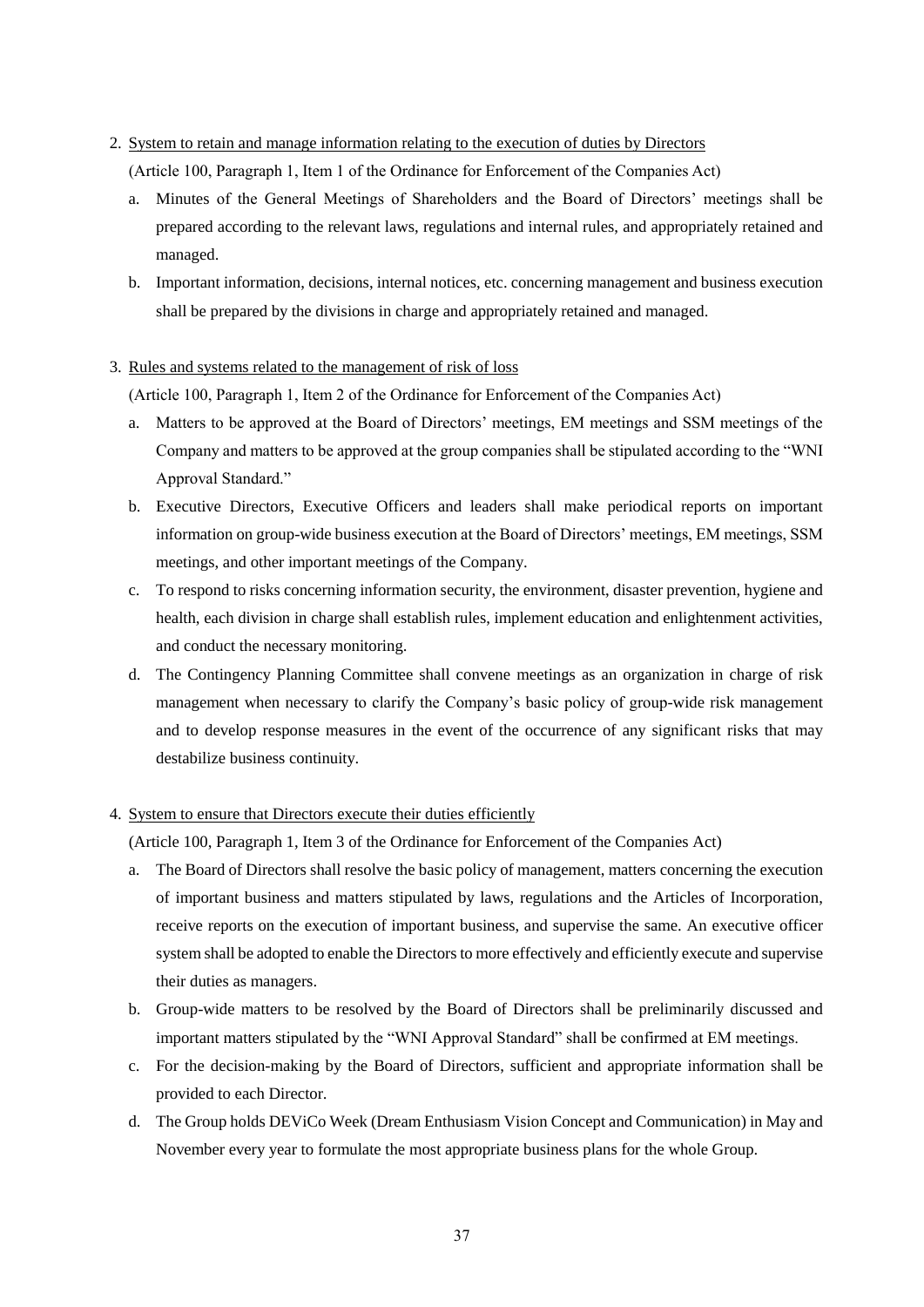# 5. System to ensure that employees conduct business in compliance with relevant laws, regulations and the Articles of Incorporation

(Article 100, Paragraph 1, Item 4 of the Ordinance for Enforcement of the Companies Act)

- a. "Makuhari Weather Town Charter," the policy and standard of behavior for the execution of groupwide business, shall be established and made available for access by all employees through the Company's intranet, etc., and education, enlightenment, and audit activities concerning compliance with laws, regulations and social norms shall be implemented.
- b. The Internal Audit Office, which works as an internal audit division, shall conduct audits on whether the business execution of each division complies with laws, regulations and the Articles of Incorporation.
- 6. System to ensure the appropriateness of business operations of the Company and the business group consisting of the Company, its parent company, and its subsidiaries

(Article 100, Paragraph 1, Item 5 of the Ordinance for Enforcement of the Companies Act)

- a. Under the SHOP system, the Group shall have the Directors and Executive Officers of the Company supervise decision-making on important group-wide matters and the business execution of subsidiaries through the Board of Directors' meetings and EM meetings.
- b. For the management of subsidiaries, the Directors and Executive Officers of the Company who control each business and subsidiary shall make the officers and employees of the subsidiaries under their control fully aware of the Company's business operation policies, etc. and thereby ensure the effectiveness of business execution and the appropriateness of the business of the whole Group. The President's office shall request reports, as necessary, in order to precisely grasp the business of the subsidiaries based on the "Rules on the Management of Subsidiaries and Affiliates."
- c. The Company holds a Board of Directors' meeting once a month in principle and EM meetings once a week in principle, where important matters concerning group management and the status of business execution are appropriately discussed and reported based on the "WNI Approval Standard."
- 7. Matters concerning employees who assist Audit & Supervisory Board Members when Audit & Supervisory Board Members request those assistant employees

(Article 100, Paragraph 3, Item 1 of the Ordinance for Enforcement of the Companies Act)

- a. An Auditors' Office shall be established as a department to exclusively assist the duties of the Audit & Supervisory Board Members.
- 8. Independence of the employees described in the preceding paragraph from Directors and the assurance of the effectiveness of instructions from the Audit & Supervisory Board Members to those employees (Article 100, Paragraph 3, Items 2 and 3 of the Ordinance for Enforcement of the Companies Act)
	- a. The Audit & Supervisory Board Members shall hold the rights to supervise and instruct the employees who belong to the Auditors' Office in daily business, and such employees will not be subject to supervision or instruction by Directors.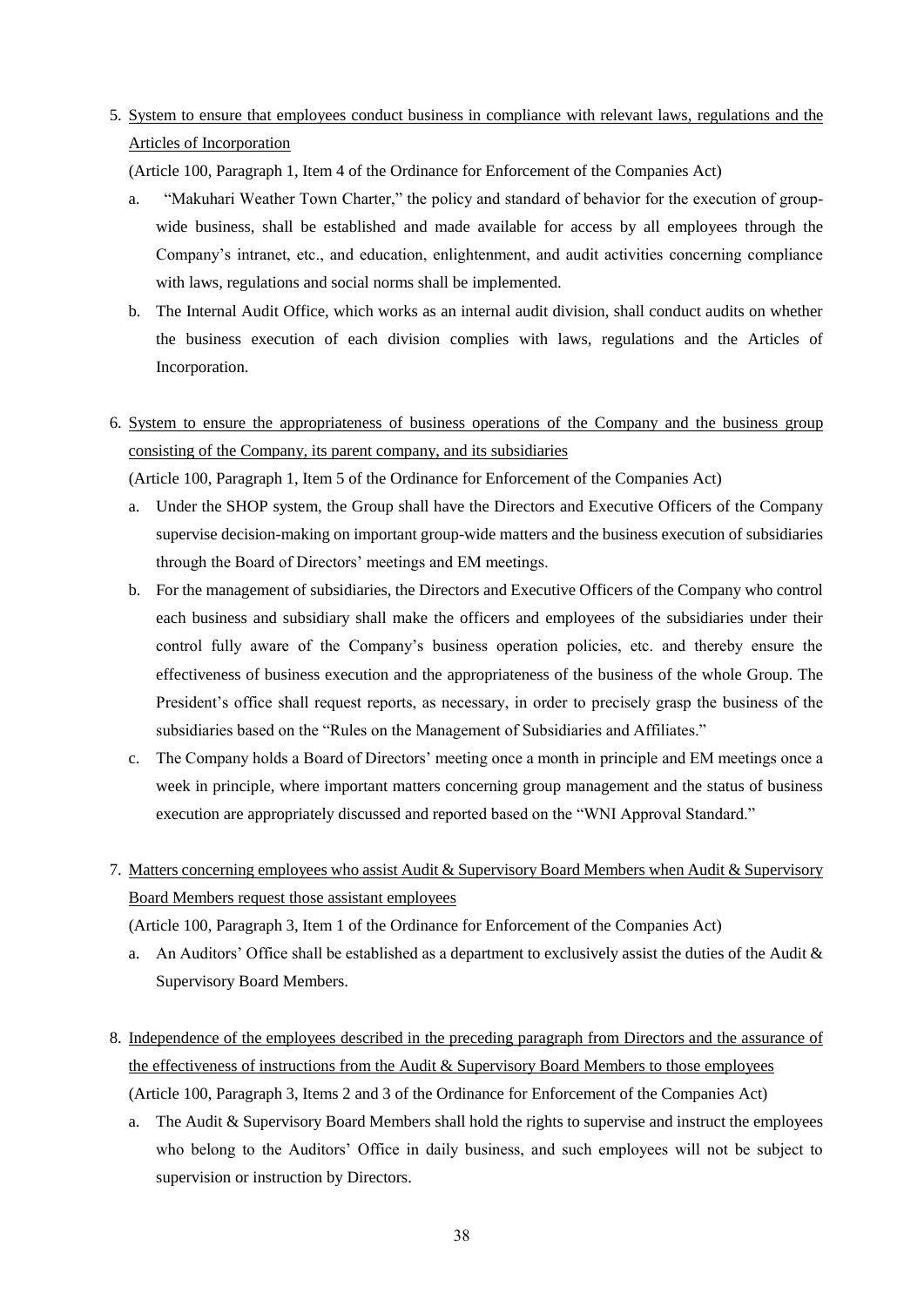- b. The personnel transfer and evaluation of the employees who belong to the Auditors' Office shall be subject to prior approval by the Audit & Supervisory Board Members.
- 9. System for Directors and employees and Directors, Audit & Supervisory Board Members and employees of subsidiaries to report to Audit & Supervisory Board Members and other matters concerning reporting to Audit & Supervisory Board Members

(Article 100, Paragraph 3, Items 4 and 5 of the Ordinance for Enforcement of the Companies Act)

- a. Matters to be reported by officers and employees of the Group to the Audit & Supervisory Board Members and the method of reporting shall be stipulated.
- b. The Audit & Supervisory Board Members may request reports from Directors and employees at any time if deemed necessary to conduct their duties.
- c. The division in charge of the "WNI Help Line" shall periodically report to the Audit & Supervisory Board Members on the situation of whistleblowing by the officers and employees of the Group.
- d. With regard to those who have reported to the Audit  $&$  Supervisory Board Members through the use of the "WNI Help Line" or other channels, necessary measures shall be taken to protect them against any disadvantage incurred as a result of such reporting.
- 10. Matters concerning the policy to process expenses arising from the execution of duties of Audit & Supervisory Board Members

(Article 100, Paragraph 3, Item 6 of the Ordinance for Enforcement of the Companies Act)

a. The Company shall promptly process the expenses, etc. arising from the execution of duties of Audit & Supervisory Board Members based on the "WNI Approval Standard," excluding any expenses considered to be unnecessary for the execution of duties by the said Audit & Supervisory Board Members.

## 11. Other systems to ensure that Audit & Supervisory Board Members conduct audits effectively

(Article 100, Paragraph 3, Item 7 of the Ordinance for Enforcement of the Companies Act)

- a. Systems shall be established to enable the Audit & Supervisory Board Members to hold hearings with Directors and key employees and to exchange opinions periodically or from time to time as necessary with the Representative Director, Internal Audit Office and Accounting Auditor.
- b. In order to implement a system to audit the group effectively, the Audit  $\&$  Supervisory Board Members shall periodically exchange opinions with the Directors and Audit & Supervisory Board Members of subsidiaries, and, irrespective of the existence of legal provisions in operating countries, every subsidiary shall conclude an agreement with an accounting auditor who has a global network.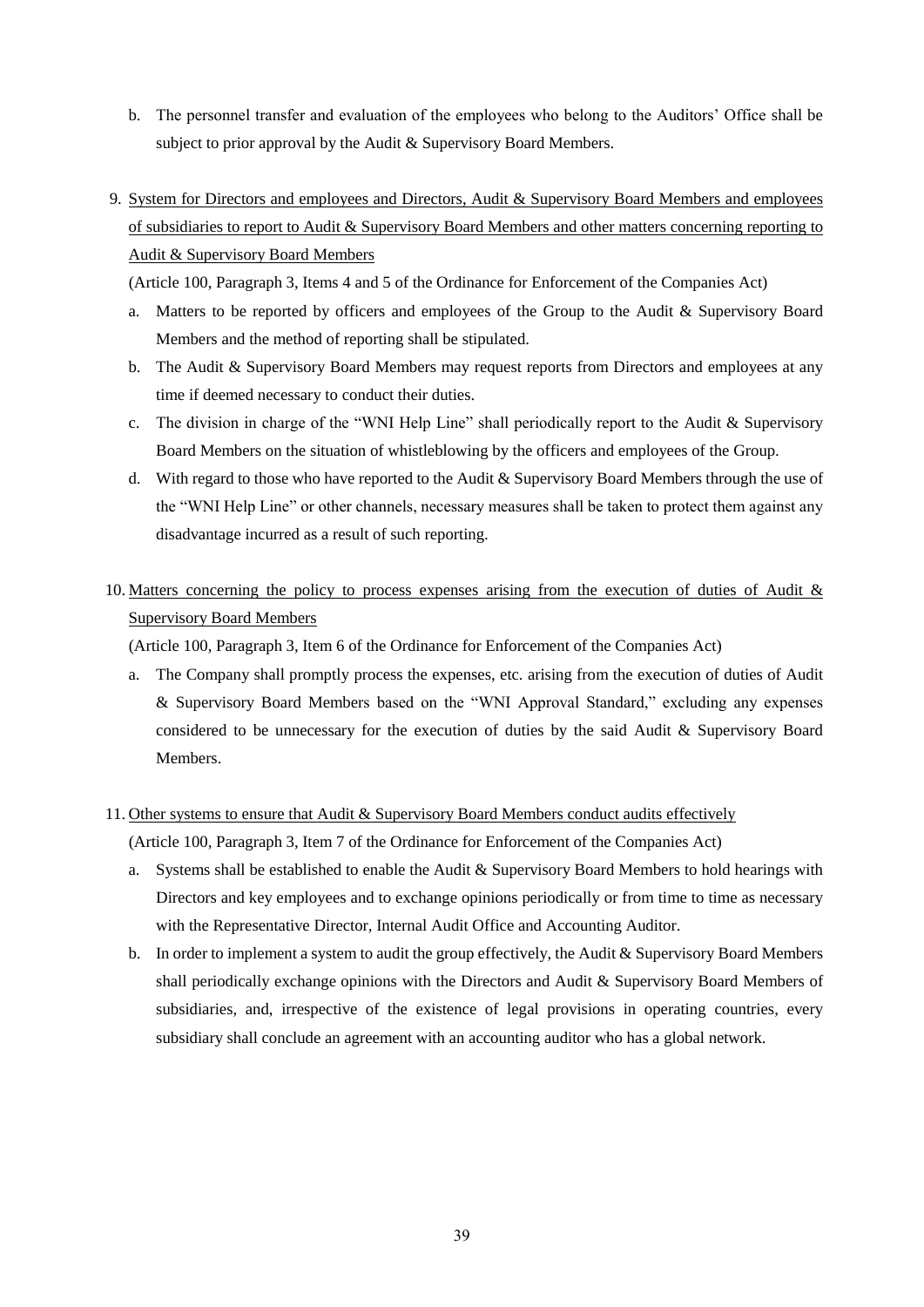## 12. Basic policies on exclusion of antisocial forces and the development status thereof

- a. In its management philosophy, the Company aims to "behave with a recognition of its mission to contribute to an affluent human society that coexists with nature" as a "global local entity." In keeping with this philosophy, the Group will fulfill the social responsibility as a "global local entity" by ensuring that it has no relationships with antisocial forces.
- b. If the Company faces any coercive pressure to enter into any relationship with antisocial forces, it will take a resolute stance against antisocial forces through cooperation with the Legal Division, corporate lawyers, police forces, etc.

## 3) Outline of the implementation of internal control system during the 31st fiscal year

The Company has developed and implemented an internal control system based on the "Basic Policy on the Development of an Internal Control System" resolved at the Board of Directors' meeting. Outline of the implementation of internal control system during the 31st fiscal year is as follows.

- 1. Internal control system in general
	- a. DEViCo Week was held at the beginning and in the middle of the fiscal year, at which the strategy of the Group's business plan for the current fiscal year was confirmed and the vectors for the management policy were unified.
	- b. Ten AAC meetings were held during the year, at which the monthly progress of the business plan and changes of circumstances of each market were confirmed and the appropriate implementation of groupwide business and rational and effective performance were confirmed. Nine Scoring Committee meetings were held during the year, at which the implementation and progress of the business plan were grasped in both quantitative and qualitative terms and the prescribed procedure for confirmation was conducted from the viewpoint of ensuring the objectives of the internal control system, namely, the "effectiveness and efficiency of operations," "safeguarding of assets," "reliability of financial reporting," and "compliance with applicable laws and regulations."
	- c. The Internal Audit Office appropriately reports the status of the development and implementation of the internal control system to the Scoring Committee, EM meetings, and the Board of Directors during the year. The Internal Audit Office also reports the results of its evaluations of the effectiveness of the internal control system to the Scoring Committee, EM meetings, and the Board of Directors at the end of the year, based on the status of implementation of internal control activities, the results of internal auditing, etc.
	- d. Based on the results of the aforesaid evaluation, the Company formulates measures conducive to the improved effectiveness of the internal control system and reflects them in its internal control implementation plan for the next year.
- 2. Implementation of a system to ensure compliance with relevant laws and regulations, etc.
	- a. During the course of appropriately reviewing mottoes, the management philosophy, the Staff Charter, and the Makuhari Weather Town Charter, the Company makes its officers and employees fully aware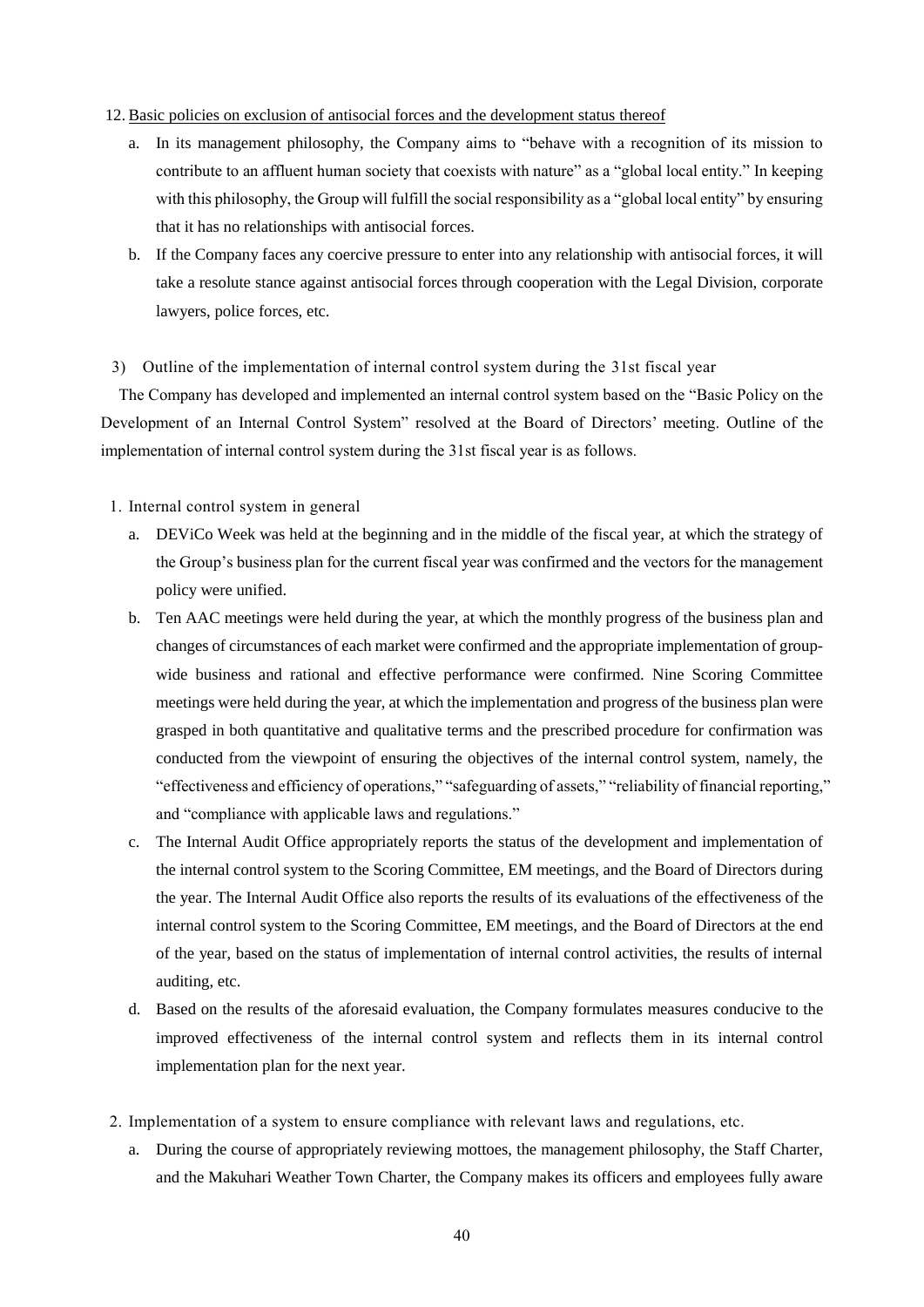of the above in order to enhance their awareness of compliance and encourage them to commit to undertaking specific compliance activities. In addition, at the SSM meeting, a plenary session held every week, meeting participants share issues related with business operations and administration and multidirectionally discuss them from legal, ethical, and other viewpoints.

- b. The Company held 15 meetings of the Board of Directors and implemented 2 deemed resolutions in writing during the year, whereby the Board of Directors deliberated and resolved agenda based on active opinion exchanges on matters regarding important business execution and matters stipulated by laws, regulations and the Articles of Incorporation. In addition, the Board of Directors received reports on matters provided in laws and regulations and matters regarding important business execution, and supervised the performance of duties by Directors and Executive Officers.
- c. The Scoring Committee grasped the issues of the Company Group's compliance and formulated and implemented measures therefor.
- d. The Company has established compliance reports and consultancy routes (WNI Help Lines) with contact points at the President's office, Audit & Supervisory Board Members, and External Audit & Supervisory Board Members. The Company specifies the handling of personal information and measures to protect whistleblowers in its guideline for action and continuously makes them well known to the officers and staff of the Company Group.
- 3. Implementation of measures to manage the risk of loss
	- a. Executive Directors and Executive Officers periodically report on the progress of the business execution of the Company Group as a whole to the Board of Directors and EM meetings.
	- b. If a risk in business execution becomes apparent, the Company will cope with the risk by establishing an appropriate system, implementing countermeasures, and duly disclosing the relevant information according to the level assigned to the risk under the Company's contingency planning regime.
- 4. Implementation of measures to ensure efficiency
	- a. An EM meeting attended by Executive Officers (including those concurrently serving as Directors) is held once a week to deliberate in advance on matters to be discussed for the Company Group as a whole at the Board of Directors' meetings and SSM meetings.
	- b. The Company strives to deliver in advance agenda items and related materials for the Board of Directors' meetings and EM meetings, and thereby strives to ensure time to review before attending the meetings.
	- c. The AAC meetings are held to share information on changes in the market environment and numerical changes in performance and plans relating to the monthly progress of business plans. The Scoring Committee is held to revise development management by the methods used in an ACC meeting in response to changes in business/sales plans so that the vectors between manufacturing and sales are unified.
	- d. In addition, the Company reviews the Rules on the Management of Sales, etc. relating to internal procedures to streamline business operations.
- 5. Implementation of the internal control system in the Group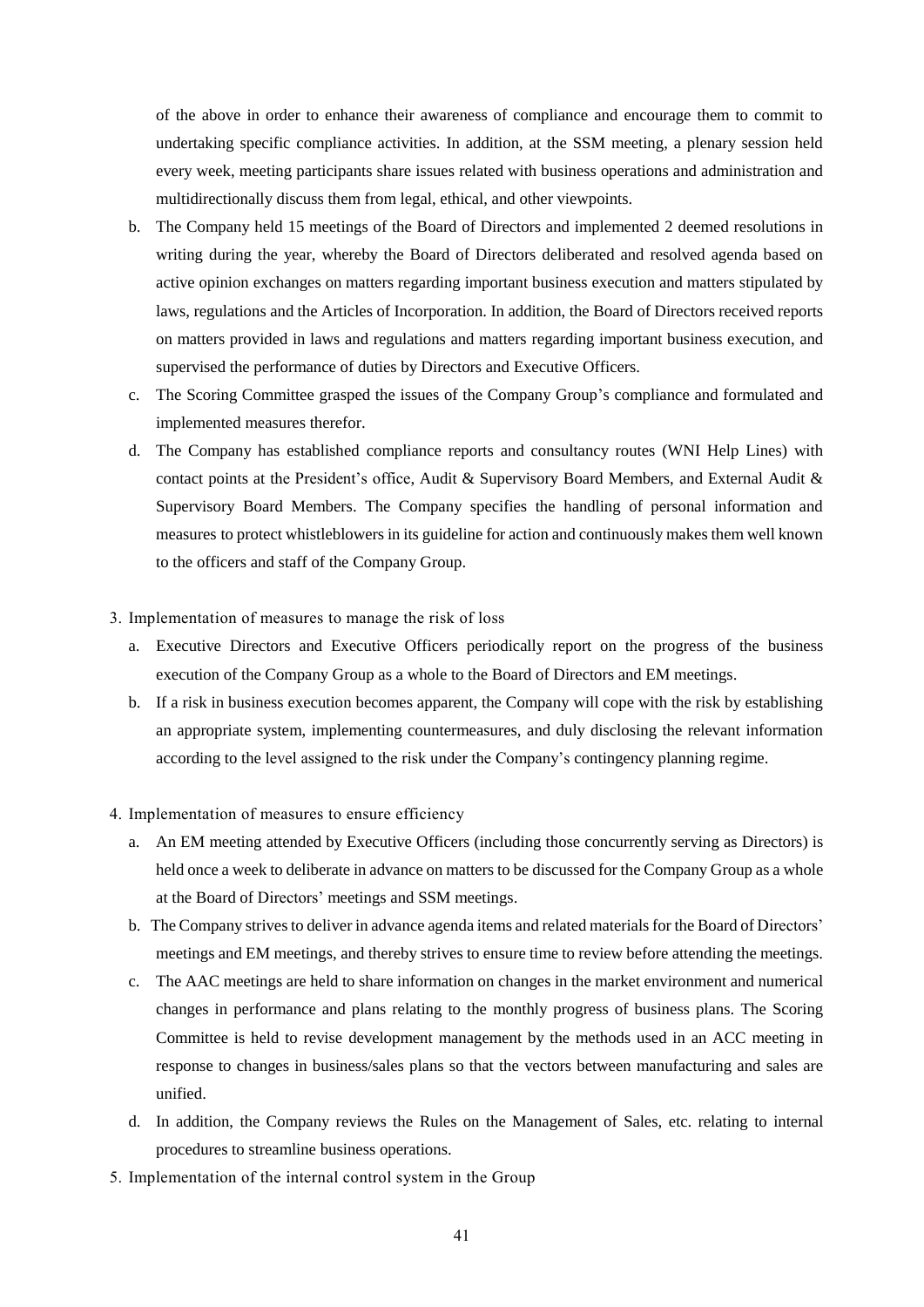- a. The Directors and Executive Officers in charge of sales and operation and the Directors in charge of local areas manage overseas subsidiaries in a matrix manner. Each Director and Executive Officer shares issues on the business operations and administration of subsidiaries by appropriately taking up the issues for discussion and reporting on them to the Board of Directors and EM meetings according to the division of his/her duties, and thereupon clarifies procedures therefor.
- b. The Company has overseas subsidiaries directly participate in SSM meetings via a videoconferencing platform and translate parts of the Company's internal newsletter (President message at SSM meeting, etc.) into *Businglish* (materials translated into English, illustrations, etc.), and thereby makes the officers and employees of its subsidiaries fully aware of its policies on business operations and compliance issues. In addition, the Directors and Executive Officers in charge of sales and operation and the Directors in charge of local areas visit subsidiaries appropriately. Through these efforts, the Company strives to facilitate direct communications.
- 6. Implementation of measures to ensure the efficiency of audits by the Audit & Supervisory Board Members
	- a. Each Audit & Supervisory Board Member attends the Board of Directors' meetings and each full-time Audit & Supervisory Board Member attends EM meetings, SSM meetings, the Scoring Committee and other important meetings and participates in meetings for financial analysis at the monthly closing. Through these initiatives, the Company strives to ensure the appropriateness of the development and implementation of its internal control system.
	- b. Fifteen meetings of the Audit & Supervisory Board were held during the year, at which agenda at the Board of Directors' meetings and other important matters on management were shared in advance among Audit & Supervisory Board Members. Each Audit & Supervisory Board Member examined the execution of duties by the Directors and Executive Officers, audited the performance of duties by the Directors in cooperation with the Internal Audit Office and the Accounting Auditor, and put together their opinions as the opinions of the Audit & Supervisory Board each quarter to report them to the Board of Directors. The Company also appropriately held the (extensive) Audit & Supervisory Board attended by the Outside Directors so that the Outside Directors and External Audit & Supervisory Board Members could mutually understand and share important managerial matters. Through these efforts, the Company has improved the efficiency of the Board of Directors.
	- c. The Company has established an Auditors' Office in which one staff member is assigned to assist the duties of the Audit & Supervisory Board Members. The said staff member engages in operations based on instructions from Audit & Supervisory Board Members, and any personnel transfer, evaluation, etc. of the said staff member requires the approval of the Audit & Supervisory Board Members.

Note: With regard to numerical figures stated in this business report, monetary amounts are rounded down to the nearest stated unit, and percentages, etc. are rounded off to one decimal place.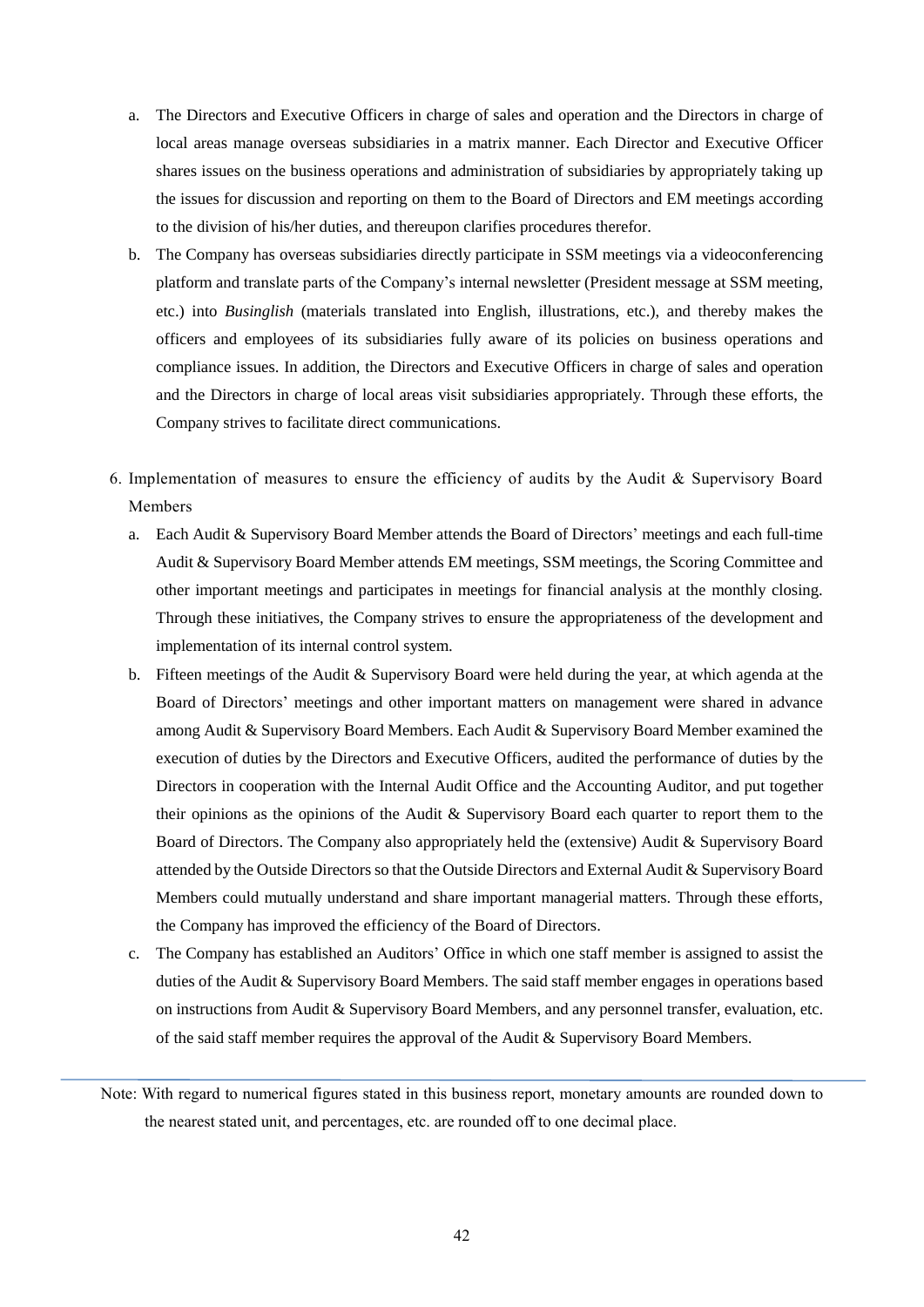# **Consolidated Balance Sheet**

(As of May 31, 2017)

| Item                                         | Amount     | Item                                                                | Amount      |
|----------------------------------------------|------------|---------------------------------------------------------------------|-------------|
| (Assets)                                     |            | (Liabilities)                                                       |             |
| <b>Current assets</b>                        | 10,931,390 | <b>Current liabilities</b>                                          | 1,730,161   |
| Cash and deposits                            | 7,636,530  | Accounts payable—trade                                              | 179,725     |
| Notes receivable-trade                       | 54,162     | Current portion of long-term loans<br>payable                       | 15,864      |
| Accounts receivable-trade                    | 2,461,007  | Accounts payable-other                                              | 286,436     |
| Accounts receivable - completed<br>operation | 139,608    | Income taxes payable                                                | 525,635     |
| Work in process                              | 172,612    | Provision for loss on order received                                | 3,640       |
| Supplies                                     | 158,037    | Provision for loss on liquidation of<br>subsidiaries and affiliates | 3,000       |
| Deferred tax assets                          | 76,414     | Other                                                               | 715,859     |
| Other                                        | 271,435    |                                                                     |             |
| Allowance for doubtful accounts              | (38, 417)  |                                                                     |             |
| <b>Noncurrent assets</b>                     | 4,379,784  | <b>Noncurrent liabilities</b>                                       | 23,367      |
| Property, plant and equipment                | 1,956,145  | Long-term loans payable                                             | 22,913      |
| Buildings and structures                     | 804,252    | Other                                                               | 453         |
| Tools, furniture and fixtures                | 463,306    |                                                                     |             |
| Land                                         | 413,062    |                                                                     |             |
| Construction in progress                     | 274,764    |                                                                     |             |
| Other                                        | 759        | <b>Total liabilities</b>                                            | 1,753,528   |
| <b>Intangible assets</b>                     | 1,445,724  | (Net assets)                                                        |             |
| Software                                     | 666,703    | Shareholders' equity                                                | 13,384,642  |
| Software in progress                         | 360,589    | Capital stock                                                       | 1,706,500   |
| Goodwill                                     | 392,488    | Capital surplus                                                     | 948,506     |
| Other                                        | 25,943     | Retained earnings                                                   | 11,759,318  |
| <b>Investments and other assets</b>          | 977,914    | Treasury stock                                                      | (1,029,682) |
| Investment securities                        | 198,367    | Accumulated other comprehensive<br>income                           | 75,586      |
| Deferred tax assets                          | 168,627    | Foreign currency translation<br>adjustment                          | 75,586      |
| Other                                        | 641,000    | <b>Subscription rights to shares</b>                                | 97,418      |
| Allowance for doubtful accounts              | (30,080)   | <b>Total net assets</b>                                             | 13,557,646  |
| <b>Total assets</b>                          | 15,311,175 | <b>Total liabilities and net assets</b>                             | 15,311,175  |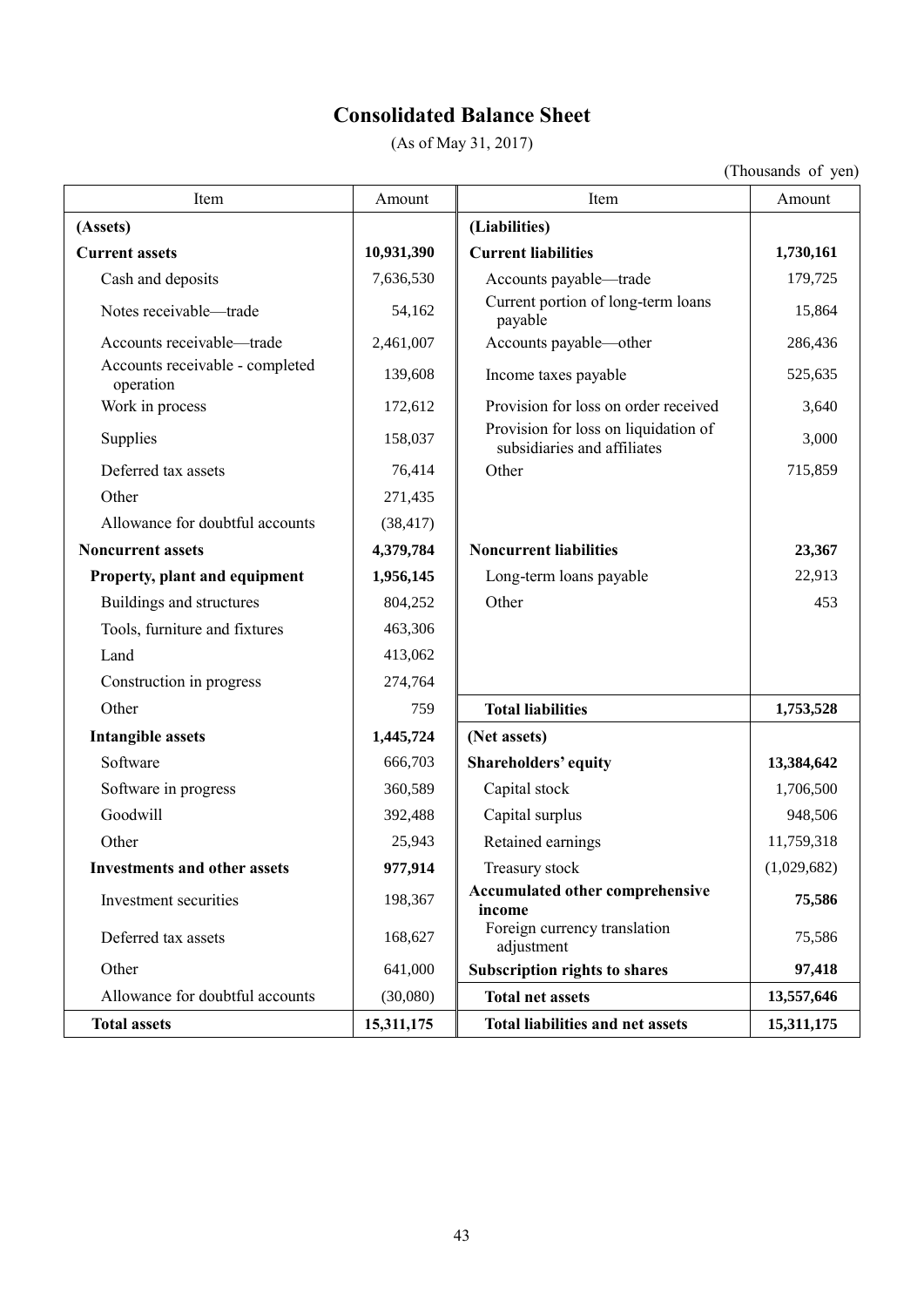# **Consolidated Statement of Income**

(From June 1, 2016, to May 31, 2017)

| Item                                                           | Amount   |            |
|----------------------------------------------------------------|----------|------------|
| Net sales                                                      |          | 14,542,257 |
| Cost of sales                                                  |          | 8,554,073  |
| <b>Gross profit</b>                                            |          | 5,988,183  |
| Selling, general and administrative expenses                   |          | 3,164,016  |
| <b>Operating income</b>                                        |          | 2,824,166  |
| Non-operating income                                           |          |            |
| Interest income                                                | 10,298   |            |
| Dividends income                                               | 852      |            |
| Dividends income of insurance                                  | 18,273   |            |
| Subsidy income                                                 | 15,099   |            |
| Other                                                          | 6,488    | 51,011     |
| Non-operating expenses                                         |          |            |
| Interest expenses                                              | 120      |            |
| Commitment line-related expenses                               | 14,686   |            |
| Foreign exchange losses                                        | 30,195   |            |
| Loss on retirement of noncurrent assets                        | 138      |            |
| Share of loss of entities accounted for using<br>equity method | 2,846    |            |
| Other                                                          | 1,748    | 49,735     |
| <b>Ordinary income</b>                                         |          | 2,825,443  |
| <b>Extraordinary</b> loss                                      |          |            |
| Loss on liquidation of subsidiaries and affiliates             | 3,134    | 3,134      |
| Income before income taxes                                     |          | 2,822,308  |
| Income taxes—current                                           | 859,422  |            |
| Income taxes-deferred                                          | (2, 599) | 856,823    |
| Net income                                                     |          | 1,965,485  |
| Net income attributable to non-<br>controlling interests       |          |            |
| Net income attributable to owners of<br>parent                 |          | 1,965,485  |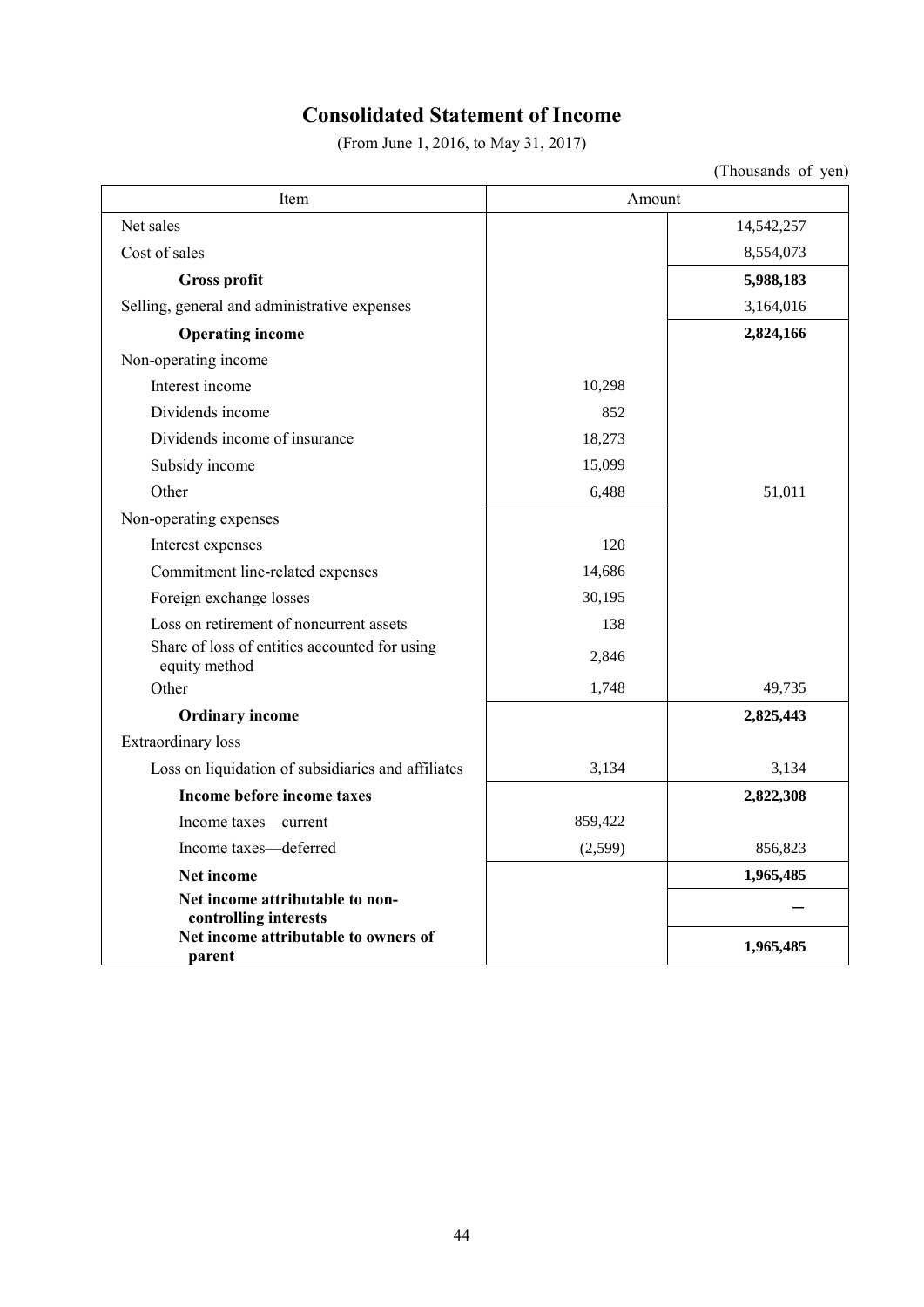# **Consolidated Statement of Changes in Net Assets**

(From June 1, 2016, to May 31, 2017)

|                                                         | Shareholders' equity |                 |                   |                |                                  |
|---------------------------------------------------------|----------------------|-----------------|-------------------|----------------|----------------------------------|
|                                                         | Capital stock        | Capital surplus | Retained earnings | Treasury stock | Total<br>shareholders'<br>equity |
| Balance as of June 1, 2016                              | 1,706,500            | 945,772         | 11,046,794        | (1,031,034)    | 12,668,031                       |
| Changes of items during the fiscal year                 |                      |                 |                   |                |                                  |
| Dividends from surplus                                  |                      |                 | (1,252,961)       |                | (1,252,961)                      |
| Net income attributable to owners of<br>parent          |                      |                 | 1,965,485         |                | 1,965,485                        |
| Purchase of treasury stock                              |                      |                 |                   | (276)          | (276)                            |
| Disposal of treasury stock                              |                      | 2,734           |                   | 1,629          | 4,363                            |
| Net changes of items other than<br>shareholders' equity |                      |                 |                   |                |                                  |
| Total changes of items during the fiscal<br>year        |                      | 2,734           | 712,524           | 1,352          | 716,610                          |
| Balance as of May 31, 2017                              | 1,706,500            | 948,506         | 11,759,318        | (1,029,682)    | 13,384,642                       |

|                                                         | Accumulated other<br>comprehensive income     |                                                          |                                  |                  |
|---------------------------------------------------------|-----------------------------------------------|----------------------------------------------------------|----------------------------------|------------------|
|                                                         | Foreign currency<br>translation<br>adjustment | Total<br>accumulated<br>other<br>comprehensive<br>income | Subscription<br>rights to shares | Total net assets |
| Balance as of June 1, 2016                              | 119,955                                       | 119,955                                                  | 101,780                          | 12,889,766       |
| Changes of items during the fiscal year                 |                                               |                                                          |                                  |                  |
| Dividends from surplus                                  |                                               |                                                          |                                  | (1,252,961)      |
| Net income attributable to owners of<br>parent          |                                               |                                                          |                                  | 1,965,485        |
| Purchase of treasury stock                              |                                               |                                                          |                                  | (276)            |
| Disposal of treasury stock                              |                                               |                                                          |                                  | 4,363            |
| Net changes of items other than<br>shareholders' equity | (44,369)                                      | (44,369)                                                 | (4,362)                          | (48, 731)        |
| Total changes of items during the fiscal<br>year        | (44,369)                                      | (44,369)                                                 | (4,362)                          | 667,879          |
| Balance as of May 31, 2017                              | 75,586                                        | 75,586                                                   | 97,418                           | 13,557,646       |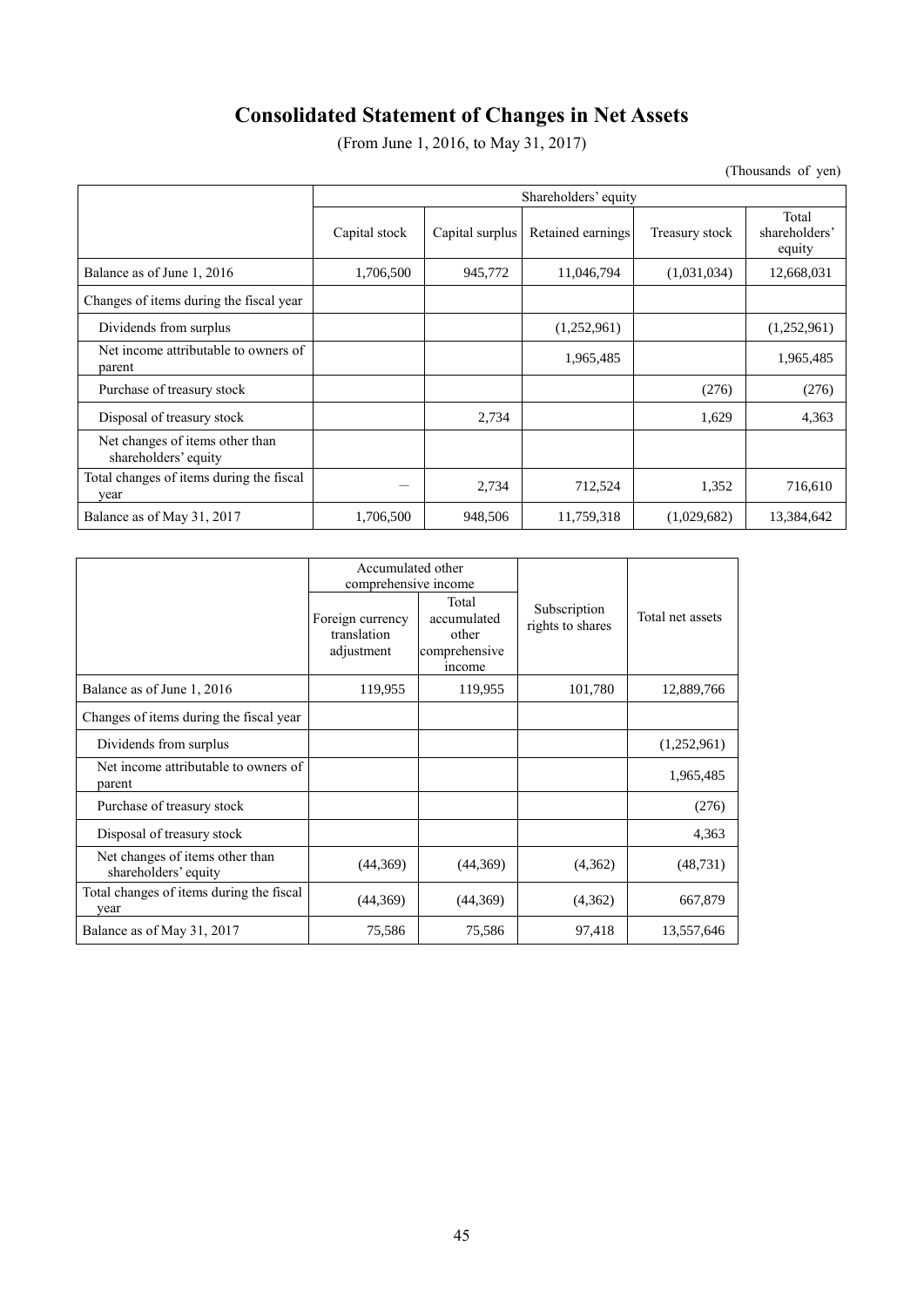# <Reference>

# **Consolidated Statement of Cash Flows**

(From June 1, 2016, to May 31, 2017)

| Item                                                        | Amount      |
|-------------------------------------------------------------|-------------|
| Net cash provided by (used in) operating activities         | 2,717,821   |
| Net cash provided by (used in) investing activities         | (1,869,826) |
| Net cash provided by (used in) financing activities         | (1,256,650) |
| Effect of exchange rate change on cash and cash equivalents | (113, 593)  |
| Net increase (decrease) in cash and cash equivalents        | (522, 249)  |
| Cash and cash equivalents at beginning of the fiscal year   | 7,418,971   |
| Cash and cash equivalents at end of the fiscal year         | 6,896,722   |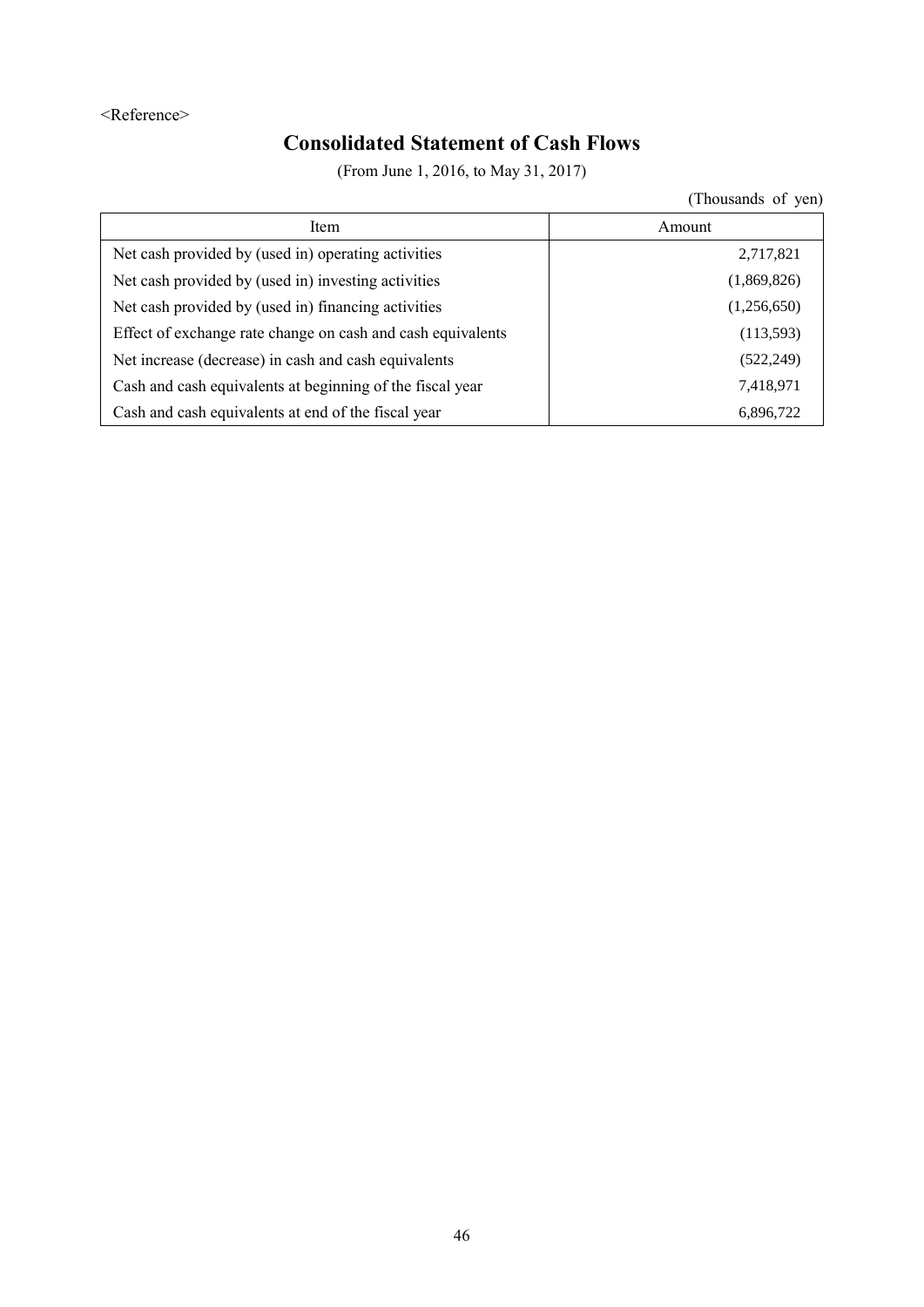# **Non-consolidated Balance Sheet**

(As of May 31, 2017)

| Item                                                                          | Amount     | Item                                                                | Amount      |
|-------------------------------------------------------------------------------|------------|---------------------------------------------------------------------|-------------|
| (Assets)                                                                      |            | (Liabilities)                                                       |             |
| <b>Current assets</b>                                                         | 9,924,354  | <b>Current liabilities</b>                                          | 1,863,199   |
| Cash and deposits                                                             | 5,730,332  | Accounts payable-trade                                              | 721,336     |
| Notes receivable-trade                                                        | 54,162     | Accounts payable-other                                              | 262,797     |
| Accounts receivable-trade                                                     | 3,424,832  | Accrued consumption taxes                                           | 67,683      |
| Accounts receivable - completed<br>operation                                  | 139,608    | Accrued expenses                                                    | 129,891     |
| Work in process                                                               | 172,612    | Income taxes payable                                                | 508,114     |
| Supplies                                                                      | 157,656    | Advances received                                                   | 87,572      |
| Prepaid expenses                                                              | 136,575    | Deposits received                                                   | 43,609      |
| Deferred tax assets                                                           | 88,082     | Provision for loss on order received                                | 3,640       |
| Other                                                                         | 81,208     | Provision for loss on liquidation of<br>subsidiaries and affiliates | 3,000       |
| Allowance for doubtful accounts                                               | (60, 717)  | Other                                                               | 35,553      |
| <b>Noncurrent assets</b>                                                      | 5,147,249  |                                                                     |             |
| Property, plant and equipment                                                 | 1,919,350  |                                                                     |             |
| <b>Buildings</b>                                                              | 804,252    |                                                                     |             |
| Vehicles                                                                      | 200        |                                                                     |             |
| Tools, furniture and fixtures                                                 | 427,071    |                                                                     |             |
| Land                                                                          | 413,062    |                                                                     |             |
| Construction in progress                                                      | 274,764    |                                                                     |             |
| <b>Intangible assets</b>                                                      | 930,176    |                                                                     |             |
| Software                                                                      | 543,813    | <b>Total liabilities</b>                                            | 1,863,199   |
| Software in progress                                                          | 360,589    | (Net assets)                                                        |             |
| Telephone subscription right                                                  | 25,634     | <b>Shareholders' equity</b>                                         | 13,110,985  |
| Right of using telecommunication<br>facilities                                | 139        | <b>Capital stock</b>                                                | 1,706,500   |
| <b>Investments and other assets</b>                                           | 2,297,722  | <b>Capital surplus</b>                                              | 948,506     |
| Investment securities                                                         | 88,715     | Other capital surplus                                               | 948,506     |
| Shares of subsidiaries and affiliates                                         | 1,418,529  | <b>Retained earnings</b>                                            | 11,485,661  |
| Investments in capital of<br>subsidiaries and affiliates                      | 50,274     | Legal retained earnings                                             | 426,625     |
| Claims provable in bankruptcy, claims<br>provable in rehabilitation and other | 15,634     | Other retained earnings                                             | 11,059,036  |
| Long-term prepaid expenses                                                    | 25,541     | General reserve                                                     | 8,500,000   |
| Deferred tax assets                                                           | 168,627    | Retained earnings brought forward                                   | 2,559,036   |
| Insurance funds                                                               | 296,767    | <b>Treasury stock</b>                                               | (1,029,682) |
| Lease and guarantee deposits                                                  | 249,267    | <b>Subscription rights to shares</b>                                | 97,418      |
| Allowance for doubtful accounts                                               | (15, 634)  | <b>Total net assets</b>                                             | 13,208,403  |
| <b>Total assets</b>                                                           | 15,071,603 | <b>Total liabilities and net assets</b>                             | 15,071,603  |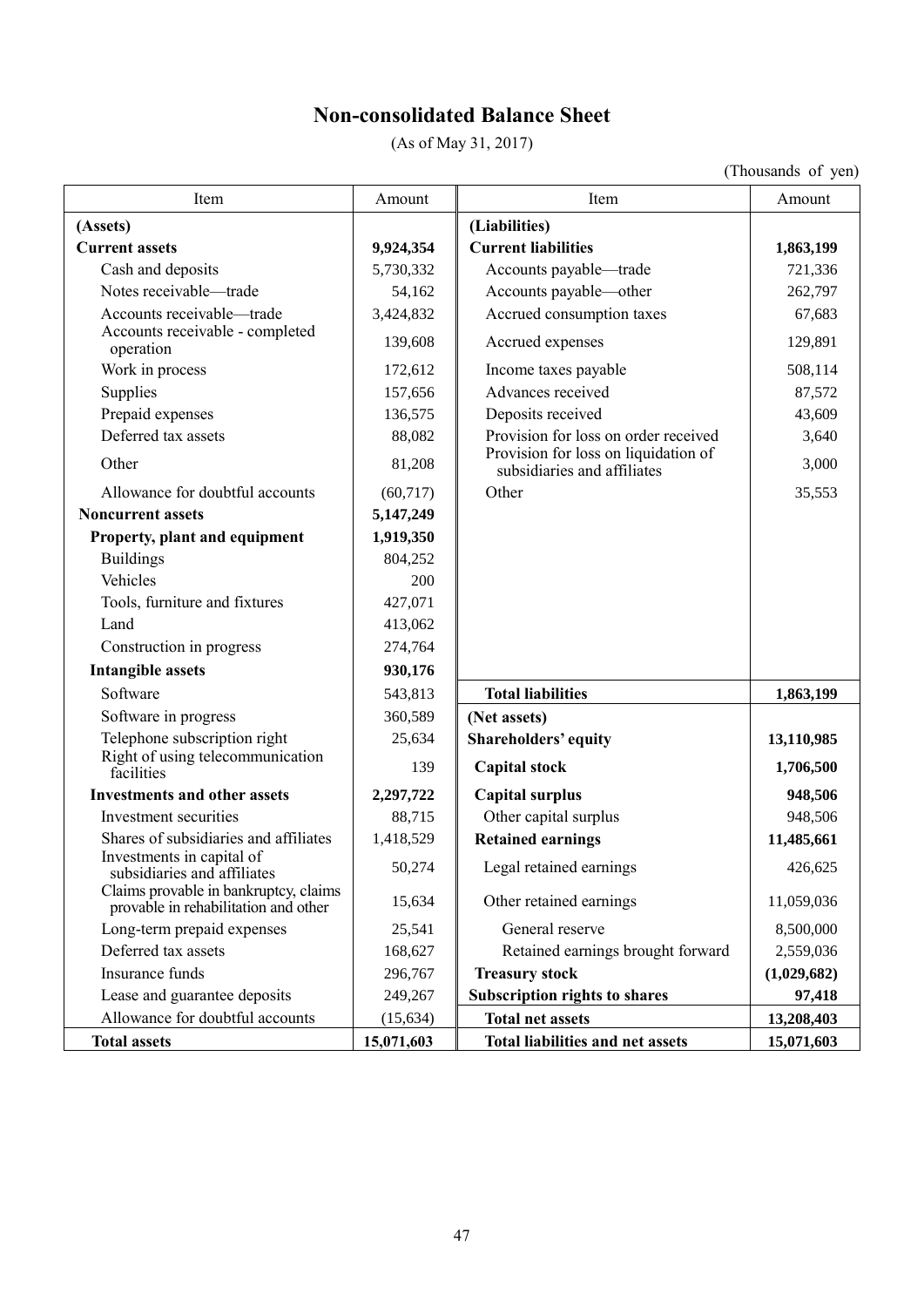# **Non-consolidated Statement of Income**

(From June 1, 2016, to May 31, 2017)

| Item                                                               | Amount  |            |
|--------------------------------------------------------------------|---------|------------|
| Net sales                                                          |         | 14,303,343 |
| Cost of sales                                                      |         | 8,680,676  |
| <b>Gross profit</b>                                                |         | 5,622,667  |
| Selling, general and administrative expenses                       |         | 2,686,526  |
| <b>Operating income</b>                                            |         | 2,936,141  |
| Non-operating income                                               |         |            |
| Interest income                                                    | 1,211   |            |
| Dividends income                                                   | 852     |            |
| Dividends income of insurance                                      | 18,273  |            |
| Subsidy income                                                     | 15,099  |            |
| Other                                                              | 7,751   | 43,187     |
| Non-operating expenses                                             |         |            |
| Commitment line-related expenses                                   | 14,686  |            |
| Loss on retirement of noncurrent assets                            | 112     |            |
| Other                                                              | 1,639   | 16,439     |
| <b>Ordinary income</b>                                             |         | 2,962,889  |
| Extraordinary loss                                                 |         |            |
| Loss on valuation of investments in subsidiaries<br>and affiliates | 22,000  |            |
| Loss on liquidation of subsidiaries and affiliates                 | 3,134   | 25,134     |
| Income before income taxes                                         |         | 2,937,755  |
| Income taxes—current                                               | 837,500 |            |
| Income taxes-deferred                                              | (1,666) | 835,833    |
| Net income                                                         |         | 2,101,921  |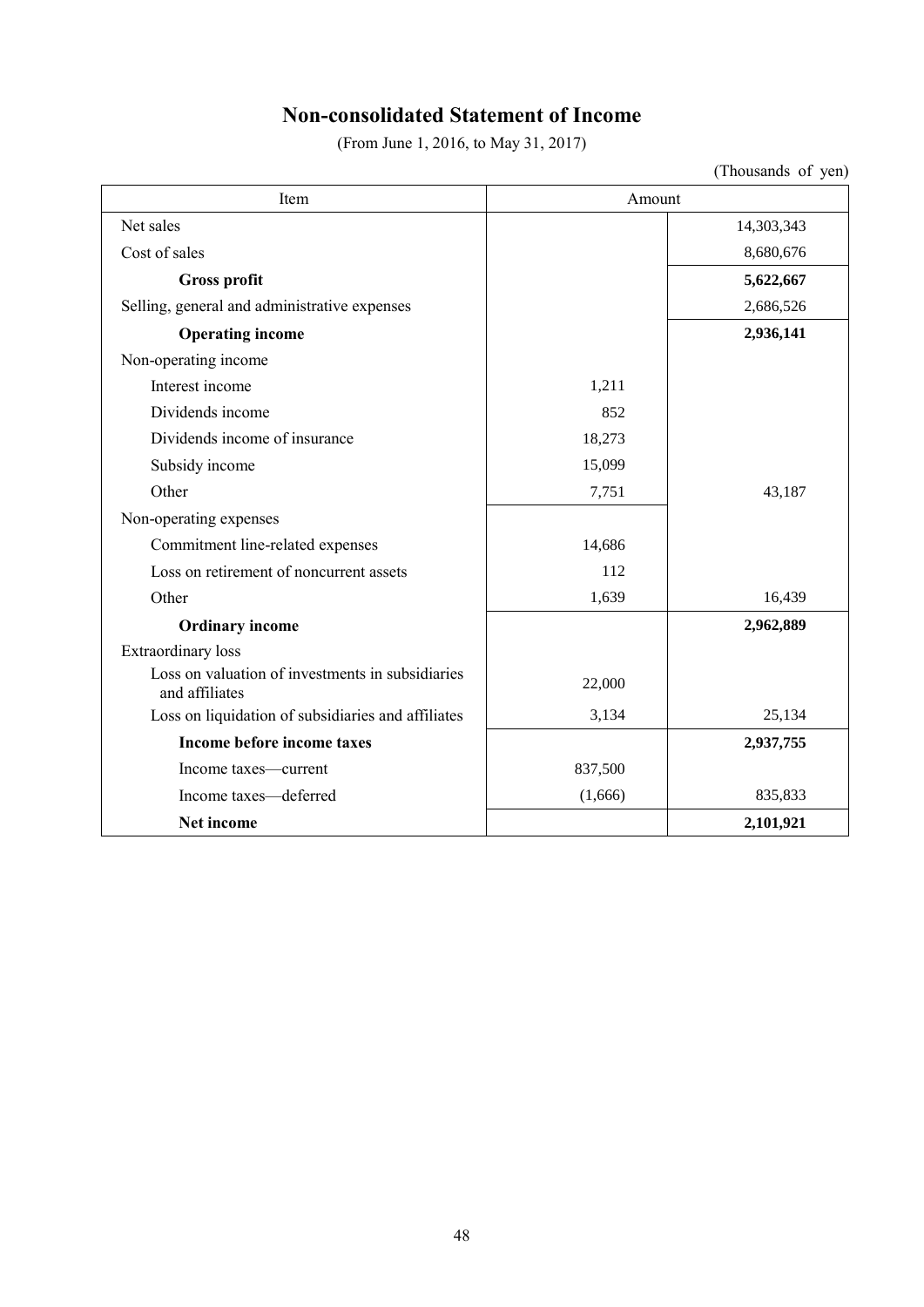# **Non-consolidated Statement of Changes in Net Assets**

(From June 1, 2016, to May 31, 2017)

|                                                         | Shareholders' equity |                          |                          |                               |                         |                                            |                               |  |
|---------------------------------------------------------|----------------------|--------------------------|--------------------------|-------------------------------|-------------------------|--------------------------------------------|-------------------------------|--|
|                                                         |                      | Capital surplus          |                          | Retained earnings             |                         |                                            |                               |  |
|                                                         | Capital stock        | Other capital<br>surplus | Total capital<br>surplus | Legal<br>retained<br>earnings | Other retained earnings |                                            |                               |  |
|                                                         |                      |                          |                          |                               | General<br>reserve      | Retained<br>earnings<br>brought<br>forward | Total<br>retained<br>earnings |  |
| Balance as of June 1, 2016                              | 1,706,500            | 945,772                  | 945,772                  | 411,732                       | 7,500,000               | 2,724,968                                  | 10,636,700                    |  |
| Changes of items during the fiscal<br>year              |                      |                          |                          |                               |                         |                                            |                               |  |
| Provision of legal retained<br>earnings                 |                      |                          |                          | 14,892                        |                         | (14,892)                                   |                               |  |
| Dividends from surplus                                  |                      |                          |                          |                               |                         | (1,252,961)                                | (1,252,961)                   |  |
| Net income                                              |                      |                          |                          |                               |                         | 2,101,921                                  | 2,101,921                     |  |
| Purchase of treasury stock                              |                      |                          |                          |                               |                         |                                            |                               |  |
| Disposal of treasury stock                              |                      | 2,734                    | 2,734                    |                               |                         |                                            |                               |  |
| Provision of general reserve                            |                      |                          |                          |                               | 1,000,000               | (1,000,000)                                |                               |  |
| Net changes of items other than<br>shareholders' equity |                      |                          |                          |                               |                         |                                            |                               |  |
| Total changes of items during the<br>fiscal year        |                      | 2,734                    | 2,734                    | 14,892                        | 1,000,000               | (165, 932)                                 | 848,960                       |  |
| Balance as of May 31, 2017                              | 1,706,500            | 948,506                  | 948,506                  | 426,625                       | 8,500,000               | 2,559,036                                  | 11,485,661                    |  |

|                                                         | Shareholders' equity |                                  |                                  | Total net assets |  |
|---------------------------------------------------------|----------------------|----------------------------------|----------------------------------|------------------|--|
|                                                         | Treasury stock       | Total<br>shareholders'<br>equity | Subscription<br>rights to shares |                  |  |
| Balance as of June 1, 2016                              | (1,031,034)          | 12,257,938                       | 101,780                          | 12,359,718       |  |
| Changes of items during the fiscal year                 |                      |                                  |                                  |                  |  |
| Provision of legal retained earnings                    |                      |                                  |                                  |                  |  |
| Dividends from surplus                                  |                      | (1,252,961)                      |                                  | (1,252,961)      |  |
| Net income                                              |                      | 2,101,921                        |                                  | 2,101,921        |  |
| Purchase of treasury stock                              | (276)                | (276)                            |                                  | (276)            |  |
| Disposal of treasury stock                              | 1,629                | 4,363                            |                                  | 4,363            |  |
| Provision of general reserve                            |                      |                                  |                                  |                  |  |
| Net changes of items other than<br>shareholders' equity |                      |                                  | (4,362)                          | (4,362)          |  |
| Total changes of items during the<br>fiscal year        | 1,352                | 853,047                          | (4,362)                          | 848,685          |  |
| Balance as of May 31, 2017                              | (1,029,682)          | 13,110,985                       | 97,418                           | 13,208,403       |  |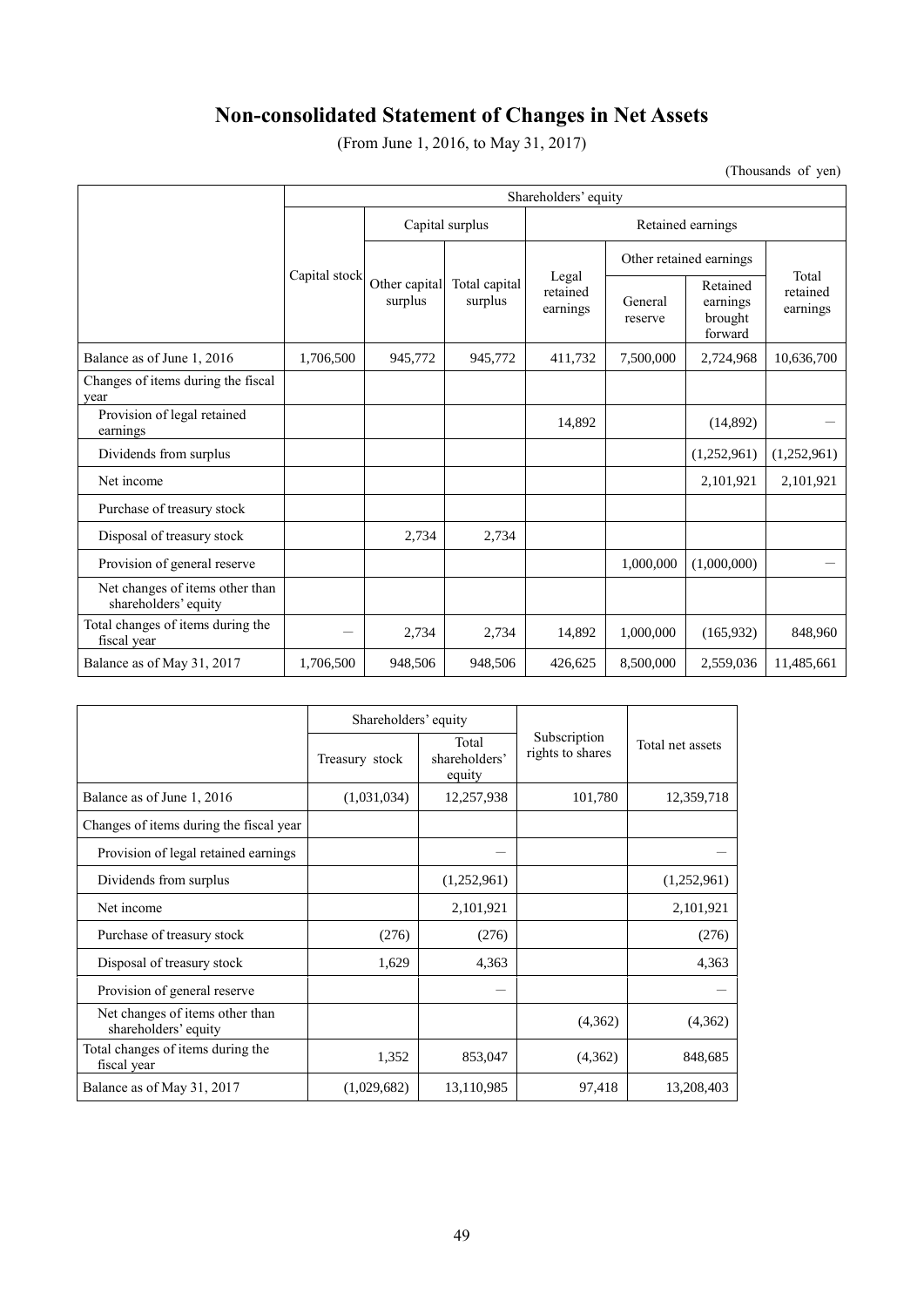## **Certified Copy of Audit & Supervisory Board's Report**

# Audit Report

The Audit & Supervisory Board, upon deliberations based on the reports made by each Audit & Supervisory Board Member concerning the results of the audit on the execution of duties by the Directors for the 31st fiscal year from June 1, 2016 through May 31, 2017, have prepared this Audit Report and hereby submits it as follows:

- 1. Auditing Methods by the Audit & Supervisory Board Members and Audit & Supervisory Board and the Content thereof
	- (1) The Audit & Supervisory Board established the auditing policies, division of duties, etc., received reports on the implementation status and results of the audits from each Audit & Supervisory Board Member, as well as reports regarding the status of the execution of duties from the Directors and Accounting Auditor, and requested explanations as necessary.
	- (2) In accordance with the auditing standards for Audit & Supervisory Board Members determined by the Audit & Supervisory Board and the auditing policies and division of duties, etc. each Audit & Supervisory Board Member made efforts to collect information and establish an auditing environment through communication with Directors, the internal audit division, and other employees, and conducted the audits in accordance with the following procedures.
		- (i) Each Audit & Supervisory Board Member attended the Board of Directors' meeting and other important meetings to receive reports regarding the execution of duties from Directors and employees and requested explanations as necessary. Each Audit & Supervisory Board Member also inspected the approved documents and examined the status of operations and conditions of assets at its head office and principal offices. With respect to subsidiaries, each Audit & Supervisory Board Member communicated and exchanged information with the Directors and Audit & Supervisory Board Members of subsidiaries and received reports on business from the subsidiaries as necessary.
		- (ii) With respect to the resolutions adopted by the Board of Directors regarding the establishment of the system to ensure that Directors execute their duties in compliance with relevant laws, regulations, and the Articles of Incorporation of the Company as specified in the business report and the establishment of a system to ensure the appropriateness of business operations of the Company and the business group consisting of the Company, its parent company, and its subsidiaries, as set forth in Article 100, Items 1 and 3 of the Ordinance for Enforcement of the Companies Act, as well as the systems (Internal Control System) established in accordance with the resolution of the Board of Directors, each Audit & Supervisory Board Member regularly received reports from the Directors and employees on the status of the establishment and operations thereof, requested explanations as necessary, and expressed his/her opinion.
		- (iii)With respect to the basic policy set forth in Article 118, Item 3 (i) of the Ordinance for Enforcement of the Companies Act as specified in the business report and each approach set forth in Item 3 (ii) of the same article, the Audit & Supervisory Board Members reviewed the details based on discussion at the Board of Directors meeting and on other occasions.
		- (iv) Each Audit & Supervisory Board Member monitored and verified that the Accounting Auditor maintained independence and conducted the audits appropriately. Each Audit & Supervisory Board Member also received reports on the status of the execution of duties from the Accounting Auditor and requested explanation as necessary. In addition, the Audit & Supervisory Board Members were informed of the arrangement of the "System for ensuring that the duties are performed appropriately" (matters stipulated in the items of Article 131 of the Corporate Calculation Regulations in accordance with "Standards for the Quality Control of Audits" (Business Accounting Council, October 28, 2005)), etc. by the Accounting Auditor and requested explanations as necessary.

In accordance with the procedures mentioned above, the Audit  $\&$  Supervisory Board reviewed the business report and supplementary schedules, the non-consolidated financial statements (non-consolidated balance